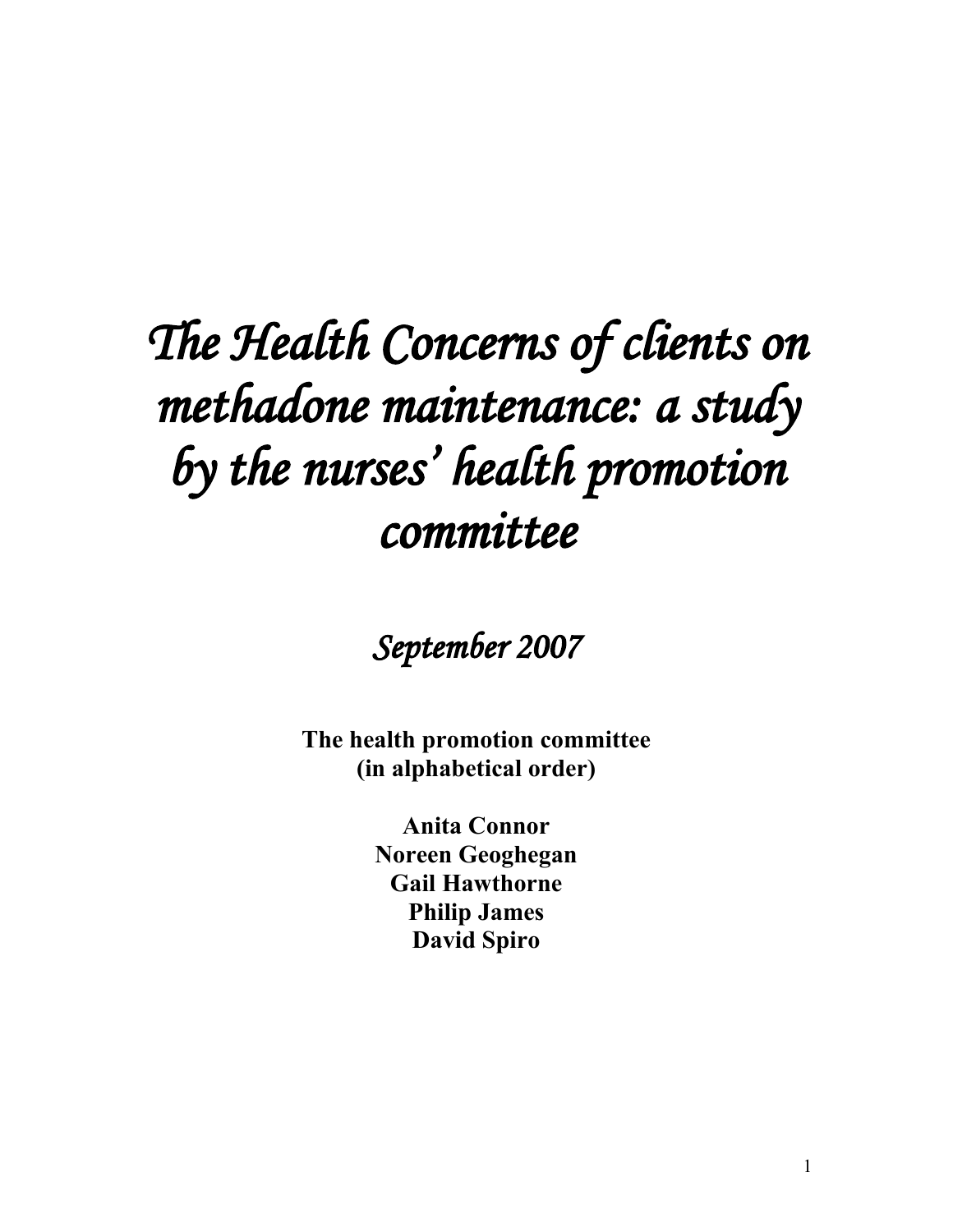## **Table of Contents**

|                               | <b>Chapter 1</b> Introduction and Background                       | Page 4  |
|-------------------------------|--------------------------------------------------------------------|---------|
| <b>Chapter 2</b>              | <b>Literature Review</b>                                           | Page 7  |
|                               | Methods employed to search the literature                          | Page 7  |
|                               | Literature on the Health of those with Addictions                  | Page 7  |
|                               | Literature on the Health Concerns of Other Client Populations      | Page 9  |
|                               | Literature on staff understanding of their clients Health Concerns | Page 9  |
|                               | An overview of Methodological Issues                               | Page 10 |
|                               | <b>Chapter 3</b> Methods & Procedures                              | Page 11 |
| <b>Research Questions</b>     |                                                                    | Page 11 |
| Design                        |                                                                    | Page 11 |
| Setting                       |                                                                    | Page 11 |
| Sample                        |                                                                    | Page 11 |
| Questionnaire                 |                                                                    | Page 12 |
| Date Collection               |                                                                    | Page 12 |
| Data Analysis                 |                                                                    | Page 13 |
| Dissemination                 |                                                                    | Page 13 |
| <b>Ethical Considerations</b> |                                                                    | Page 13 |
| <b>Chapter 4</b> Results      |                                                                    | Page 15 |
| Demographic Statistics        |                                                                    | Page 15 |
| Drug use                      |                                                                    | Page 16 |
| Levels of Health Concern      |                                                                    | Page 17 |
|                               | Most commonly reported health concerns                             | Page 18 |
|                               | Most commonly reported health concerns for women                   | Page 19 |
|                               | Mostly commonly reported health concerns for men                   | Page 19 |
|                               | Least commonly reported health concerns                            | Page 20 |
|                               | Least endorsed health concerns for women                           | Page 20 |
|                               | Least endorsed health concerns for men                             | Page 21 |
|                               | Health concerns and methadone dose                                 | Page 21 |
|                               | Side effects of methadone                                          | Page 22 |
|                               | Additional client comments                                         | Page 23 |
| Physical                      |                                                                    | Page 23 |
|                               | Sexual Health                                                      | Page 23 |
|                               | Mental Health                                                      | Page 24 |
| Service                       |                                                                    | Page 24 |
| Drug                          |                                                                    | Page 24 |
| Stigma                        |                                                                    | Page 25 |
| <b>Chapter 5</b>              | <b>Discussion</b>                                                  | Page 26 |
| Cigarette Smoking             |                                                                    | Page 26 |
| Depression                    |                                                                    | Page 27 |
| Polydrug Abuse                |                                                                    | Page 29 |
|                               |                                                                    |         |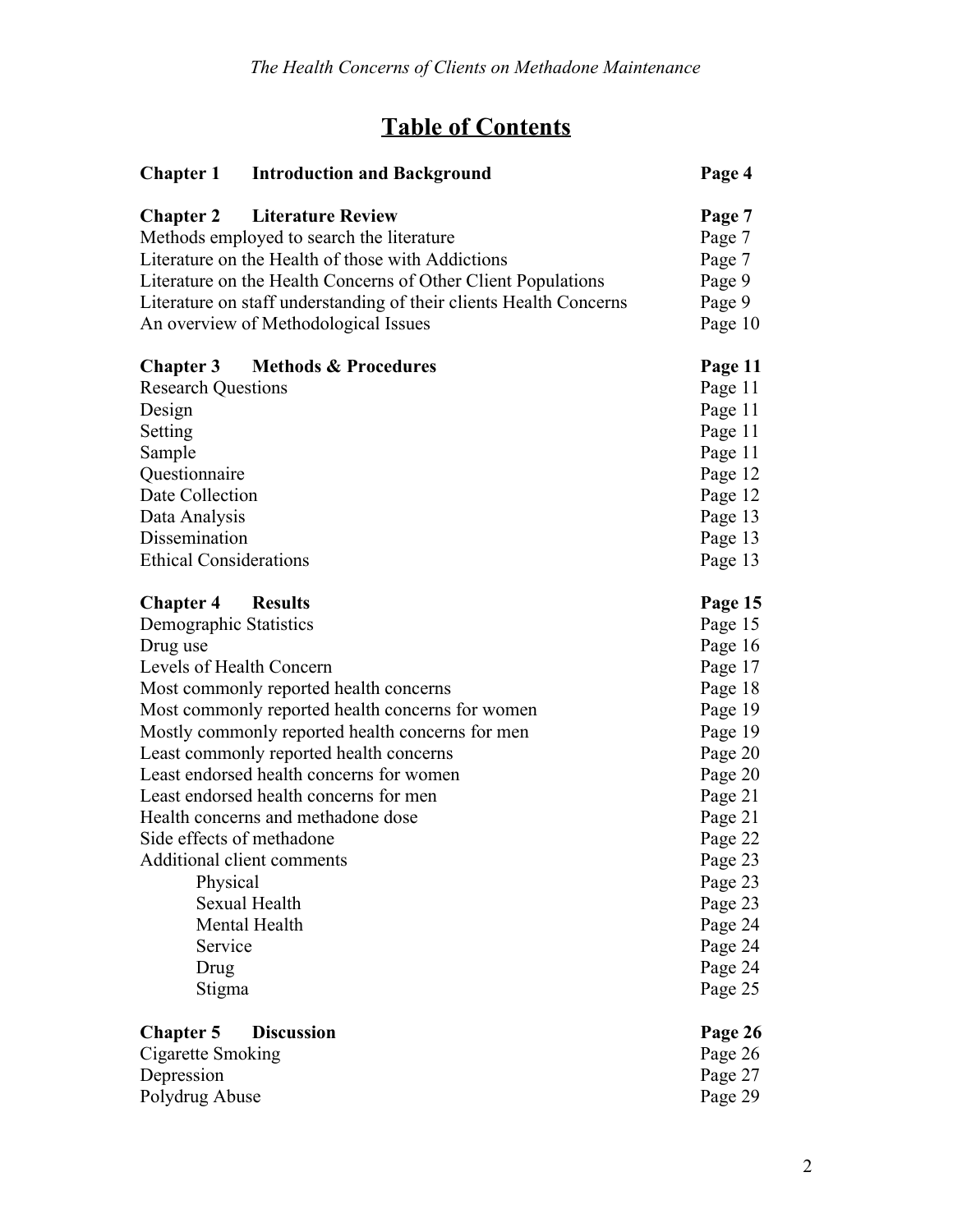| Hepatitis                                                              |                                                                      | Page 31                                             |
|------------------------------------------------------------------------|----------------------------------------------------------------------|-----------------------------------------------------|
| <b>Chapter 6</b><br>Smoking<br>Depression<br>Polydrug use<br>Hepatitis | <b>Conclusions &amp; Recommendations</b>                             | Page 33<br>Page 33<br>Page 33<br>Page 33<br>Page 34 |
| <b>References</b>                                                      |                                                                      | Page 35                                             |
|                                                                        | <b>Appendix A</b> The Health Concerns Questionnaire $-3$ (HCQ-3)     | Page 40                                             |
|                                                                        | <b>Appendix B</b> Demographic Questionnaire for clients              | Page 42                                             |
|                                                                        | <b>Appendix C</b> Information sheet for clients explaining the study | Page 41                                             |
| <b>List to Tables</b>                                                  |                                                                      |                                                     |
|                                                                        | Table 1: Descriptive Demographics of respondents                     | Page 15                                             |
|                                                                        | Table 2: What drugs have you used drugs in the past three months     | Page 17                                             |
|                                                                        | Table 3: Means for total scores and subscales                        | Page 18                                             |
|                                                                        | Table 4: 10 most endorsed health concerns for respondents            | Page 18                                             |
|                                                                        | Table 5: 10 most endorsed health concerns for female respondents     | Page 19                                             |
|                                                                        | Table 6: 10 most endorsed health concerns for male respondents       | Page 19                                             |
|                                                                        | Table 7: 10 least endorsed health concerns for respondents           | Page 20                                             |
|                                                                        | Table 8:10 least endorsed health concerns for female respondents     | Page 21                                             |
|                                                                        | Table 9: 10 least endorsed health concerns for male respondents      | Page 21                                             |
|                                                                        | Table 10: Means for total scores and subscales comparing methadone   | Page 22                                             |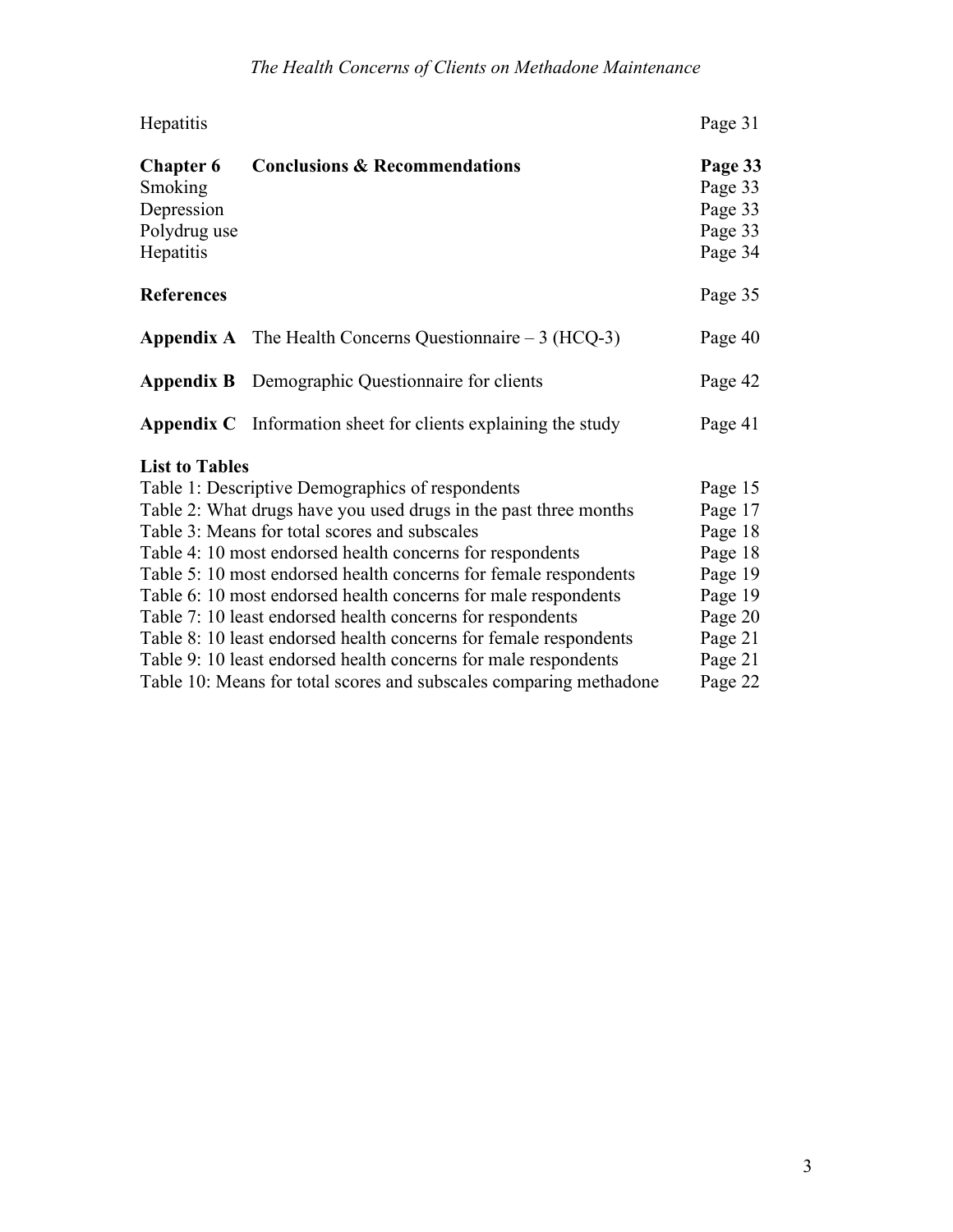## **Acknowledgements**

The health promotion committee would like to thank a number of people for their help and support with this study. In particular we would like to thank all the clients who took the time to complete a questionnaire because without them it would literally not be possible to complete such a project.

We would like to thank Dr. Eamon Keenan, Jim Doyle and Trish Carroll for their support of this project and the assistance they provided in making it possible. All the nurses in the addiction service also provided us invaluable help in the data collection stage which is greatly appreciated.

The Health Promotion Unit of the HSE Dublin Mid-Leinster provided a grant which enabled the committee to employ an agency to do all the data input once the questionnaires were gathered. This saved the committee a huge body of work which would probably have prohibited us from completing the study and is much appreciated.

Finally, we would like to thank Andrea Kelly, who was a nurse in the Addiction Service and a member of the Health Promotion Committee when this study started**.** She was a valued colleague who is missed.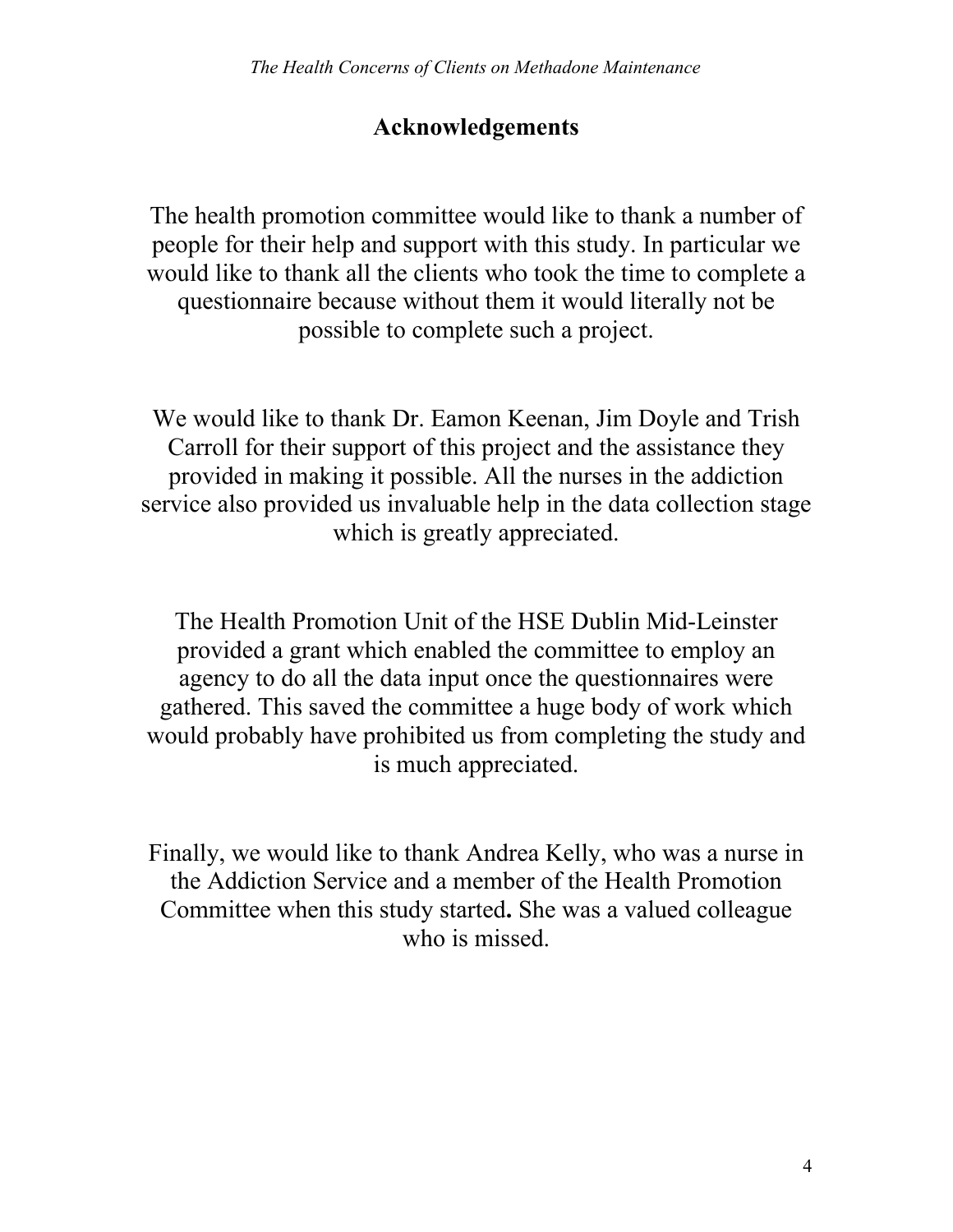## **Chapter 1**

### **Introduction and Background**

*"Health promotion is the process of enabling people to increase control over, and to improve, their health. To reach a state of complete physical, mental and social wellbeing, an individual or group must be able to identify and to realize aspirations, to satisfy needs, and to change or cope with the environment. Health is, therefore, seen as a resource for everyday life, not the objective of living. Health is a positive concept emphasizing social and personal resources, as well as physical capacities. Therefore, health promotion is not just the responsibility of the health sector, but goes beyond healthy life-styles to well-being." (W.H.O. 1986)* 

Since the publication of the Health Promotion Strategy in 2000, there has been an increased emphasis on the development of settings based interventions which seek to exploit the opportunities afforded by environments such as the hospital and the community for a more co-ordinated, comprehensive and integrated approach to promoting health. There has also been a considerable emphasis on identifying key target population groups and developing interventions to meet their particular needs. The National Drugs Strategy indicates that education and the promotion of healthier lifestyle choices make up part of both the prevention and treatment pillars of the Irish Government's response to drug abuse (Department of Tourism, Sport & Recreation 2001).

High risk behavior such as injecting drug use means individuals are more susceptible to a variety of medical problems. Indeed not only physical problems, but these behaviors impact on the individual both psychologically and socially (Ralston and Wilson 1996). Novick et al. (1997) discuss the medical illnesses that frequently occur as a consequence of substance abuse. While it is understood that a lot of these illnesses are a direct result of their substance misuse they are susceptible to the entire spectrum of disease. Structures for the delivery of rehabilitation services are discussed in the report, *"National Drugs Strategy 2001-2008: Rehabilitation"* and health promotion is identified as one of the key components (Department of Community, Rural & Gealtacht Affairs 2007).

Health promotion has been an integral role of nurses for decades. A deficit in health promotion information for drug users was observed both within the Addiction Services and at a national level. In order to address this, several members of the nursing team within the addiction service came together to discuss and examine the observed deficit. Consequently a strategy to develop and implement an initiative to meet the health information needs of drug users was instigated.

The Nursing Health Promotion initiative in the addiction service has been in existence since 2003.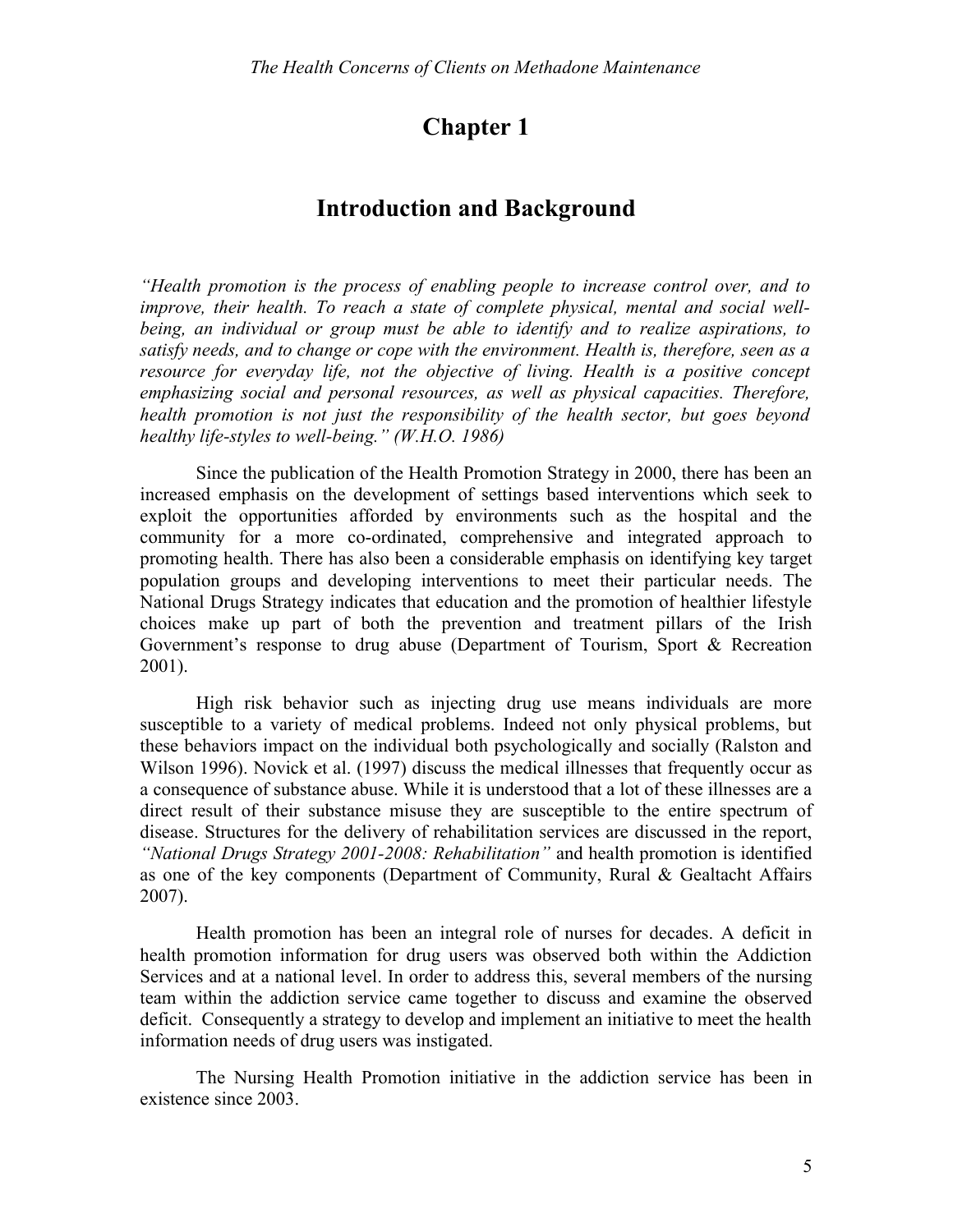The aims of the Health promotion initiative are:

- 1. To promote awareness about the importance of clients looking after their own health and well-being, not just in relation to drug use or misuse.
- 2. To promote a healthier lifestyle.
- 3. To promote clients attending the Addiction Services to liaise with the various health professionals in the clinics regarding concerns they have about their health and well-being.

The health promotion committee have notice boards placed in a prominent position within each of the clinics. These notice boards have information regarding a health topic placed on the board on a monthly basis. There are twelve topics and so the topics stay up for one month per year. These topics and their presentation and information have been reviewed on a regular basis in order to improve and update their content. Comment cards are used to encourage clients to provide feedback on the topic to the committee. These comment cards are brought to each committee meeting and discussed. However at a recent meeting of the health promotion committee three requirements for the development of the initiative were voiced:

- 1. To gain an understanding of the health concerns of our clients in order to focus our health education more effectively.
- 2. To promote more health promotion focused interaction between professionals and clients.
- 3. To provide education through numerous mediums.

The service consists of 20 clinics which are run on an outpatient setting. A multidisciplinary approach is used consisting of general practitioners, nurses, counsellors, pharmacists, outreach workers and consultant psychiatrists. Mostly our client's primary addiction is one of heroin however it must be mentioned an increase has been noted in the snorting and injecting of cocaine use, both anecdotally and nationally (NACD 2007). At present the number of clients receiving methadone treatment from this service is approximately 1200. Methadone maintenance can create significant benefits for the individual and society (Ralston & Wilson 1996). However what of the individual once commenced in treatment? What are their views on their health? "Information on how individuals perceive their own health is important for providing appropriate health-related support and monitoring health over time" (Neale 2004).

It was therefore decided to carry out research into the health care concerns of our clients. In discussing this, the health promotion committee also questioned the ability of staff in the service to accurately predict the health concerns of the clients attending the service. It was agreed that this would be a good opportunity to assess this at the same time as assessing the clients concerns.

It is important to define the term "health concern" and how it differs from other commonly used phrases such as "health needs" and "health status". In this research we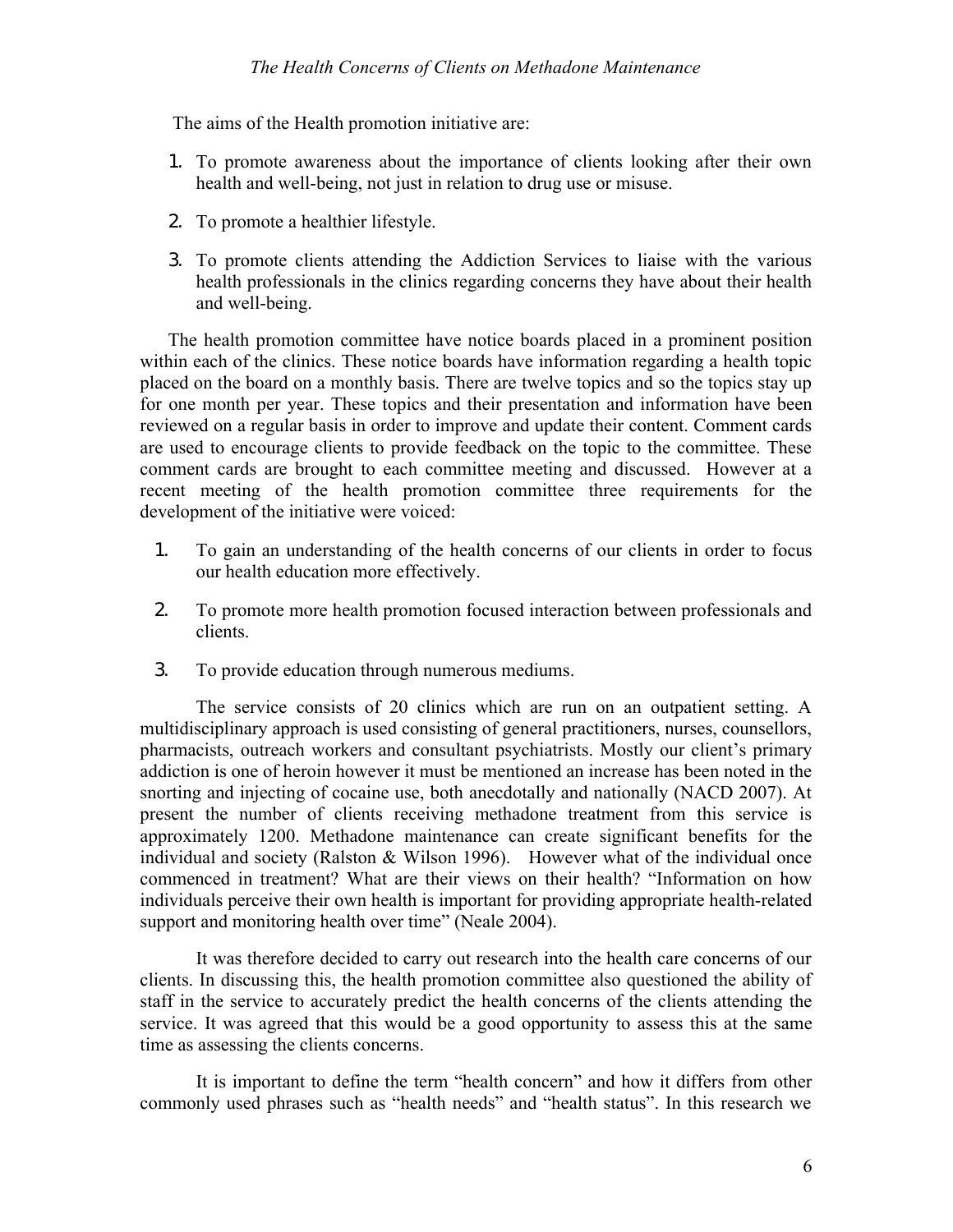#### *The Health Concerns of Clients on Methadone Maintenance*

use the phrase health concern to refer to those health related topics and issues which the client thinks or worries about. These worries may be about somatic or physical symptoms such as lack of energy or regarding a particular illness or disorder such as cancer or HIV. However, taking health in its broader sense, health concerns may also be related to social issues like housing and relationships as well as psychological issues such as depression and other emotions. The key aspect of health concerns is that they are the client's subjective worries or concerns, and on objective assessment these worries may prove unnecessary or groundless. On the other hand, health needs are an objective assessment of the health requirements of a client and therefore the clients may or may not be aware of these needs. Finally, health status is an objective assessment of a client's health at a given time and once again the client may be unaware of their health status. The following vignette may illustrate the difference between these three concepts. A client attending the addiction service states that he is physically fine but is worried about his cramped accommodation and the stress of which he believes is placing strain on his relationship with his girlfriend and their daughter. This is his health concern. However, he is encouraged to undergo routine viral screening due to his needle sharing in the past. The viral screening subsequently shows that he is Hepatitis C positive. This is his current health status which is markedly different from his perception that he is physically fine. Finally, due to this recent diagnosis it is deemed that his current health needs are education and treatment of Hepatitis C in order to manage it effectively.

As this example illustrates, the actual health status and needs of clients may be considerably different from the concerns the client has. Ideally, staff and clients will have a shared view as to what the health needs are as this will promote an alliance whereby staff and patient are working together on agreed goals. This may require staff to negotiate goals with clients, but they first need to gain an understanding of the health concerns of the client. It is hoped that this research will go someway towards giving a voice to the health concerns of clients in the methadone maintenance programmes. In addition it will also assess the ability of staff to gauge their client's health concerns. It is important to bear in mind that this is not research into either the health needs or status of clients.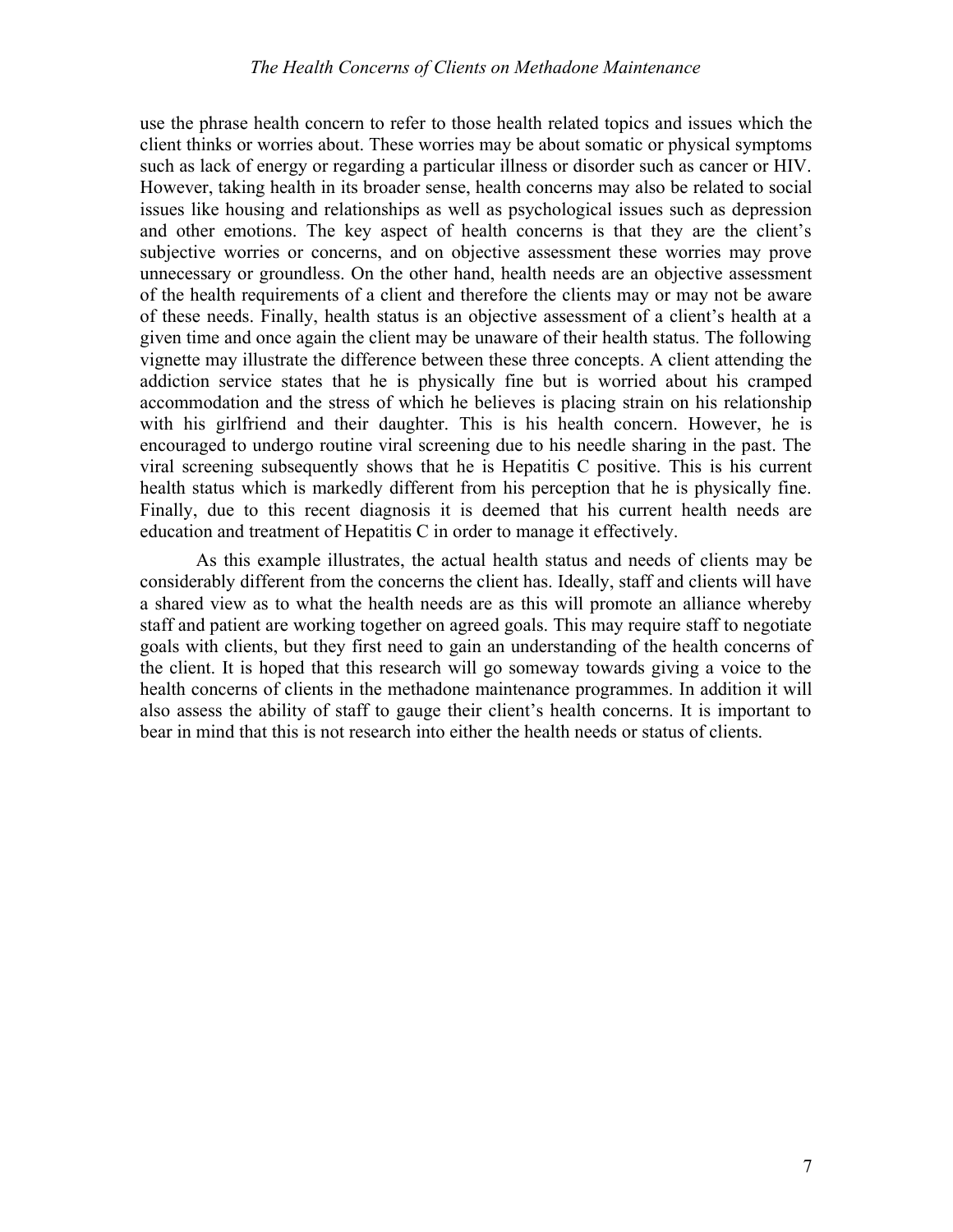## **Chapter 2**

### **Literature Review**

#### **Methods employed to search the Literature**

A search of the literature was carried out on both the medline and cinahl databases to identify relevant literature and any research of a similar nature that may have been carried out previously. In order to insure that the literature search was thorough, both the main researcher and a librarian in the health service carried out a search on both databases. In addition, the references cited by the authors of the studies uncovered in the searches of databases were also examined to uncover any relevant studies which may have been overlooked. Due to the exceptionally small amount of research in this area each study will be outlined separately. It is important to note that no research was identified which attempted to measure the health concerns of those with addictions. The literature discussed in the next section attempted to measure either the client's actual health or healthcare needs, not their health concerns. Therefore in the second section we will examine research which examined the health concerns of different client populations. In the third section the issues of staff perceptions of client health concerns will be discussed. Finally, section four will summarise the methodological issues of the research discussed and the relevant impact these may have for this study.

#### **Literature on the Health of those with Addictions**

Polinsky et al. (1998) carried out a research piece to examine the constellation of symptoms presented by 182 illegal drug users in Los Angeles when they presented for assessment by a drug treatment service there. By re-administering the tool six months later Polinsky and colleagues were able to assess whether or not the profile of domains had changed. Polinsky used a version of the Addiction Severity Index (ASI) which assesses eight domains: alcohol use, drug use, medical, psychological, legal, employment / financial, family / social relationships and housing. While these domains are pertinent to this study the focus of the ASI tool is markedly different from the focus of this study. The purpose of this study is to gain an understanding of the health concerns of clients, whereas the ASI is a structured interview tool aimed at measuring the severity of an individual's addiction. Their analysis showed that medical concerns were a concern both at initial intake and at six months follow up and that in general, the older the client the greater their medical concerns. Housing and medical needs together were also a common cluster among this client group. Psychological needs were not reported as being high at either point of assessment indicating a low level of concurrent psychiatric and substance abuse problems.

An interesting study was published in 1999 which compared the medical symptoms reported by cocaine, opiate and alcohol dependent clients, (Patkar et al. 1999).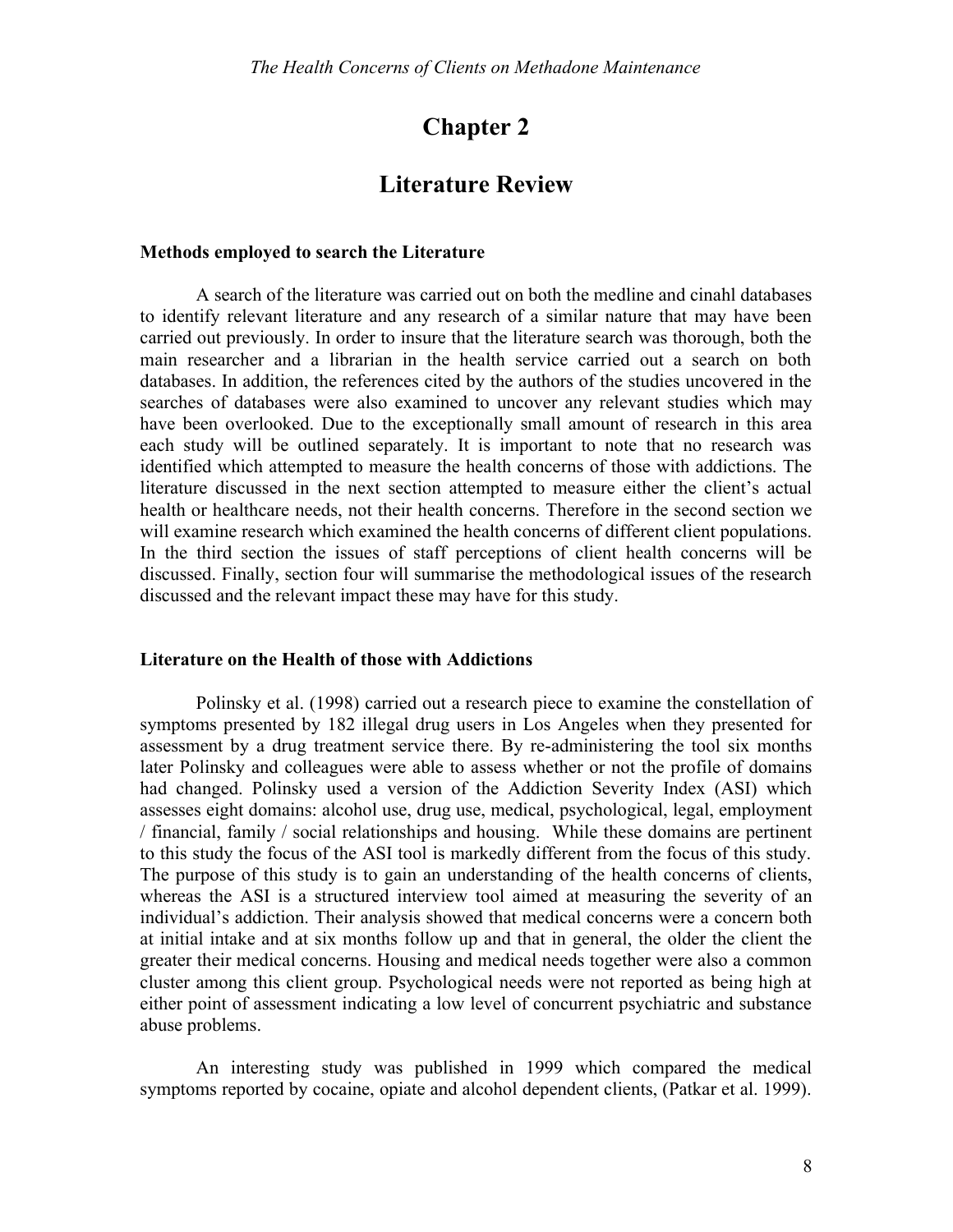#### *The Health Concerns of Clients on Methadone Maintenance*

This study had a sample of 321 clients across the three drug groups and used the 134-item medical symptom checklist (MILCOM) which can categorise symptoms into 17 body organ systems such as respiratory, neurological etc. Again this study has a different focus than the one proposed in our study. The MILCOM assesses medical symptoms only whereas this study will attempt to gain a broader picture of clients' health concerns by including areas such as mental health, social / housing situation and relationships. This renders the MILCOM inappropriate for this study. Incidentally, Patkar's study indicated that cocaine addicts report the lowest level of symptoms across the majority of the 14 subscales. As the majority of the cocaine dependent clients were younger than those in the other two groups an analysis was carried out to assess whether age alone accounted for the reduction in symptoms. This analysis indicated that the correlation between age and number of medical symptoms is not statistically significant which is at odds with the result reported by Polinsky (1998).

A Canadian study attempted to compare the self-perceived health of opiate users to the general population and towards other chronic disease populations, (Millson et al. 2004). The authors used the SF-36 which is a generic tool used to measure Health Related Quality of Life, with a sample of 143 opiate users. This is a widely used research tool that has been used with numerous client groups internationally. The subscales measured on this tool are: physical functioning, role-physical, bodily pain, general health, vitality, social functioning, role emotional, mental health and both a physical and mental health summary. Again this questionnaire has a relatively narrow definition of health without taking into account such items as housing and friendships which is at odds with the research questions of this study. Of interest in this study is the finding that opiate users on a methadone programme, perceive their health to be worse than both the general population and individuals with serious illnesses. The only client population who perceived their health as negatively as opiate users are those diagnosed with psychiatric illnesses.

Lundgren et al. (2005) carried out a large study in Boston on a sample of 507 injecting drug users. Working on the findings of previous research which has demonstrated that psychiatric symptoms are associated with needle sharing, they set out to examine whether particular psychiatric symptoms were more strongly associated with needle sharing than others. Based upon the additional demographic data collected they also attempted to examine any relationships between needle sharing, drug treatment use and psychiatric symptoms. In addition to a tool to record the demographic details, the psychiatric subscale of the Addiction Severity Index was used to assess psychiatric symptoms. As noted earlier the ASI is a tool used to measure severity of an individual's addiction, whereas our study aims to measure clients' health concerns only. Lundgren's results suggest that treating the mental health problems of IVDUs who are not drug free can reduce HIV risk behaviours.

Two additional studies by Ryan and White (1996) and Stein et al. (1998) are worth mentioning as they both used versions of the Medical Outcomes Study Short Form (SF-36 and SF-20 respectively). These are widely validated tools used to assess medical and emotional functioning and have been employed in research with individuals with a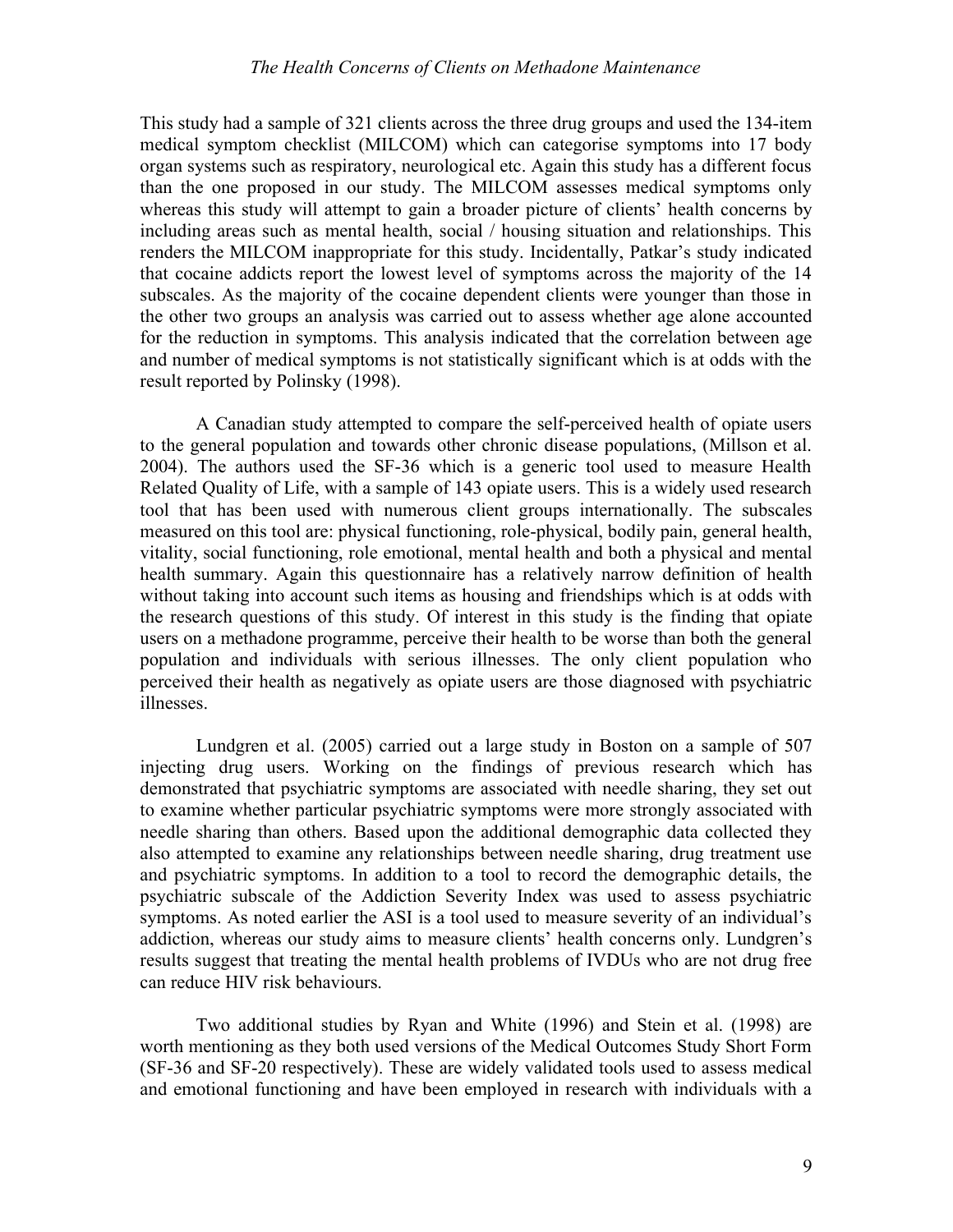variety of illness such as asthma, pain etc. Ryan and White (1996) completed the SF-36 in a structured interview with 100 clients consecutively admitted to a methadone programme in Australia, along with gathering some information on demographic variables. Their results indicate that at entry to a methadone programme, heroin users report considerably worse physical and psychological health than the general population which is consistent with findings later found in a Canadian population by Millson et al. (2004). Additionally, the methadone treatment clients reported similar health related quality of life to those with psychiatric disorders, although drug users reported their general health as worse. Meanwhile, Stein et al. (1998) administered the SF-20 with 2,688 individuals seeking treatment for drug or alcohol difficulties at four treatment facilities in Boston. Their results indicate that cocaine, heroin and alcohol have similarly negative outcomes on individuals' health and adversely affect an individuals' quality of life.

#### **Literature on the Health Concerns of Other Client Populations**

Various studies were found which attempted to measure the Health of various patient populations but few attempted to measure the health concerns of patients. However, one study in particular stood out as defining health concerns in the same manner as this study. Dush and Spoth (1995) reported on a study they carried out in order to assess the performance and psychometric properties of a questionnaire they developed (the Health Concerns Questionnaire) to assess the health concerns of patients with chronic pain. Dush et al. (1999) again published on a revised version of this questionnaire (Health Concerns Questionnaire 3) which had a number of new items added to it. This new questionnaire asks the client to assess the degree of concern they have regarding 66 health related concerns. The older version was slightly shorter (55 items) and offers fewer subscales for analysis. The HCQ3 can be totaled together to give a Total Distress Score as well as two subscales for psychosocial and somatic symptoms. In addition it is possible to work out a somatisation ratio which is the percentage of distress attributable to somatic complaints. This questionnaire has been subjected to factor analysis which revealed three separate factors; anger, anxiety and depression. These three factors were composed of numerous items ranging from four to eleven.

Dush and Spoth (1995) and Dush et al. (1999) both report that the HCQ3 has proven to be a reliable and psychometrically robust tool. It is also easy to use and appears undaunting to participants as it fits neatly on one A4 sheet and can be completed within a few minutes. While untested with addiction clients it does appear to cover a wide range of health and psychosocial concerns. It was selected as the only suitable tool available in the literature for this study.

#### **Literature on staff understanding of their clients Health Concerns**

A review of the Cinahl and Medline databases failed to uncover any research into staff understanding or ability to predict the health concern of clients with addiction. In fact, little or no research appears to have taken place on this topic with any client population. In recent years concepts such as client advocacy and empowerment have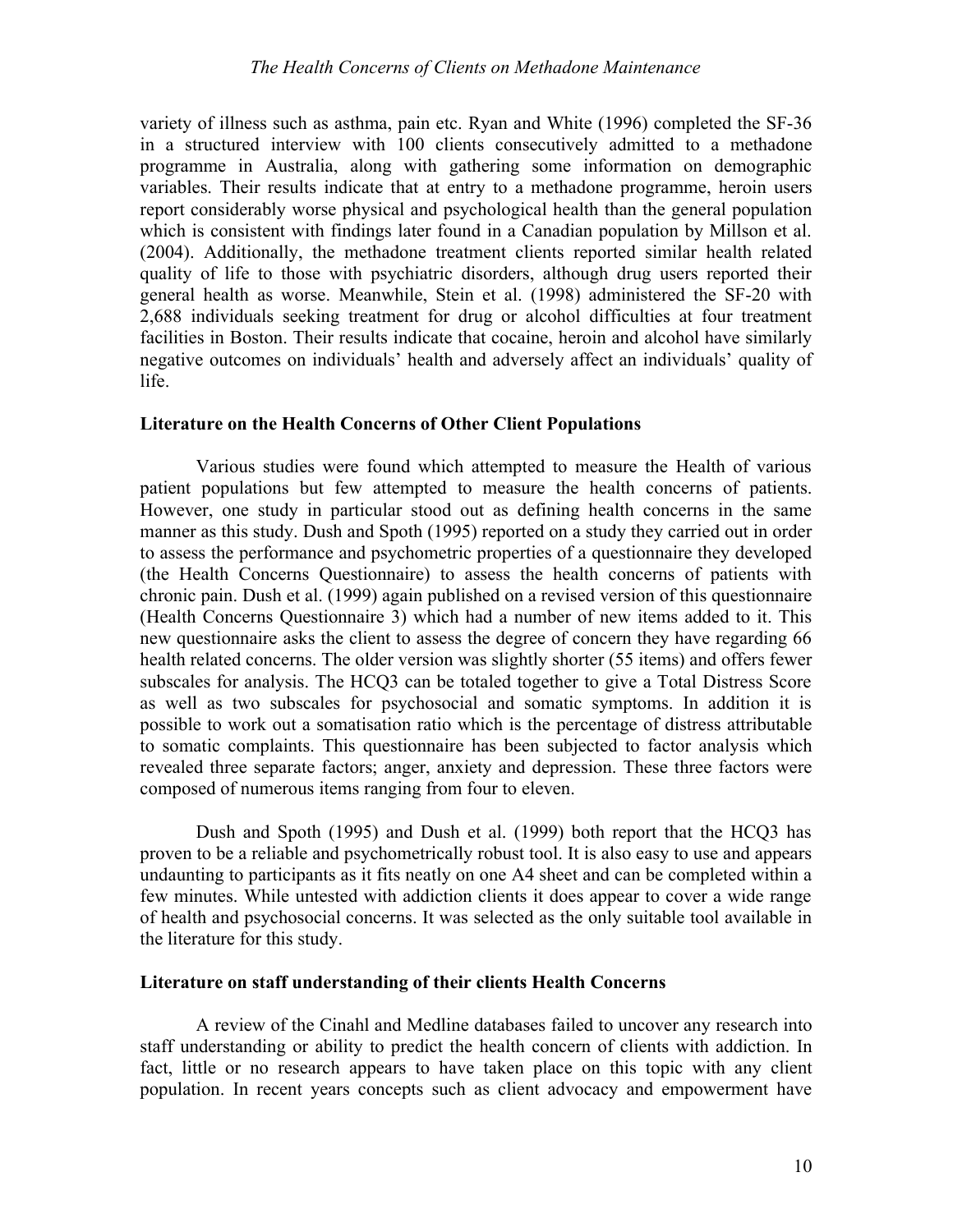#### *The Health Concerns of Clients on Methadone Maintenance*

become popular in the health care literature. It is generally regarded as positive to develop client's own ability to make decisions regarding their care and listening to their concerns is one way of achieving this. Clients' opinions are now placed at the centre of their care and so supporting a client to make their views known is therefore seen as an important role, particularly within nursing literature. The Tidal Model of Nursing has been developed specifically to place the clients' concerns and perceptions at the centre of their care in the psychiatric services, (Barker & Buchannan-Barker 2005). If nurses and other staff are listening to their clients it would seem likely that they would be reasonably able to articulate the type of concerns their clients are likely to be experiencing.

It was hoped that by asking staff to estimate the average health concerns of their clients using the same tool being used to measure the client's health concerns it may be possible to estimate whether staff are aware of their clients' health concerns. Only 13 staff questionnaires were received which were not enough to allow any from of meaningful analysis. In conversation with numerous staff in the service, the Health Promotion Committee became aware that there was some confusion regarding the method of completing the staff questionnaire as the instructions were not clear. For this reason it was decided to abandon this element of the study and focus only on the health concerns of clients.

#### **An overview of Methodological Issues**

The review of the literature, particularly the articles summarised above, highlight a number of issues which were important in the development and designing of this study:

- Without exception, all the studies reviewed which attempted to measure clients health, health concerns, or perceptions of health used a quantitative survey design using a previously validated questionnaire. While some studies did carry out interviews (such as Ryan & White 1996) they still simply completed a questionnaire in a structured interview. This is probably unsurprising as the use of questionnaires containing scales to measure agreement with items are regarded as the most appropriate method of measuring the attitudes or opinions of a group of individuals, (Edelmann 1996).
- It would appear that much of the literature attempted to measure health or symptoms and not health concerns. A client may have numerous health concerns, such as becoming infected with hepatitis, without ever actually becoming infected. Therefore tools which measure symptoms and actual health (such as the ASI or SF-36) were not suitable for this research.
- The majority of the studies had sample sizes between one and two hundred clients and so a similar sample size was considered necessary for this study.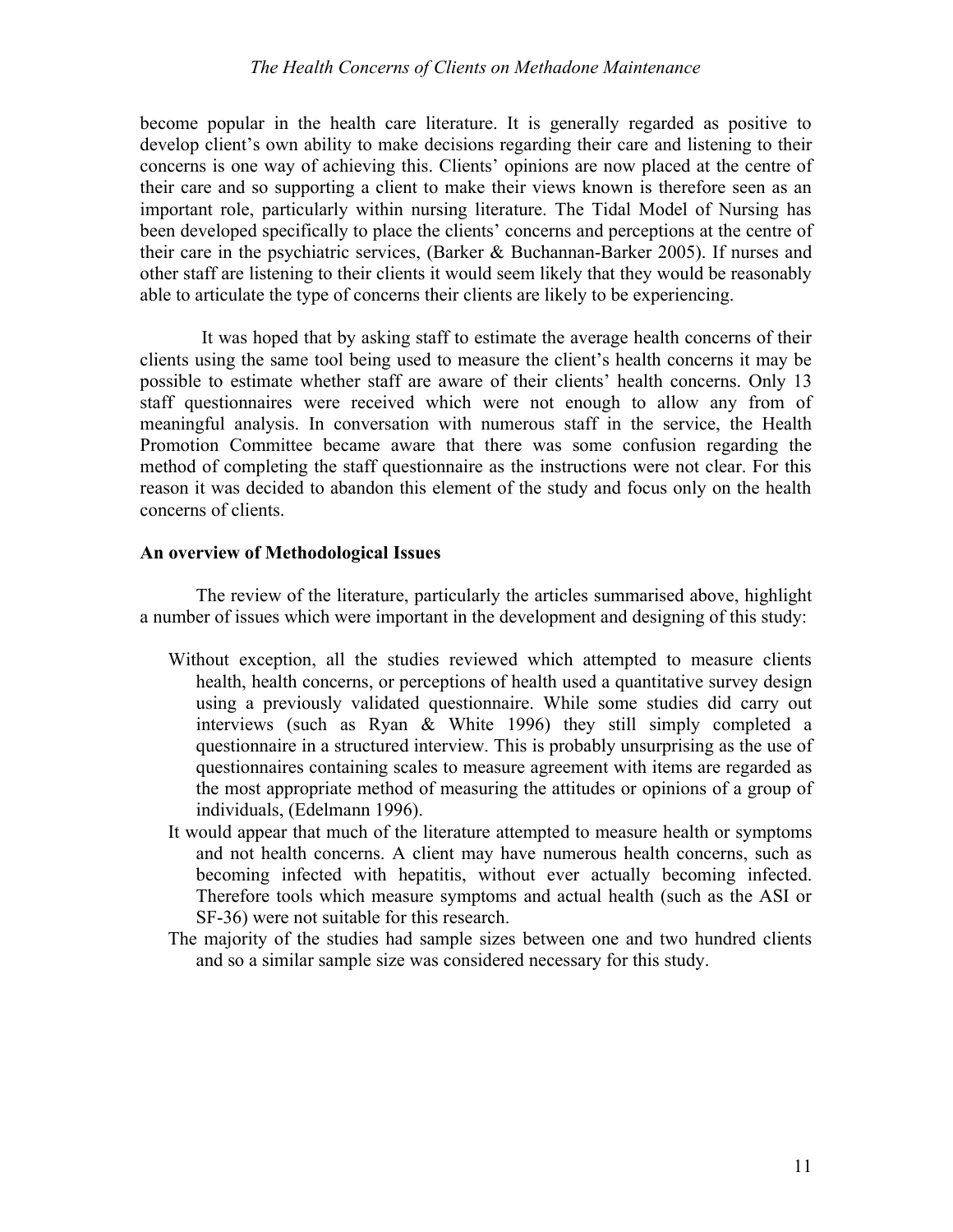## **Chapter 3**

## **Methods & Procedures**

#### **Research Questions**

The research study reported here attempted to answer the following question:

What are the health concerns of the clients attending the methadone maintenance clinics in the addiction services?

While some research has been carried out, albeit not in Ireland, to uncover the health status of various client groups attending addiction services, none appear to have been carried out to uncover the concerns of this client population towards their health. As stated in the introduction, the purpose of this research was to provide information which could be used to help the health promotion committee to focus their efforts on the topics of health most of concern to the clients attending the service.

#### **Design**

This study was quantitative in design. It involved a written questionnaire survey of the clients' health related concerns. Clients are asked to rate their level of concern regarding 66 potential health concerns using a 4 point rating scale, (mild, serious, severe or very severe concern). In addition, they were afforded the opportunity to list any additional health concerns not covered in the questionnaire. Basic demographic information was also obtained.

#### **Setting**

The setting for the research is a large, community addiction service in Dublin which covers a catchment area of approximately 250,000 people. The service provides treatment for opiate dependence through a variety of treatment strategies including methadone maintenance. The catchment area covers most socio-economic groups with some areas experiencing considerable difficulties related to unemployment, social deprivation, crime and drugs.

#### **Sample**

As the service is an adult service all participants were over the age of eighteen. In addition, they were in treatment for opiate addiction and were on a methadone maintenance programme. In order to ensure the data was representative of our clients, those who were not on methadone or were on a detoxification regime were excluded. The service currently provides treatment for approximately 1,200 clients. All the clients attending the service are required to reside in the catchment area.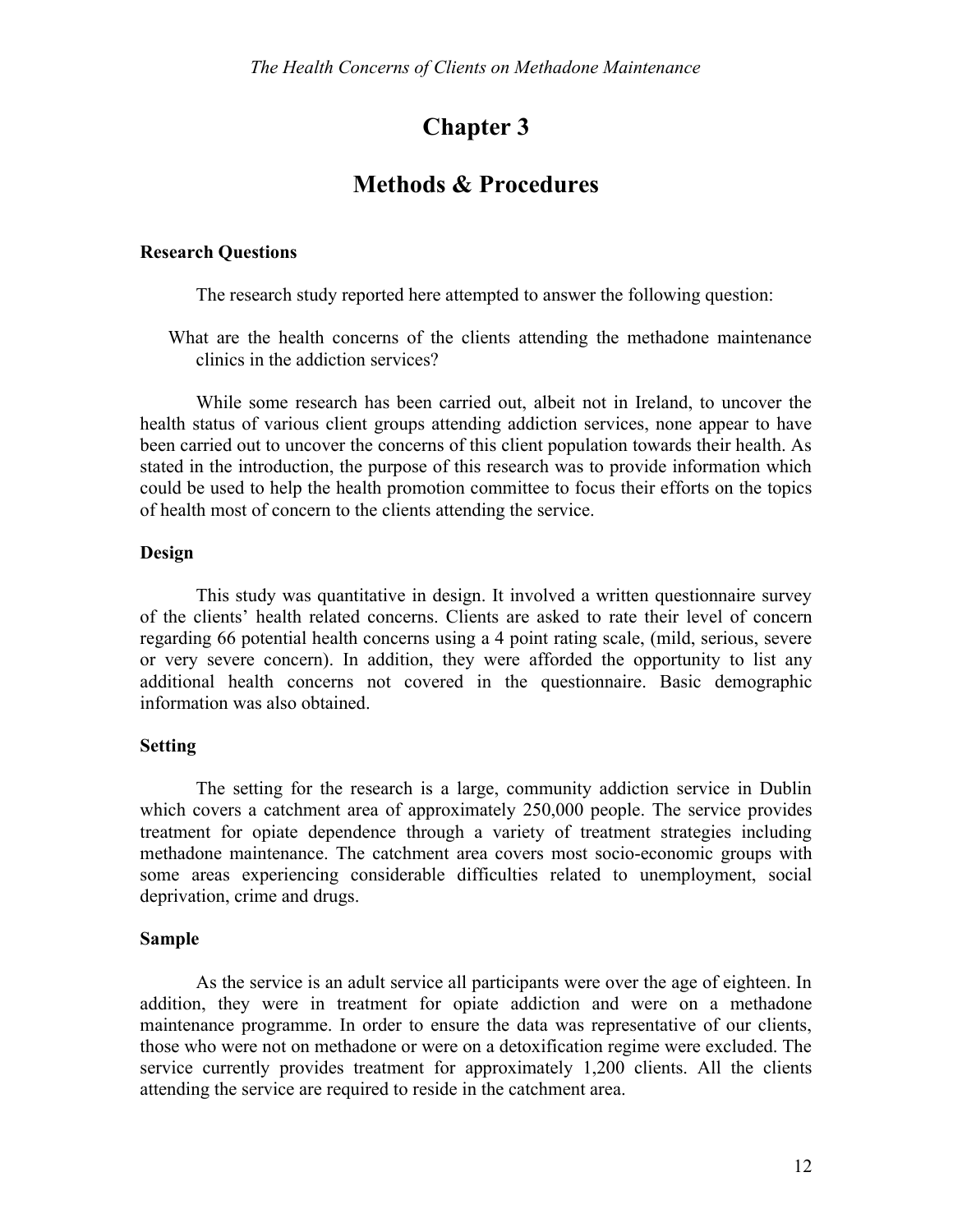#### **Questionnaire**

The questionnaire used to gather the data is the Health Concerns Questionnaire 3 (HCQ3) which was developed by Dush et al. (1999). The HCQ3 assesses the degree of concern a client has on 66 health related concerns. The respondent uses a simple fourpoint Likert type scale, ranging from mild concern to very serious concern, to rate each of the 66 items. If they are not concerned about an item they simply leave it blank. The 66 items on the questionnaire can be totaled together to give a Total Distress Score (TDS) as well as two subscales for psychosocial and somatic symptoms. In addition it is possible to work out a somatisation ratio which is the percentage of the TDS which is attributable to somatic complaints. The HCQ3 has been subjected to factor analysis which revealed three separate factors; anger, anxiety and depression. These three factors were composed of numerous items ranging from four to eleven. The HCQ3 was unchanged for this study but additional questions to obtain demographic information were printed on the reverse of the sheet. A copy of the HCQ3 is found in Appendix A and the demographic sheet in Appendix B.

Dush and Spoth (1995) and Dush et al. (1999) both report that this item has proven to be a reliable and psychometrically robust tool. It is easy to use and appears undaunting to participants as it fits neatly on one A4 sheet and can be completed within a few minutes. While previously untested with addiction clients it does appear to cover a wide range of health and psychosocial concerns. In our attempts to obtain permission to use this tool we learned that the lead author, Dr. David Dush passed away a few years ago. Neither the university he worked at nor the journal which published the article (The American Journal of Pain Management) were able to offer any advice on where to obtain permission to use the questionnaire. Internet searches failed to identify a company selling the questionnaire or contact with any of the other authors. ETC Consult, the company which is responsible for the importation of numerous psychological tests into Ireland was also unable to obtain any information on the HCQ3. A copy of the HCQ3 was obtained from the internet, (Dush and Pytlak 2002) and most of the scoring information was contained in the article in which it was published, (Dush et al. 1999). The authors have failed to obtain formal permission to use the questionnaire but in light of the considerable efforts made to obtain permission and the lack of a suitable questionnaire as an alternative it was decided to use the HCQ3.

#### **Date Collection**

Questionnaires was distributed to clients and collected within the clinic throughout November 2006. A copy of the questionnaire was offered to each client on methadone maintenance in the service along with a return envelope and a letter explaining the study (Appendix C). The nurse in the clinic provided a brief explanation of the study to the client and distributed the questionnaire, information sheet and return envelope. If the client wished to participate they completed the questionnaire and returned it in the envelope provided. The nurses pointed out in their explanation that they could help the client with the questionnaire or the client could take it home and have a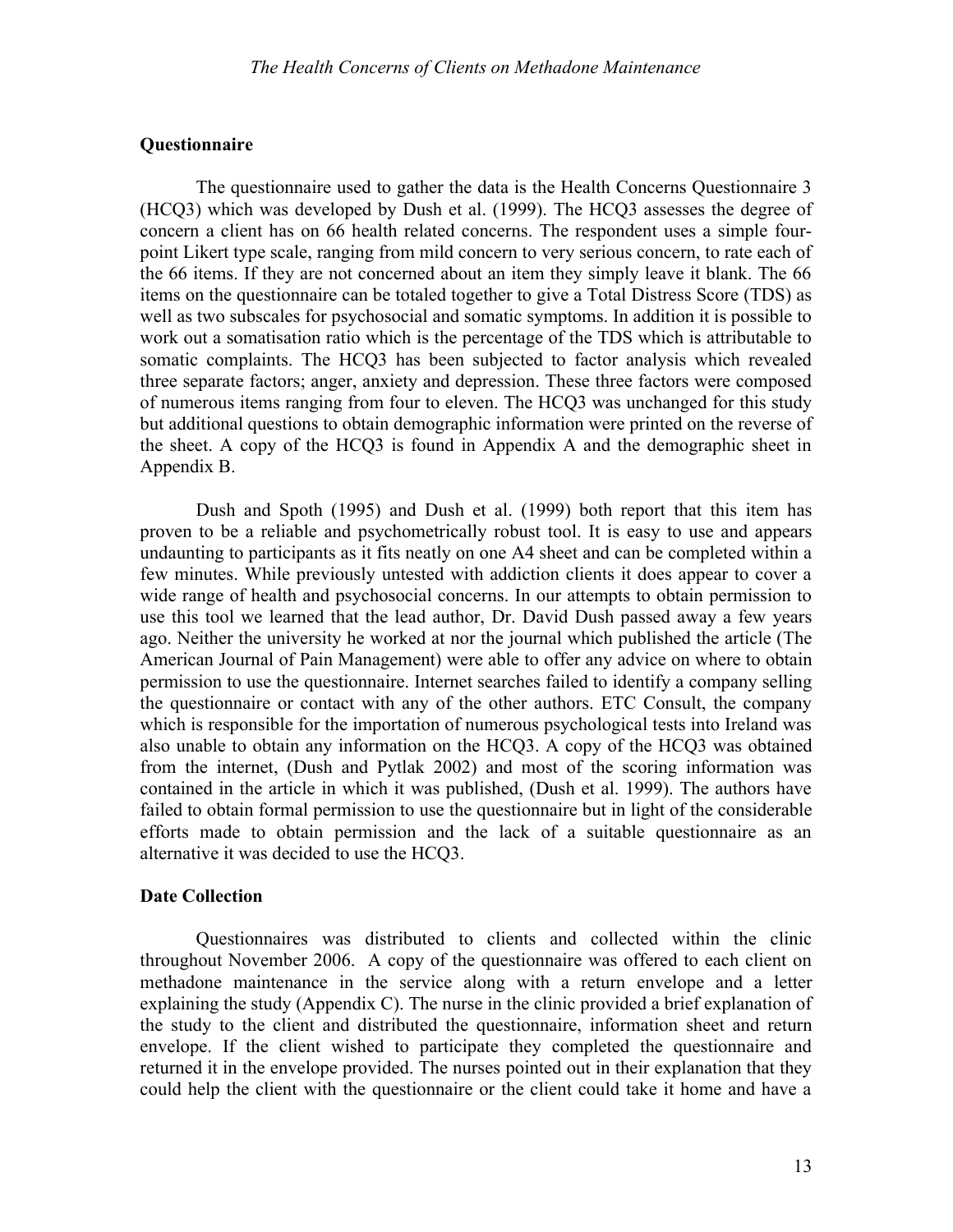#### *The Health Concerns of Clients on Methadone Maintenance*

friend or relative help them with it. It was hoped that this would afford an opportunity to those clients who may have literacy problems to participate. Clients could also take the questionnaire home to have more time to consider participating. Two weeks after the questionnaires were distributed a reminder poster was placed in each clinic waiting room. Client were verbally reminded of the study by the nurse and offered a new questionnaire if they needed one.

#### **Data Analysis**

Once the data was collected it was coded and entered into a computer. In line with best data protection practices, no identifying details such as date of birth or name were entered on the computer. The software programmed used was the Statistical Package for the Social Sciences (SPSS) as this is probably the most versatile and widely used programme for analysing quantitative data. The analysis of data mainly consisted of descriptive statistics such as means and frequencies.

#### **Dissemination**

It is hoped to disseminate the findings widely among healthcare staff, particularly in Ireland. The authors also recognise that this research is also relevant to staff outside of the addiction services (such as general practitioners, public health nurses etc.), who may also be providing healthcare to clients of the addiction services. With this in mind it is important to pick dissemination methods as broadly as possible. The main mode of dissemination will therefore be through oral and poster presentations at conferences in Ireland. Nursing, medical, addiction and health promotion conferences will be particularly targeted. In addition, summaries of the research will be written up for publication in a nursing or addiction journal.

#### **Ethical Considerations**

Due to the nature of the study ethical considerations were less of an issue compared to other forms of research such as experimental. No clients received an assessment or treatment as part of the study, be it physical or psychological. Clients who participated were simply asked to complete a form rating their experience of certain health concerns and provide some basic demographic information. Nonetheless, ethical approval was sought and granted from the Ethics Committee of the Drug Treatment Centre Board.

Due to the nature of the study the authors believe anonymity was the most critical ethical consideration. All respondents required anonymity to promote honest responses and to promote participation. Also, if anonymity was not assured participants may feel somewhat pressured into participating which diminishes their consent somewhat. For this reason all clients received the questionnaire and were encouraged to participate. The researchers and the staff in the individual clinics are unable to identify which clients have and have not completed a questionnaire. In addition the research will be unable to identify the client's clinic, only the locality they come from, (e.g. Dublin 12, 24 etc.). For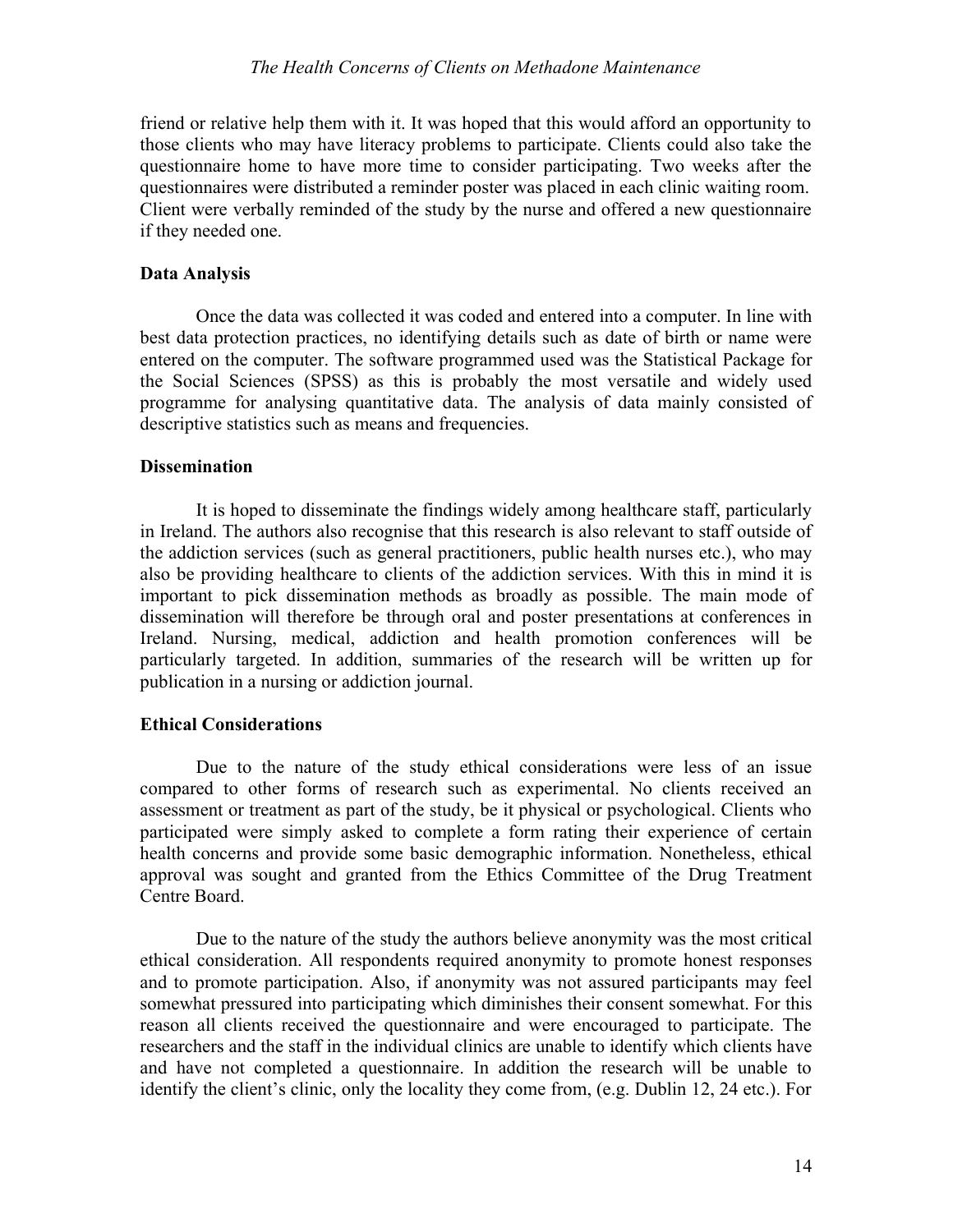those participants who opt not to take part, they can simply do so by not returning the questionnaire.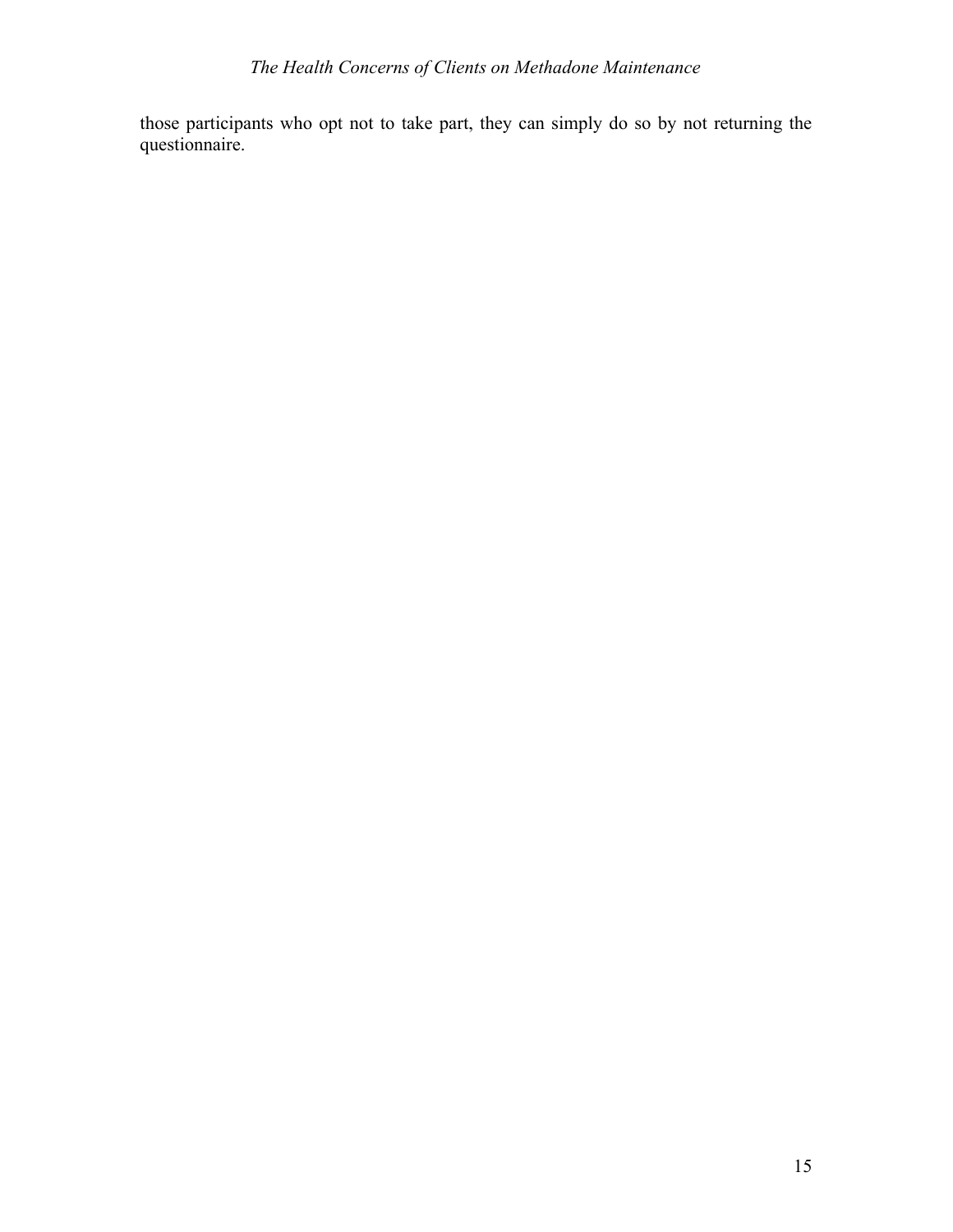## **Chapter 4**

## **Results**

#### **Demographic Statistics**

Females accounted for 38.3% of our sample. The age of participants in the study ranged from 18-56 with a mean of 30.21. There was no significant age difference between males and females. The mean age for females was 29.09 while for men the mean age was 30.60. Almost 70% of our clients reported that they did have children and perhaps unsurprisingly women (83%) were more likely to report having children than men (60.4%). In terms of being in a long term relationship 52.2% of clients responded that they were in a long term relationship, with women more likely to report being in a long term relationship. For example, 60.6% of women reported being in a relationship compared to 45.9% of men. The number of years of schooling completed has a mean score of 11.27 years and again there was not a significant difference between male and females.

| Gender                      | Male                      | 61.7%       |
|-----------------------------|---------------------------|-------------|
|                             | Female                    | 38.3%       |
| Age                         | Range                     | 18-56       |
|                             | Mean                      | 30.21       |
|                             | <b>Standard Deviation</b> | 6.55        |
| Children                    | Yes                       | 69.5%       |
|                             | N <sub>o</sub>            | 30.5%       |
| Currently in a long term    | Yes                       | 47.8%       |
| relationship                | N <sub>o</sub>            | 52.2%       |
| Number of year schooling    | Range                     | $1 - 21$    |
| completed                   | Mean                      | 11.27       |
|                             | <b>Standard Deviation</b> | 6.2         |
| Age first used heroin       | Range                     | $9 - 46$    |
|                             | Mean                      | 18.03       |
|                             | <b>Standard Deviation</b> | 5.14        |
| Current methadone dose      | Range                     | $7-200$ mls |
|                             | Mean                      | 80.56mls    |
|                             | <b>Standard Deviation</b> | $25.7$ mls  |
| of nights<br>Number<br>take | Range                     | $0 - 7$     |
| away in past week           | Mean                      | 2.13        |
|                             | <b>Standard Deviation</b> | 2.46        |

**Table 1: Descriptive Demographics of respondents**

The average age of first use of heroin was 17.95 years and again there was little variance between males and females. The average methadone dose was 80.56mls and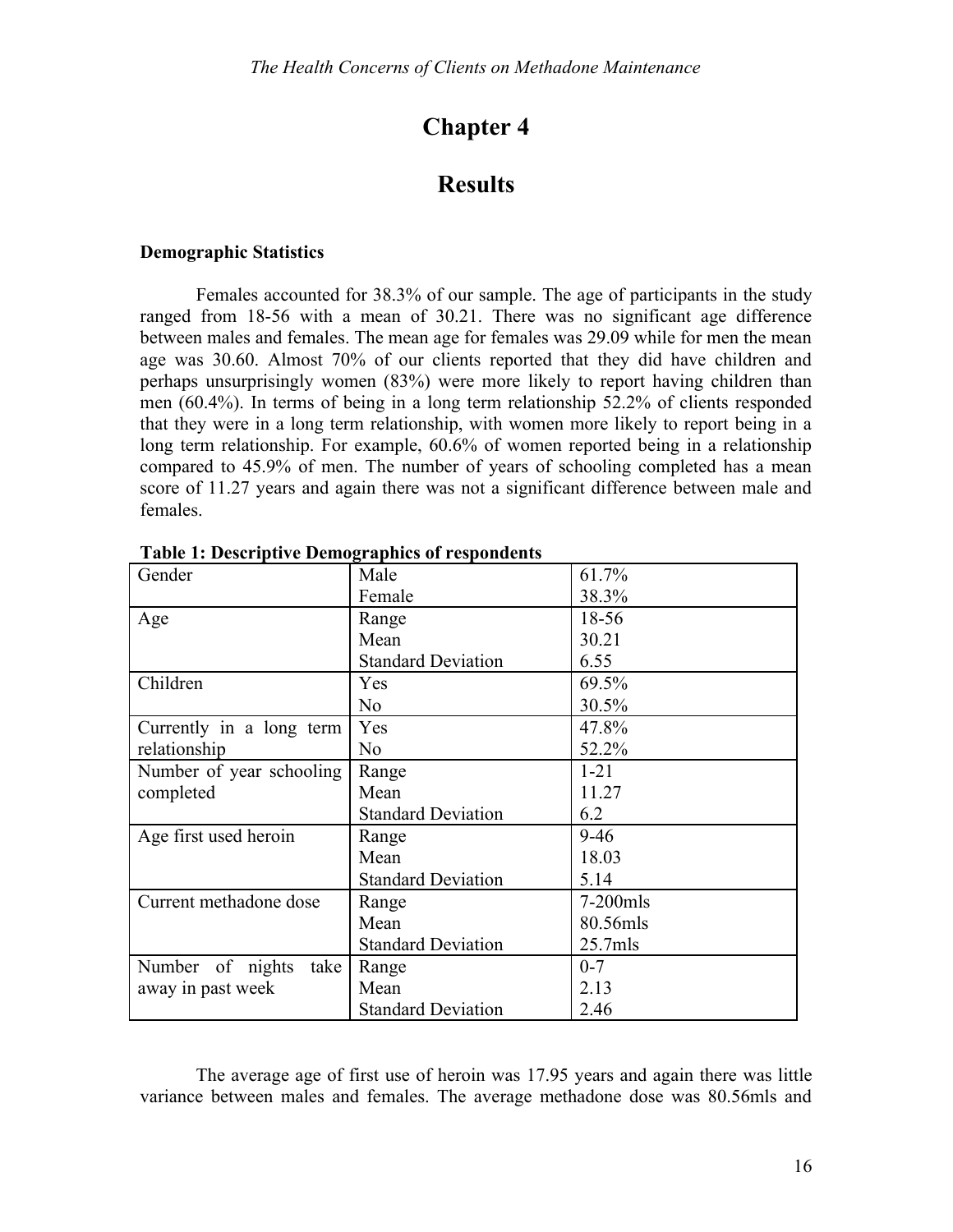there was a slight difference when men were compared to woman. Women had an average methadone dose of 77.7mls while men had an average dose of 81.6mls, indicating that slighter higher dosages are being prescribed to men. The length of time in drug treatment had an average of 6 months again the length of time in treatment reported by men and women is very similar. As part of the contingency management protocol of the service, clients are rewarded for providing drug free urines with their dose of methadone to take-away. This means that the client will not have to attend the clinic daily. The number of methadone takeaways in the past week ranged from 0 to 7 days with a mean of 2.13 and a standard deviation of 2.46. Women recorded having an average higher number of takeaways in the past week with 2.58 days compared to an average of 1.89 among their male counter parts.

#### **Drug use**

Respondents were asked to indicate whether they have used a drug in the past three months or not, or to indicate if they have never used the drug in question. The drugs they were asked about were; cigarettes, heroin, cocaine, cannabis, ecstasy, acid, speed, solvents and alcohol. The responses of participants in relation to the drugs are listed below in Table 2. As we can see from this table, cigarettes are by far the most common drug currently being used by our clients with approximately 92% of all clients admitting to smoking with no difference between men and women. Cannabis, alcohol and heroin are the next most commonly used drugs with between 62% and 65% of respondents reporting use in the past 3 months. Interestingly, respondents were more likely, albeit only slightly, to admit to using the illegal drug cannabis in the previous three months than the legal drug alcohol. A significant 1.6% of our respondents stated that they never used heroin and are likely to have developed an addiction to methadone bought illegally on the street. Cocaine was the fifth most commonly used drug in the past three months with 42.5% of respondents having used it. Of interest is the finding that across our five most commonly used drugs (cigarettes, cannabis, alcohol, heroin and cocaine), women were more likely to report use of alcohol, cocaine and heroin in the previous three months. Use of cigarettes was virtually identical between genders and men were more likely to report use of cannabis.

There was a significant drop in the use of the most common drugs and the four least used drugs; ecstasy, speed, acid and solvents. Perhaps unsurprisingly these drugs were also the ones that clients were most likely to report never having used. Only 12.8% of clients admitted to using ecstasy in the past 3 months. Females (16%) were more likely to state that they never used speed compared to their male counterparts (9.4%). 8.1% of respondents admit to using speed in the last 3 months and 18.4% stated that they have never used speed. In relation to the use of acid 6.8% of respondents stated that they had used it in the past 3 months while 66.7% stated that they have not used it. The remaining 26.5% clients stated that they had never used acid. In terms of gender differences in acid use, the significant difference was in terms of never using it. Only 19% of men said that they never used acid compared to 41.6% of women. Only 3.7% of respondents stated that they have used solvents in the past 3 months and 44.7% stated that they have never used solvents. Again we see higher use of solvents in the past three months among men (5.1%)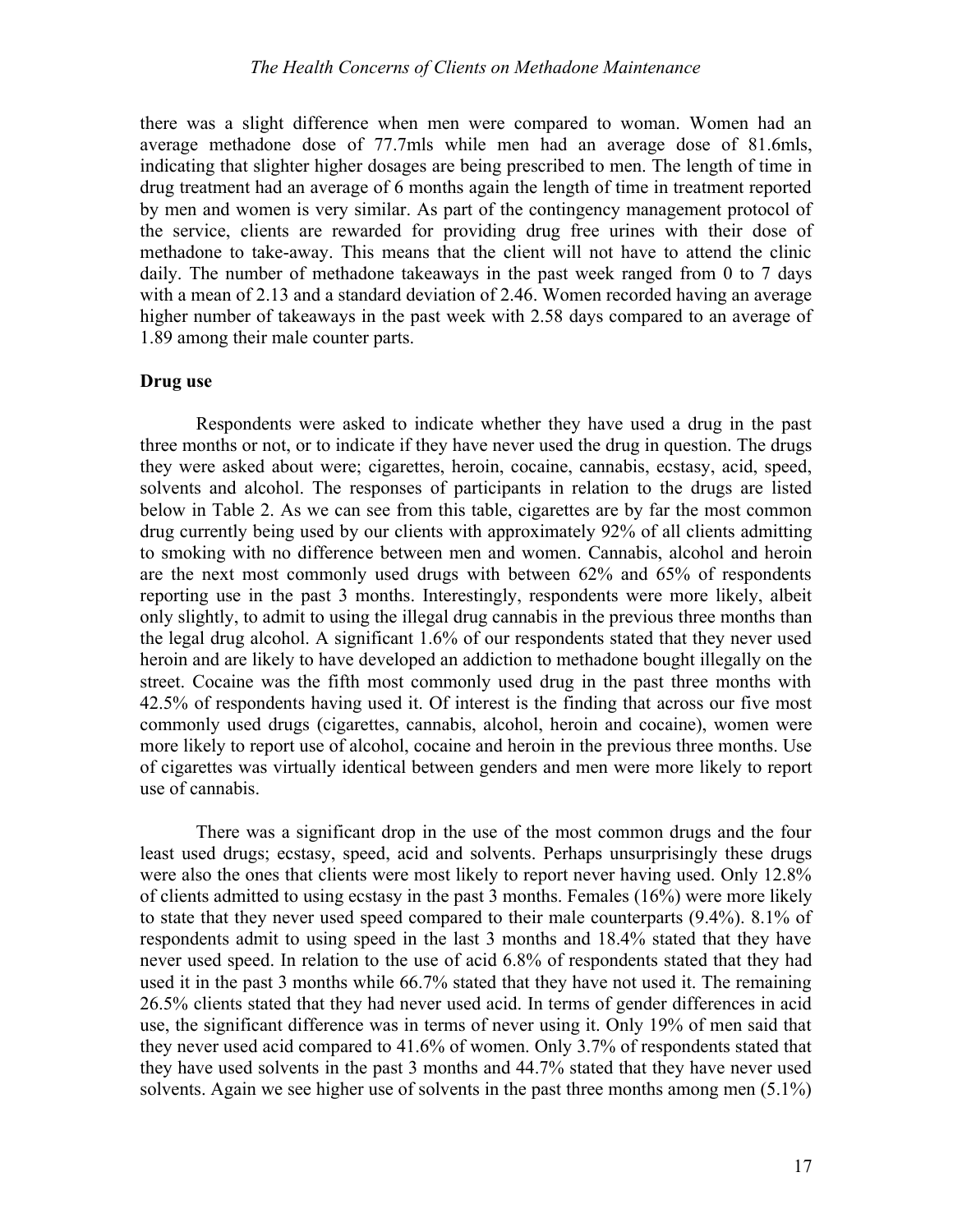than women (1.4%). Men (39.7%) were also less likely to report having never used solvents compared to 56.8% of women.

| <b>Drug</b> | Yes  | N <sub>0</sub> | <b>Never Used</b> |
|-------------|------|----------------|-------------------|
| Cigarettes  | 92.6 | 5.4            | 2.1               |
| Males       | 92.5 | 4.1            | 3.4               |
| Females     | 92.3 | 7.7            | 0.0               |
| Cannabis    | 64.9 | 30.7           | 4.3               |
| Males       | 69.5 | 26.2           | 4.3               |
| Females     | 56.6 | 38.6           | 4.8               |
| Alcohol     | 63.8 | 33.6           | 2.6               |
| Males       | 62.9 | 33.6           | 3.6               |
| Females     | 65.5 | 33.6           | 1.1               |
| Heroin      | 62.6 | 35.8           | 1.6               |
| Males       | 59.6 | 38.4           | 2.1               |
| Females     | 65.6 | 33.3           | 1.1               |
| Cocaine     | 41.5 | 50.4           | 8.1               |
| Males       | 40.3 | 53.5           | 6.3               |
| Females     | 42.9 | 45.2           | 11.9              |
| Ecstasy     | 12.8 | 75.7           | 11.5              |
| Males       | 12.9 | 77.7           | 9.4               |
| Females     | 11.1 | 72.8           | 16.0              |
| Speed       | 8.1  | 73.5           | 18.4              |
| Males       | 6.6  | 75.9           | 17.5              |
| Females     | 8.9  | 69.6           | 21.5              |
| Acid        | 6.8  | 66.7           | 26.5              |
| Males       | 7.3  | 73.7           | 19.0              |
| Females     | 5.2  | 53.2           | 41.6              |
| Solvents    | 3.7  | 51.6           | 44.7              |
| Males       | 5.1  | 55.1           | 39.7              |
| Females     | 1.4  | 41.9           | 56.8              |

**Table 2: What drugs have you used drugs in the past three months**

#### **Levels of Health Concern**

A Total Distress Score (TDS) was calculated by summing the responses of an individual for the 66-items in the Health Concerns Questionnaire (HCQ-3). For the entire sample (n=261) TDS was 83.62 and comparisons between the TDS of males and females showed considerable variance. Females showed a much higher mean TDS with a mean of 93.03 compared to the equivalent score of 78.12 for males. When the TDS is broken into its two broad categories, Psychosocial Symptom Index (PSI) and Somatic Symptom Index (SSI), means of 48.05 and 35.57 are reported, respectively. The Somatisation Ratio (SR) is the percentage of the respondents' score which is made up from their responses to the 31 somatic items on the 66 item questionnaire. The SR reported was 43.54% and it is interesting to note that the SR for males and females is almost identical at 43.30% and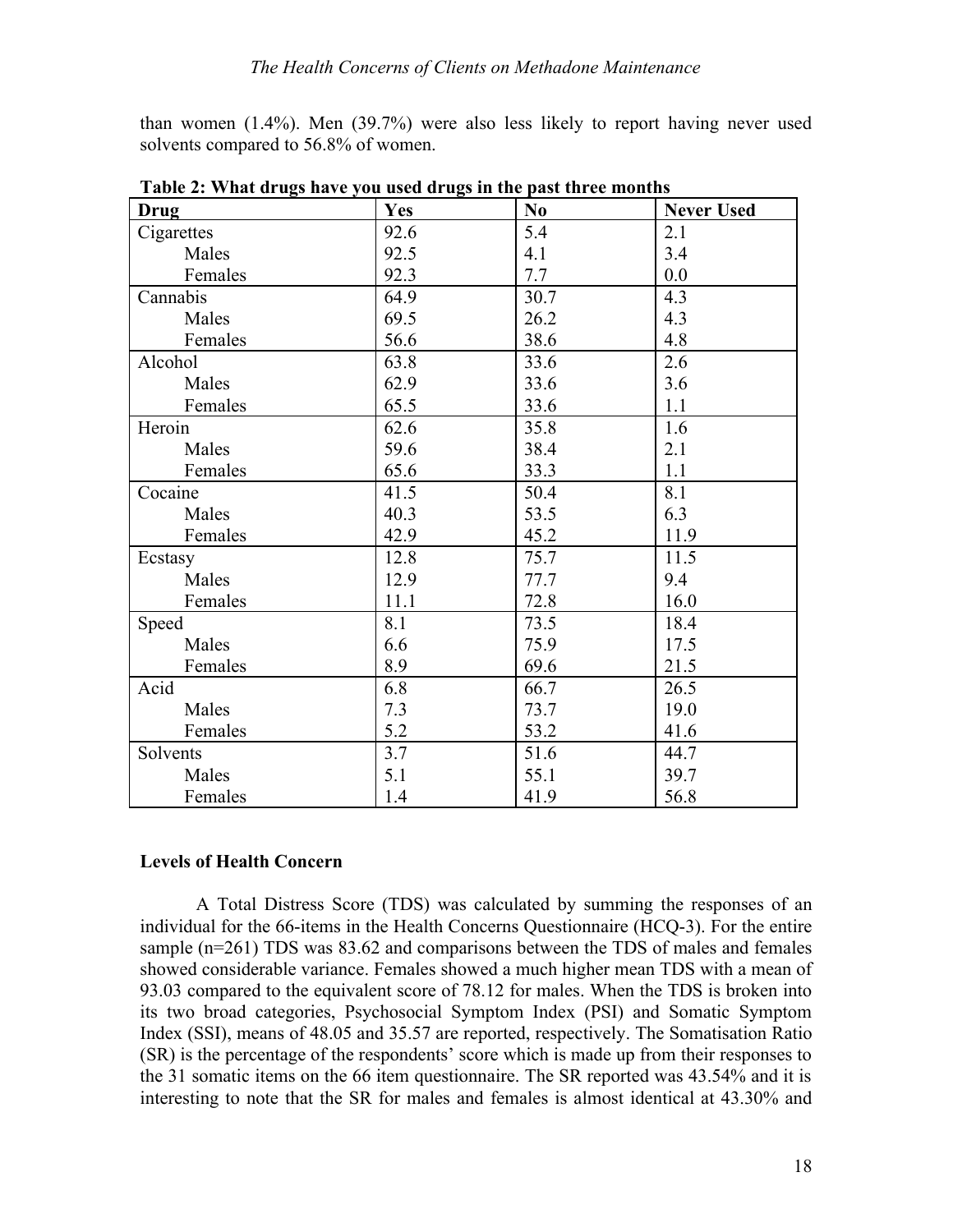43.68% respectively. These scores indicate that although females reported greater levels of distress compared to men, they both endorsed Psychosocial Stresses at a similar rate. The mean score on the three emotional subscales was 15.38 for anxiety, 11.64 for depression and 5.29 for anger. Direct comparison of these subscales should not be attempted as they contain different numbers of items. The pattern of women scoring higher than men was continued across these three subscales. The results discussed above are summarised in Table 3 below.

| <b>Item / Concern</b>       | <b>Sample</b> | <b>Females</b> | <b>Males</b> |
|-----------------------------|---------------|----------------|--------------|
|                             | $(n=261)$     | $(n=97)$       | $(n=156)$    |
| <b>Total Distress Score</b> | 83.62         | 93.03          | 78.12        |
| Standard. Deviation         | 53.65         | 57.64          | 51.20        |
| Psychosocial Symptom Index  | 48.05         | 54.31          | 44.41        |
| Standard. Deviation         | 32.24         | 35.49          | 30.00        |
| Somatic Symptom Index       | 35.57         | 38.72          | 33.71        |
| Standard. Deviation         | 23.53         | 24.54          | 23.16        |
| <b>Somatisation Ratio</b>   | .4354         | .4368          | .4330        |
| Standard. Deviation         | .12980        | .12434         | .13506       |
| <b>Anxiety Subscale</b>     | 15.38         | 18.63          | 13.50        |
| Standard. Deviation         | 11.28         | 12.34          | 10.37        |
| <b>Depression Subscale</b>  | 11.64         | 12.94          | 10.80        |
| Standard. Deviation         | 8.30          | 9.06           | 7.77         |
| Anger Subscale              | 5.29          | 5.65           | 5.13         |
| Standard. Deviation         | 4.21          | 4.41           | 4.13         |

#### **Table 3: Means for Total scores and subscales**

#### **Most commonly reported health concerns**

The most endorsed health concerns were worrying about health, troubled by the past, hard to trust anyone and poor sleep. It is important to note that of the 10 most endorsed health concerns (see Table 4 below) only two, poor sleep and sweating, were physical concerns. The majority of the ten most endorsed health concerns are concerns that would be expected from clients who have a mood disorder. For example, troubled by the past, poor sleep, depressed, feeling guilty, less interest in things and dwell on problems.

**Table 4: 10 most endorsed health concerns for respondents**

| <b>Item / Concern</b>   |     | Mean | <b>Std. Deviation</b> |
|-------------------------|-----|------|-----------------------|
| Worry about health      | 261 | 2.07 | 1.551                 |
| Troubled by the past    | 261 | 1.99 | 1.621                 |
| Hard to trust anyone    | 261 | 1.89 | 1.602                 |
| Poor sleep              | 261 | 1.87 | 1.556                 |
| Depressed               | 261 | 1.84 | 1.530                 |
| Felling guilty          | 261 | 1.81 | 1.497                 |
| Less interest in things | 261 | 1.79 | 1.495                 |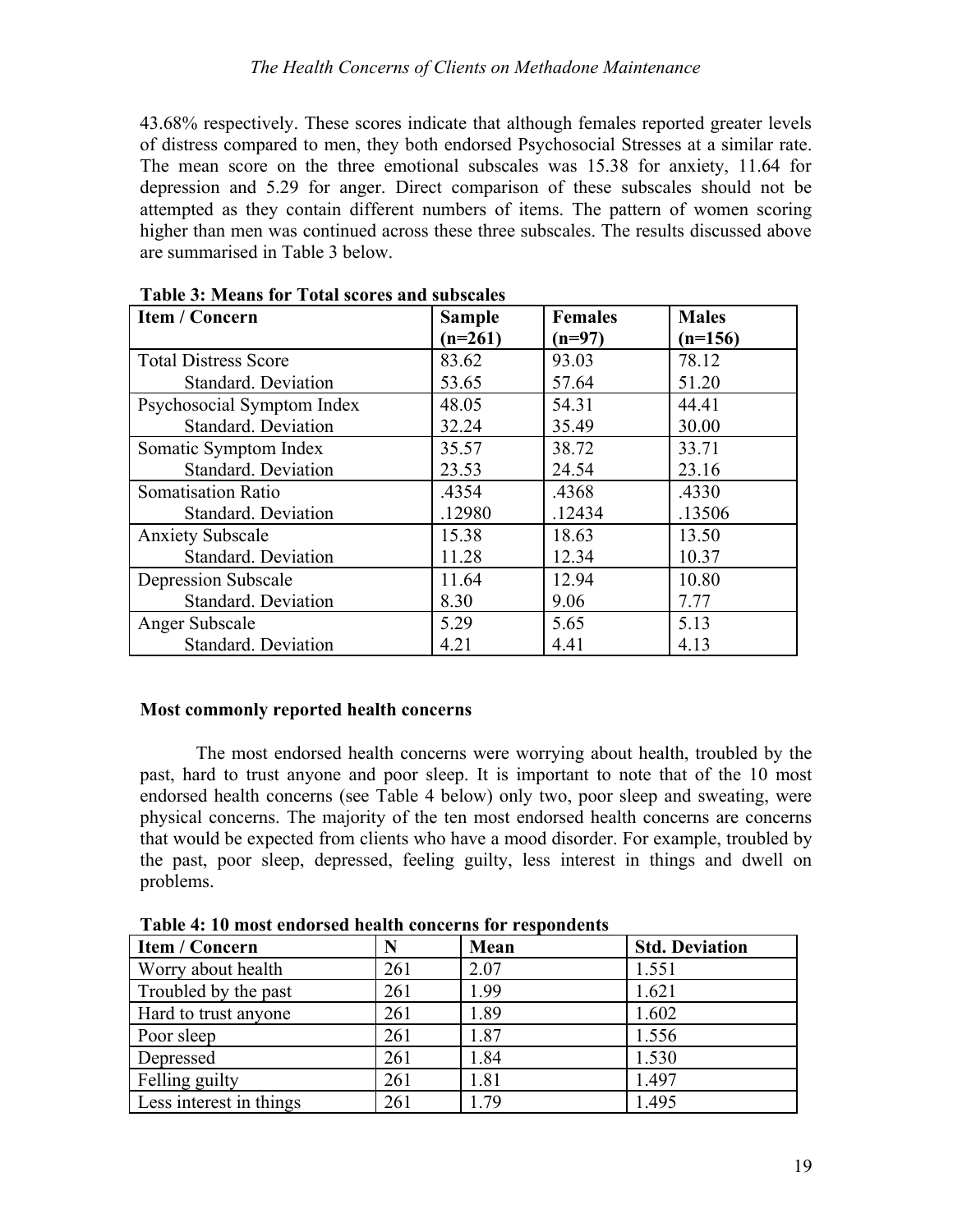| Memory problems   | ገሬ<br>∠∪⊥          | 70 | $\sqrt{2}$<br>1.004 |
|-------------------|--------------------|----|---------------------|
| Sweating          | 26<br>$\angle 0.1$ | 70 | 1.382               |
| Dwell on problems | $\bigcap$<br>∠∪⊥   | 7С | .487                |

#### **Most commonly reported health concerns for women**

When the female respondents  $(n=97)$  are examined on their own we see a fairly similar picture. Psychosocial and particularly mood related health concerns predominate. Troubled by the past, depressed and feeling guilty are the top health concerns for women. Compared to the overall health concerns, memory problems and sweating do not appear in the ten most endorsed health concerns for women and are replaced by low energy and eating problems. This means that the only somatic concerns reported by women are poor sleep and eating problems but these again are strongly related to depression and other mood disorders.

| <b>Item / Concern</b>   | Ñ  | Mean | <b>Std. Deviation</b> |
|-------------------------|----|------|-----------------------|
| Troubled by the past    | 97 | 2.28 | 1.606                 |
| Depressed               | 97 | 2.22 | 1.596                 |
| Feeling guilty          | 97 | 2.21 | 1.587                 |
| Worry about health      | 97 | 2.18 | 1.601                 |
| Dwell on problems       | 97 | 2.11 | 1.506                 |
| Low energy              | 97 | 2.06 | 1.580                 |
| Hard to trust anyone    | 97 | 1.99 | 1.604                 |
| Poor sleep              | 97 | 1.96 | 1.567                 |
| Eating problems         | 97 | 1.96 | 1.626                 |
| Less interest in things | 97 | 1.95 | 1.590                 |

**Table 5: 10 most endorsed health concerns for female respondents**

#### **Most commonly reported health concerns for men**

The most commonly endorsed health concerns for men  $(n=156)$  were again quite similar to those of the whole group. As with their female counterparts, the ten most endorsed heath concerns for men had eight in common with the concerns of the whole sample. However, the two health concerns that did not make it into the top ten health concerns of men were dwelling on problems and feeling guilty. These were replaced by eating problems and quick mood changes. This means that men had three somatic concerns in their ten most endorsed health concerns; poor sleep, sweating and eating problems. However, two of these, sleep problems and eating problems, are closely related to depression and other mood disorders.

| Table v, To most engolsed health concerns for male respondence |    |      |                       |  |
|----------------------------------------------------------------|----|------|-----------------------|--|
| <b>Item / Concern</b>                                          |    | Mean | <b>Std. Deviation</b> |  |
| Worry about health                                             | 56 | 2.03 | 1.532                 |  |
| Troubled by the past                                           | 56 | .87  | 1.613                 |  |

**Table 6: 10 most endorsed health concerns for male respondents**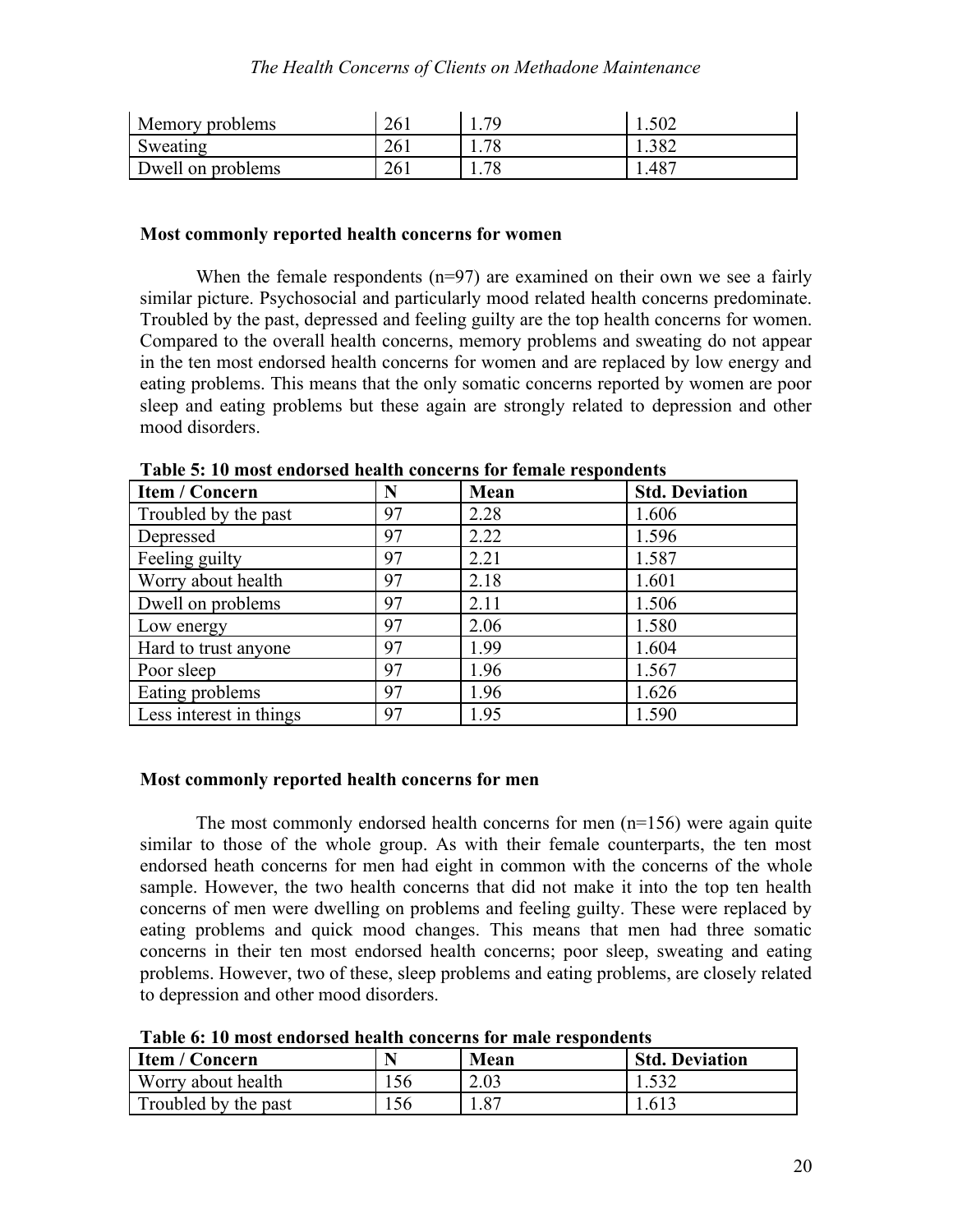#### *The Health Concerns of Clients on Methadone Maintenance*

| Poor sleep              | 156 | 1.85 | 1.558 |
|-------------------------|-----|------|-------|
| Hard to trust anyone    | 156 | 1.84 | 1.608 |
| Sweating                | 156 | 1.77 | 1.377 |
| Memory problems         | 156 | 1.76 | 1.512 |
| Eating problems         | 156 | 1.70 | 1.620 |
| Less interest in things | 156 | 1.69 | 1.418 |
| Quick mood changes      | 156 | 1.68 | 1.490 |
| Depressed               | 156 | 1.62 | 1.447 |

#### **Least commonly reported health concerns**

The least endorsed health concern for respondents was excess pain, followed by hearing problems and swelling. Of interest is the finding that too much alcohol was the fourth least endorsed health concern despite the fact that almost 64% of respondents reported drinking in the previous three months. In contrast to the most endorsed health concerns, eight of the least endorsed concerns were somatic in nature. Too much alcohol and work or school problems are the only psychosocial symptoms in the ten least endorsed health concerns.

| <b>Item / Concern</b>  | N   | Mean | <b>Std. Deviation</b> |
|------------------------|-----|------|-----------------------|
| Excess pain            | 261 | .44  | .981                  |
| Hearing problems       | 261 | .51  | 1.018                 |
| Swelling               | 261 | .61  | 1.064                 |
| Too much alcohol       | 261 | .67  | 1.203                 |
| Work / School problems | 261 | .76  | 1.215                 |
| Odd skin sensations    | 261 | .76  | 1.224                 |
| <b>Stiffness</b>       | 261 | .77  | 1.183                 |
| Physically restricted  | 261 | .78  | 1.257                 |
| Muscle weakness        | 261 | .81  | 1.180                 |
| Heart palpitations     | 261 | .81  | 1.197                 |

**Table 7: 10 least endorsed health concerns for respondents**

#### **Least endorsed health concerns for women**

The ten least endorsed health concerns by women were similar to the overall health concerns except again there were two concerns which were different. Stiffness and heart palpitations were not in the women's ten least endorsed concerns and were replaced by conflict with others and vision problems. Again three of the ten least endorsed health concerns for women were psychosocial; work or school problems, too much alcohol and conflict with others.

| Table 8: 10 least endorsed health concerns for female respondents |  |      |                       |
|-------------------------------------------------------------------|--|------|-----------------------|
| Item / Concern                                                    |  | Mean | <b>Std. Deviation</b> |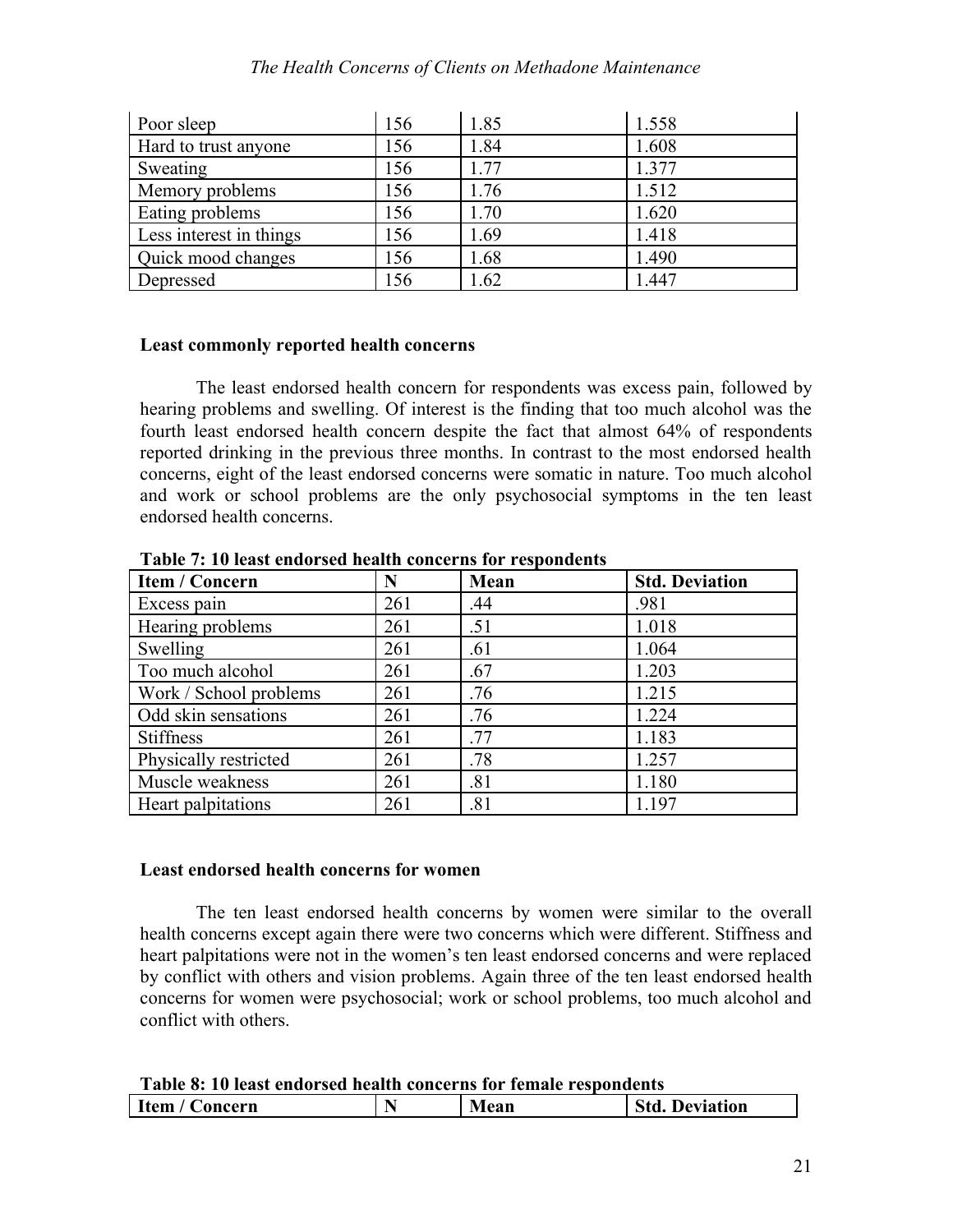#### *The Health Concerns of Clients on Methadone Maintenance*

| Hearing problems       | 97 | .40 | .759  |
|------------------------|----|-----|-------|
| Excess pain            | 97 | .48 | 1.042 |
| Work / School problems | 97 | .61 | 1.151 |
| Swelling               | 97 | .64 | 1.053 |
| Too much alcohol       | 97 | .71 | 1.291 |
| Muscle weakness        | 97 | .76 | 1.144 |
| Conflict with others   | 97 | .78 | 1.166 |
| Physically restricted  | 97 | .84 | 1.304 |
| Vision problems        | 97 | .88 | 1.317 |
| Odd skin sensations    | 97 | .90 | 1.350 |

#### **Least endorsed health concerns for men**

Men had seven concerns in common with the overall least endorsed health concerns. The following health concerns were not in the men's least endorsed health concerns; work or school problems, physically restricted and muscle weakness. Instead they were replaced by marital stress, gain of weight and vision problems. Seven of the ten least endorsed health concerns for the male group were somatic in nature.

| <b>Item / Concern</b> | N   | Mean | <b>Std. Deviation</b> |
|-----------------------|-----|------|-----------------------|
| Excess pain           | 156 | .42  | .887                  |
| Swelling              | 156 | .56  | 1.061                 |
| Hearing problems      | 156 | .58  | 1.130                 |
| Too much alcohol      | 156 | .59  | 1.089                 |
| Marital stress        | 156 | .66  | 1.205                 |
| Gain of weight        | 156 | .68  | 1.169                 |
| Odd skin sensations   | 156 | .71  | 1.160                 |
| <b>Stiffness</b>      | 156 | .72  | 1.123                 |
| Heart palpitations    | 156 | .74  | 1.159                 |
| Vision problems       | 156 | .78  | 1.316                 |

**Table 9: 10 least endorsed health concerns for male respondents**

#### **Health concerns and methadone dose**

In order to compare the effects of methadone dose on health concerns we divided the 250 respondents who reported their current dose into two broad groups; those on higher and lower doses. As the median and mode both occurred at 80mls of methadone, it was not possible to divide the participants into two equally sized groups. In the end the low dose group contained 133 individuals whose dose was reported as ranging from 7mls and 80mls, while the high dose group of 117 clients reported doses ranging from 81mls to 200mls of methadone. The TDS showed considerable variance between the groups with those on higher doses recording a mean of 95.01 compared to 76.47 in the lower dose group. Also of interest is the fact that the SR did not vary dramatically between these two groups with the SR for the higher and lower dose groups being 43.96% and 43.30%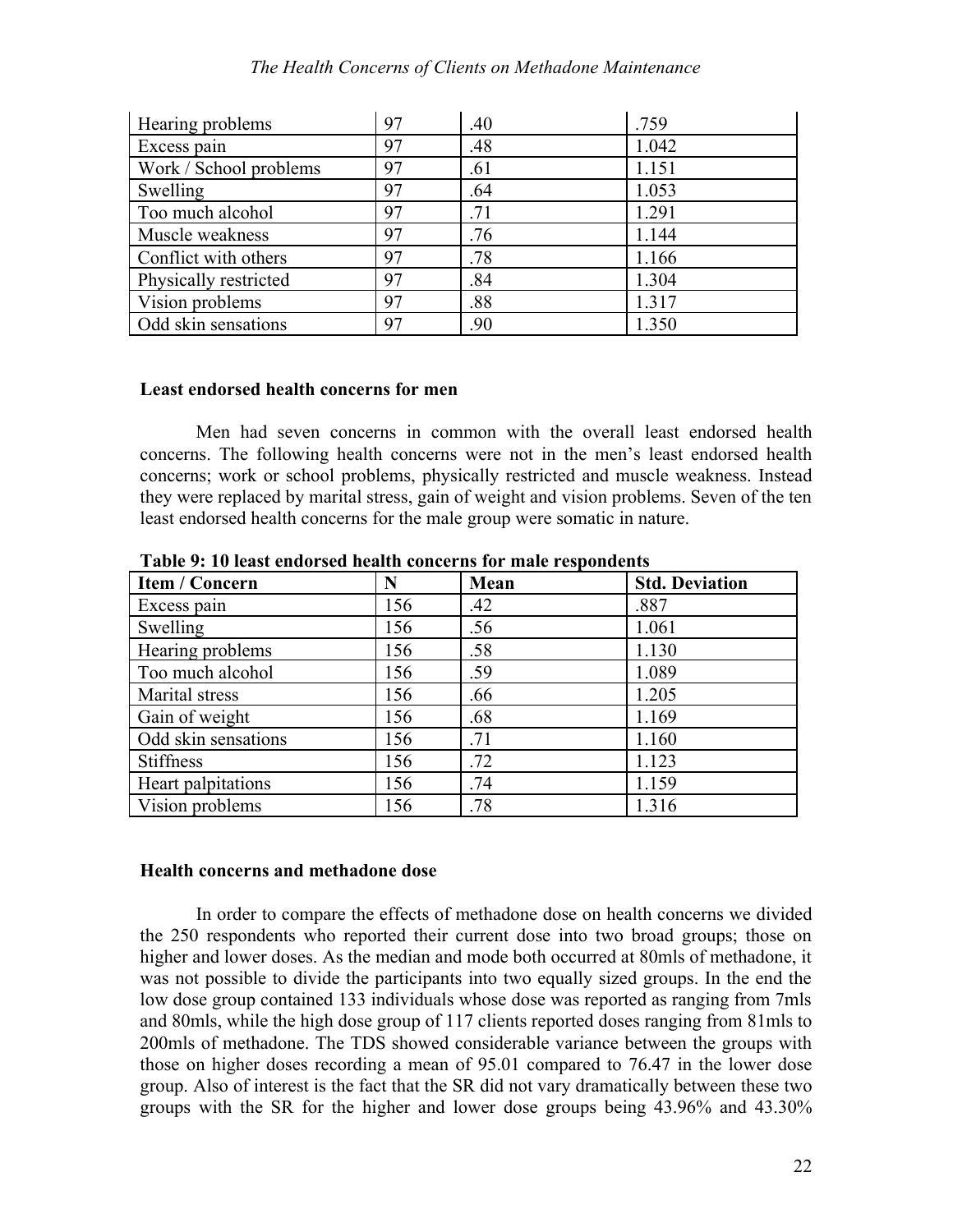respectively. The mean score for the higher dose group on the PSI was almost the same as that for women and the score for the lower dose group on the PSI was very similar to the same scores for men. This finding is all the more interesting when we note that men were, on average, on higher doses. When SSI scores are examined we can see that the gap between the higher and lower dose groups were wider than the gap between men and women. This would appear to indicate that methadone dose, rather than gender, may have a bigger impact on the level of somatic symptoms reported.

When we examine the three emotional subscales, anxiety and anger we can begin to see some further patterns emerge. The gap between the mean scores for the high and low dose groups is smaller than the gap between the same scores for men and women. However, this finding does not apply to the anger scores. While the mean anger scores between men and women was quite similar (men 5.13, women 5.65) the gap between the higher and lower dose groups is larger with the higher dose group scoring a mean of 6.19 and the lower dose group scoring 4.66.

| <b>Item / Concern</b>       | <b>Sample</b> | <b>High</b><br><b>Dose</b> | Low<br><b>Dose</b> |
|-----------------------------|---------------|----------------------------|--------------------|
|                             | $(n=261)$     | Group                      | Group              |
|                             |               | $(n=117)$                  | $(n=133)$          |
| <b>Total Distress Score</b> | 83.62         | 95.01                      | 76.47              |
| <b>Standard. Deviation</b>  | 53.65         | 53.45                      | 52.71              |
| Psychosocial Symptom Index  | 48.05         | 54.31                      | 44.19              |
| <b>Standard. Deviation</b>  | 32.24         | 32.43                      | 31.62              |
| Somatic Symptom Index       | 35.57         | 40.70                      | 32.27              |
| Standard. Deviation         | 23.53         | 23.27                      | 23.02              |
| <b>Somatisation Ratio</b>   | .4354         | 43.96                      | 43.30              |
| Standard. Deviation         | .12980        | 11.78                      | 13.31              |
| <b>Anxiety Subscale</b>     | 15.38         | 17.05                      | 14.49              |
| <b>Standard. Deviation</b>  | 11.28         | 11.05                      | 11.43              |
| <b>Depression Subscale</b>  | 11.64         | 13.26                      | 10.57              |
| <b>Standard. Deviation</b>  | 8.30          | 8.24                       | 8.20               |
| Anger Subscale              | 5.29          | 6.19                       | 4.66               |
| Standard. Deviation         | 4.21          | 4.36                       | 3.97               |

**Table 10: Means for Total scores and subscales comparing methadone dose**

#### **Side Effects of methadone**

According to the MIMS (January 2007), methadone has six adverse reactions or side effects; nausea, vomiting, constipation, drowsiness, blurred vision and dizziness. These related fairly closely to 5 items on the HCQ-3; stomach problems, bowel problems, tired or drowsy, vision problems and light headed or dizzy. A new variable was therefore computed using the responses of clients to these five areas. Correlations were examined using Spearman Rho non-parametric test. Of interest is the fact that there was no correlation between the methadone side effects variable and the dose of methadone the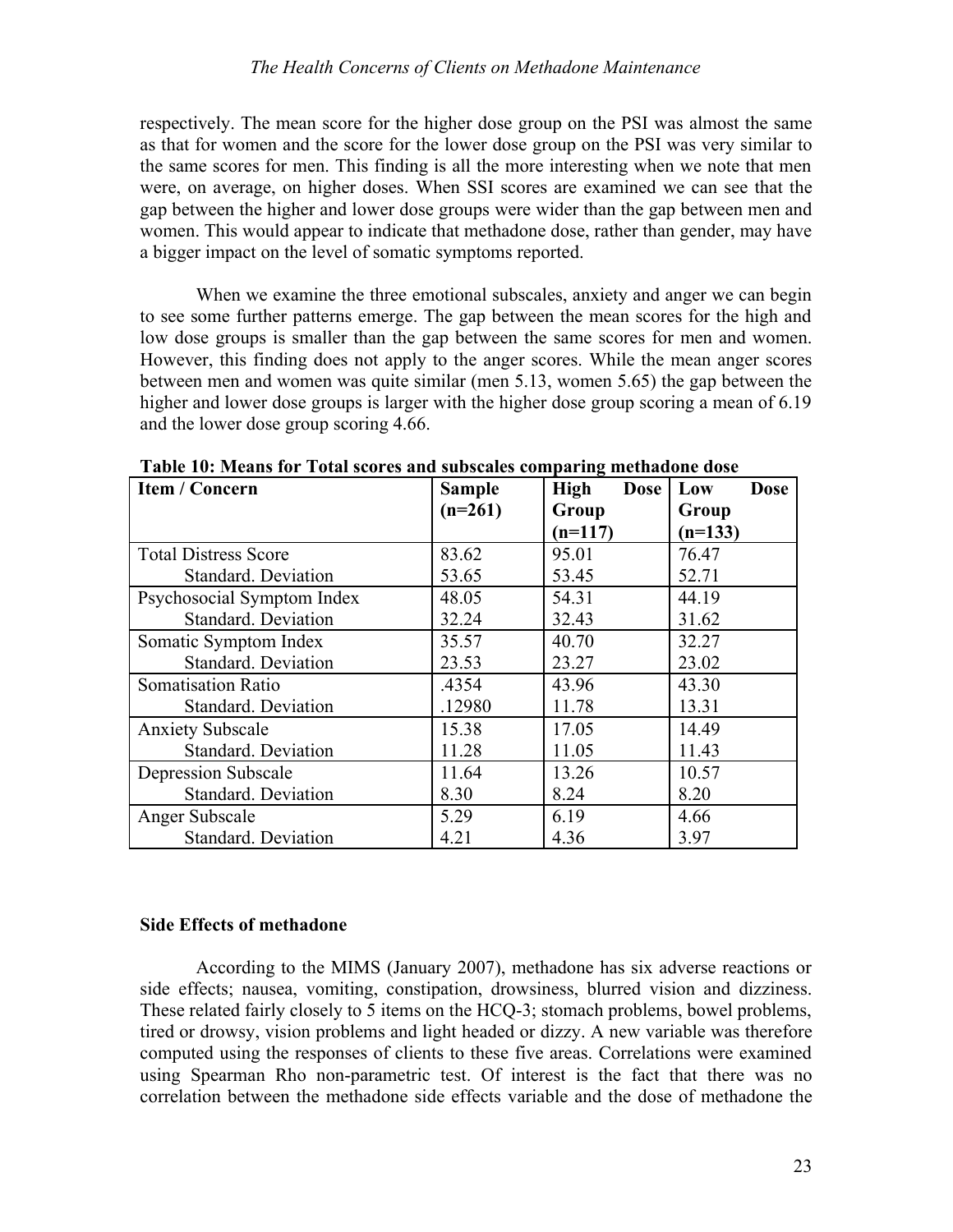client is on. To investigate this finding further we looked for correlations between the current methadone dose and any of the five items related to methadone side effects. Again no statistically significant relationship was found.

#### **Additional Client Comments**

As mentioned earlier, clients were invited to make additional comments on the questionnaire if they wished. Of the 261 questionnaires returned, 37% (n=97) made additional comments. This qualitative data was analysed using content analysis to identify themes. Each member of the research team initially examined the comments individually and then a round table discussion took place where each researcher's categories were examined and a final set agreed upon. The frequency with which an item was reported was taken as an indication of its importance. This resulted in six broad categories being identified with many clients commenting on a number of different topics. The categories identified were physical health, mental health, sexual health, drug comments, service comments and stigma.

#### Physical Comments

By far this section was comprised of the most comments (58) which necessitated the division of this into four subcategories. The first subcategory was viral infections, and was made up of seventeen comments ranging from requests for more literature and information on Hepatitis C and HIV to straight statements that the client is worried about these viruses and concerned about being made sick due to side effects of Hepatitis C treatments. The following quote summarises the concerns:

*"I am very worried about my Hep C and how it will affect me in the future and will I die before my children grow up." (Q234)*

The second subcategory consisted of eight comments related to diet, nutrition and weight management. The majority of these comments related to gaining weight but weight loss and stomach problems were also mentioned. Related to this, the third subcategory was made up of six clients who commented on their concerns about and need for dental care. Finally, a miscellaneous subcategory was required to capture the other comments which highlighted concerns regarding blood pressure, DVTs, asthma, sweating and various aches and pains.

#### Sexual Health

This category contained seven comments with four of these relating to worries and difficulties regarding ability to have children and cope with parenthood. A particular concern appears to be the effects of Hepatitis C and other viruses on the health of clients' children. Concerns were also raised about the risk of catching Sexually Transmitted Infections (STIs) such as genital warts and Hepatitis from past high risk sexual behaviour.

#### Mental Health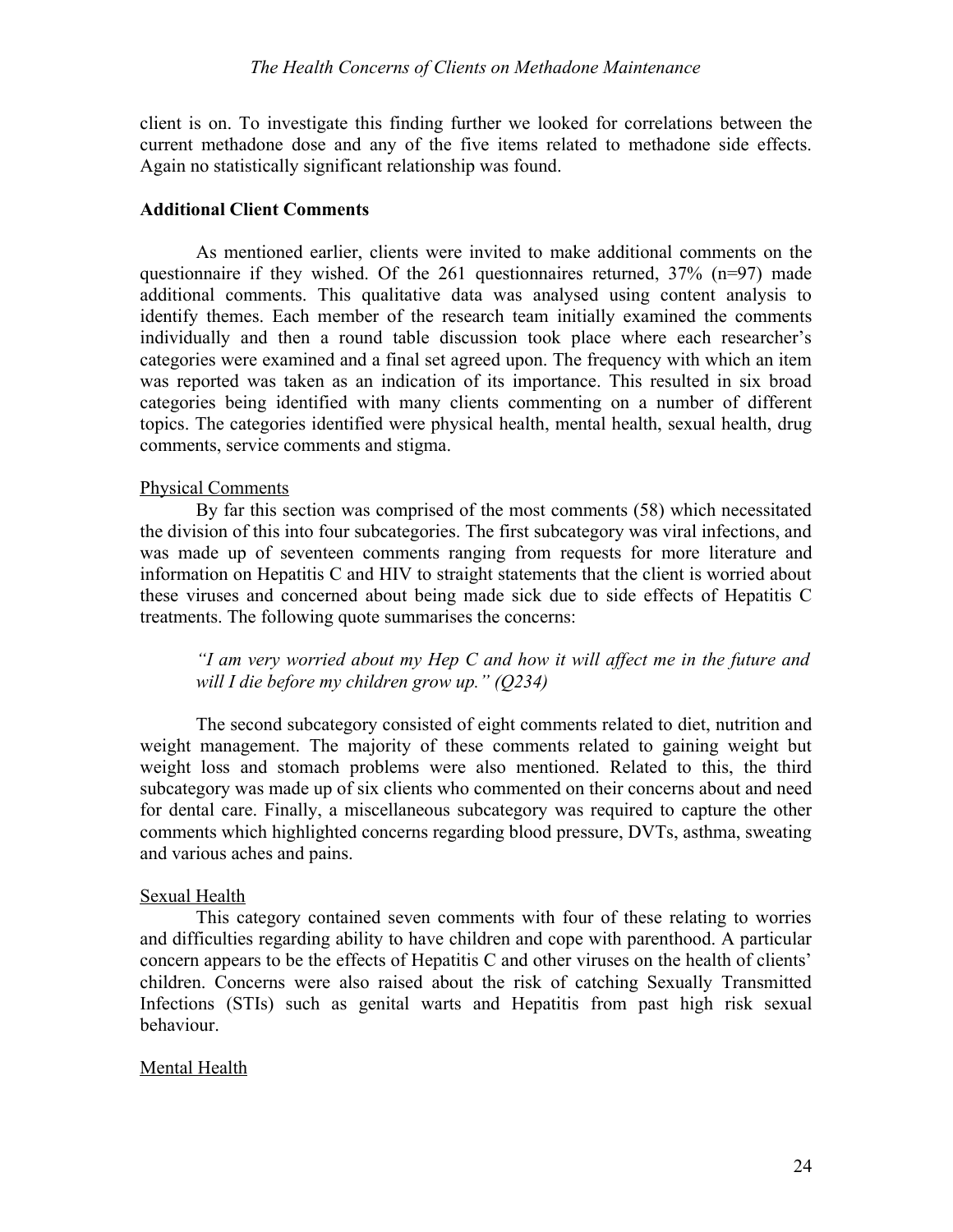#### *The Health Concerns of Clients on Methadone Maintenance*

This category contained fourteen comments with half of these related to clients expressing feelings of low mood and depression as well as suicidal thoughts by two clients. Related to clients' feelings of low mood was evidence of guilt, shame and low self-esteem for becoming an addict in the fist place as evidenced by the following quote:

*"I hated becoming a heroin addict and feel very stupid and angry. I have let down myself and everybody who loves me which brought an awful lot of guilt and depression." (Q214)*

A few additional comments were made relating to the clients finding it difficult to cope with hassles and stress, not knowing where to go for help and feeling somewhat overwhelmed with life.

#### Service Comments

Seventeen comments were made relating to the service and these covered a large number of topics. Four comments pointed out good aspects of the service including improved buildings or accommodation for the clinic as well as finding particular staff helpful. However, a number of problems related to the service were also highlighted including the need for more counselling and for both male and female counsellors to be available, the need to offer clients the opportunity to detox from methadone and to support them after they have done so. Two clients commented that the rigidness of the clinic timetable was not healthy and made it difficult for them to get a job or to live a normal life. One client compared the power the Doctor has over them as being similar to the power their drug dealer previously had. Two clients recommended that the services should "treat the whole person" by dealing with addiction, mental health and physical problems which they do not believe is being done adequately at present. For example:

*"I would like more counselling. I feel I just come to clinic collect methadone and leave." (208)* 

Finally, two clients commented that they would like the opportunity to participate in further studies (and to know more about this study) for them to help prevent others from making the same mistakes they have.

#### Drug Comments

Eleven comments were made related to various drugs. While one comment related to the harm caused by heroin, methadone was also cited as a problem by three clients who were concerned that they will be on it for the rest of their life. A variety of other drugs were mentioned as causing problems by one or two clients. The drugs mentioned included alcohol, cannabis, cough bottles, benzodiazepines sleeping tablets and Solpadine. The following quote outlines the effects one respondent believes benzodiazepine tablets are having on their life:

*"I used to take them for a stone but now but now it's like worse, I just need them to get out of bed." (Q35)*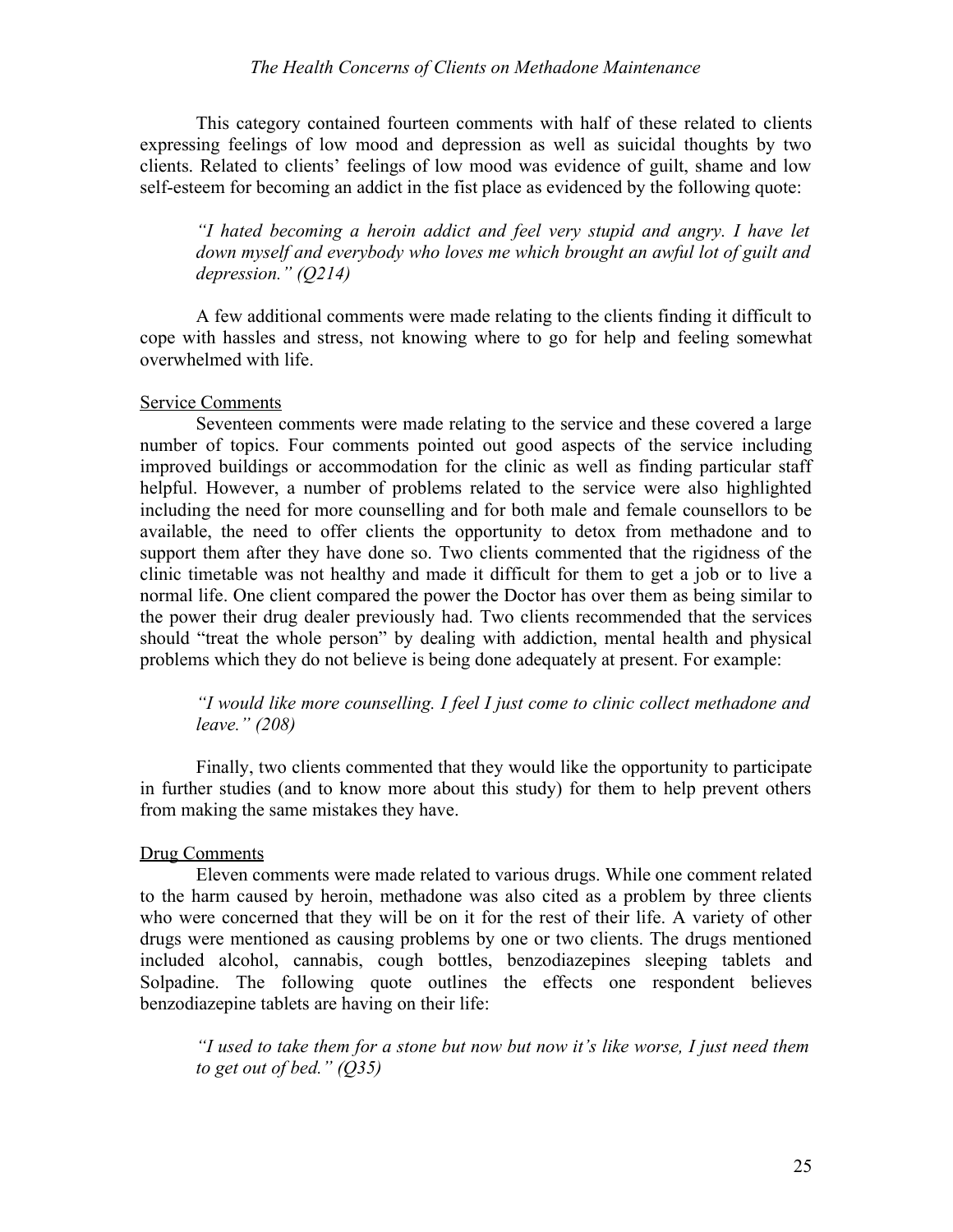Stigma

Three comments were made by clients which suggested that clients felt that they were being treated with less respect than other members of society because of their status as a drug user or addict. Questionnaire 47 presented this point of view succinctly:

*"I think all drug addicts should be treated the same as anyone not all drug addicts are scum or have a criminal record." (Q47)*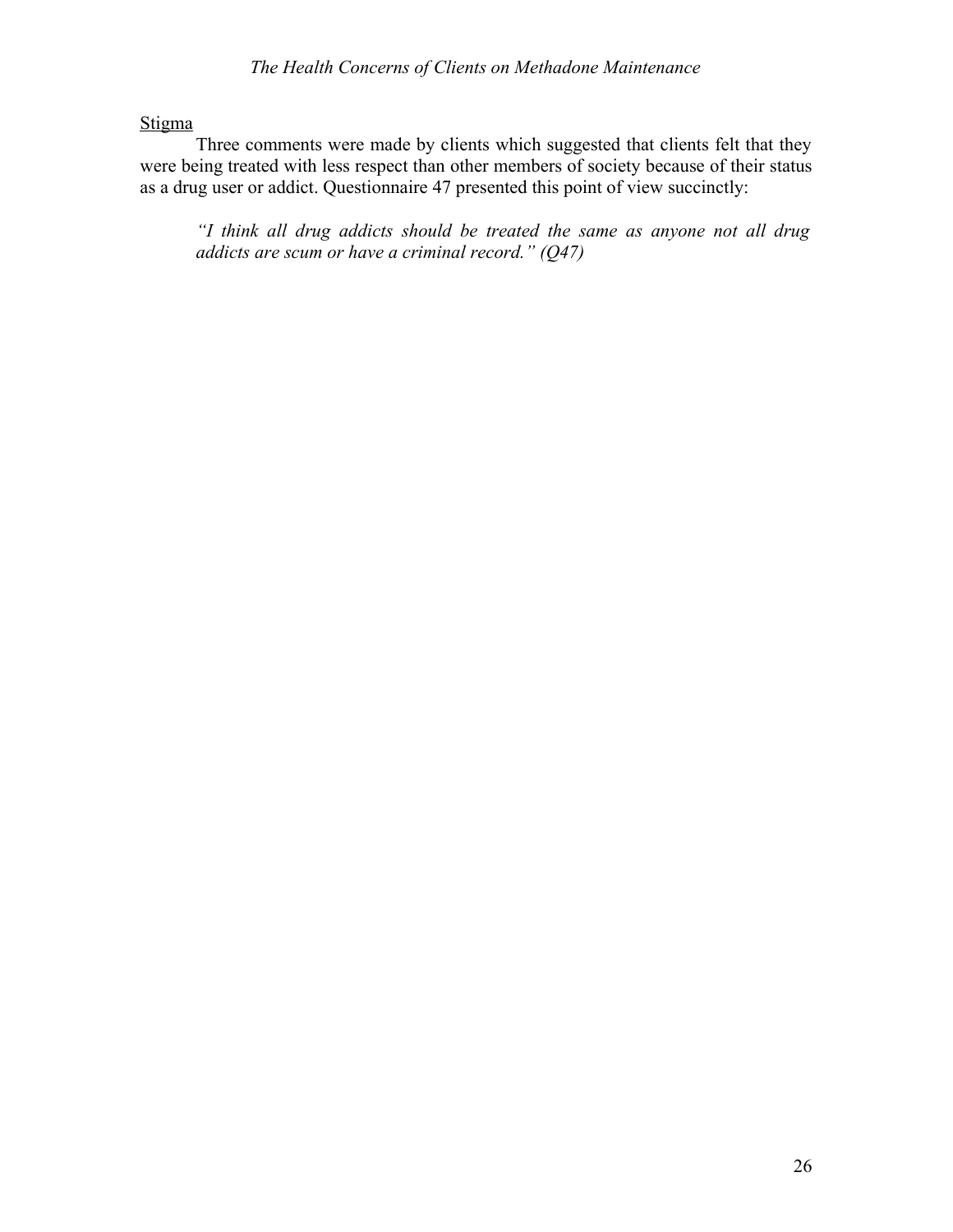## **Chapter 5**

### **Discussion**

Upon reading the results the health promotion committee identified a number of key themes which warranted particular attention in the discussion section as they are the topics which the committee may need to address over the coming months. They are:

- 1. The high levels of smoking reported by the clients
- 2. The fact that the health concerns which were the most strongly endorsed were related to mental health issues, particularly depression.
- 3. The high rates of poly-drug abuse reported.
- 4. A number of clients highlighted concerns related to Hepatitis.

#### **Cigarette smoking**

A total of 92.5% of clients reported smoking cigarettes in the past three months. In contrast, the prevalence of smoking in Irish adults in 2006 was 24.7% with the 18 to 35 year age group having the highest proportion of smokers in Ireland with about one third smoking (Office of Tobacco Control 2007). The majority of the participants in this study also fall into the 18 to 35 year age group. The figures highlight the fact that clients in the methadone programme report rates of smoking that are about three to four times higher than the general population. The Department of Health  $\&$  Children (2000) recognised that not only was smoking a major health hazard, but that it was a health hazard that was particularly prevalent in the lower socio-economic groups. The National Health Promotion Strategy therefore calls on efforts to be made to apply effective smoking cessation interventions with those populations who are most affected (Department of Health & Children 2000).

Should we need reminding that smoking is a serious health hazard in Ireland, it should be noted that smoking related deaths account for 21% of all deaths in Ireland. The equivalent figure for Sweden is only 8% (Department of Health & Children 2000). Peto and Doll (2006) point out that approximately half of persistent smokers die as a result of the habit and that if an individual smoker stops smoking by age 35, they have similar pattern of survival as non-smokers. The message becomes pretty clear; in order to reduce the harm caused by cigarette smoking we need to help our clients to stop smoking. The earlier our clients stop smoking, the more harm they will avoid. However, before we enthusiastically immerse ourselves in the goal of trying to reduce our clients' cigarette smoking a major concern needs to be considered. Will attempts at smoking cessation make our clients more prone to relapsing in relation to their opiate addiction? As we have already outlined, smoking cigarettes is already going to be causing significant harm to our clients' health but is this harm reduction worth it if the client is more prone to start using heroin again due to the stress associated with smoking cessation? The answer to this question or dilemma is quite simple – research has shown that smoking cessation is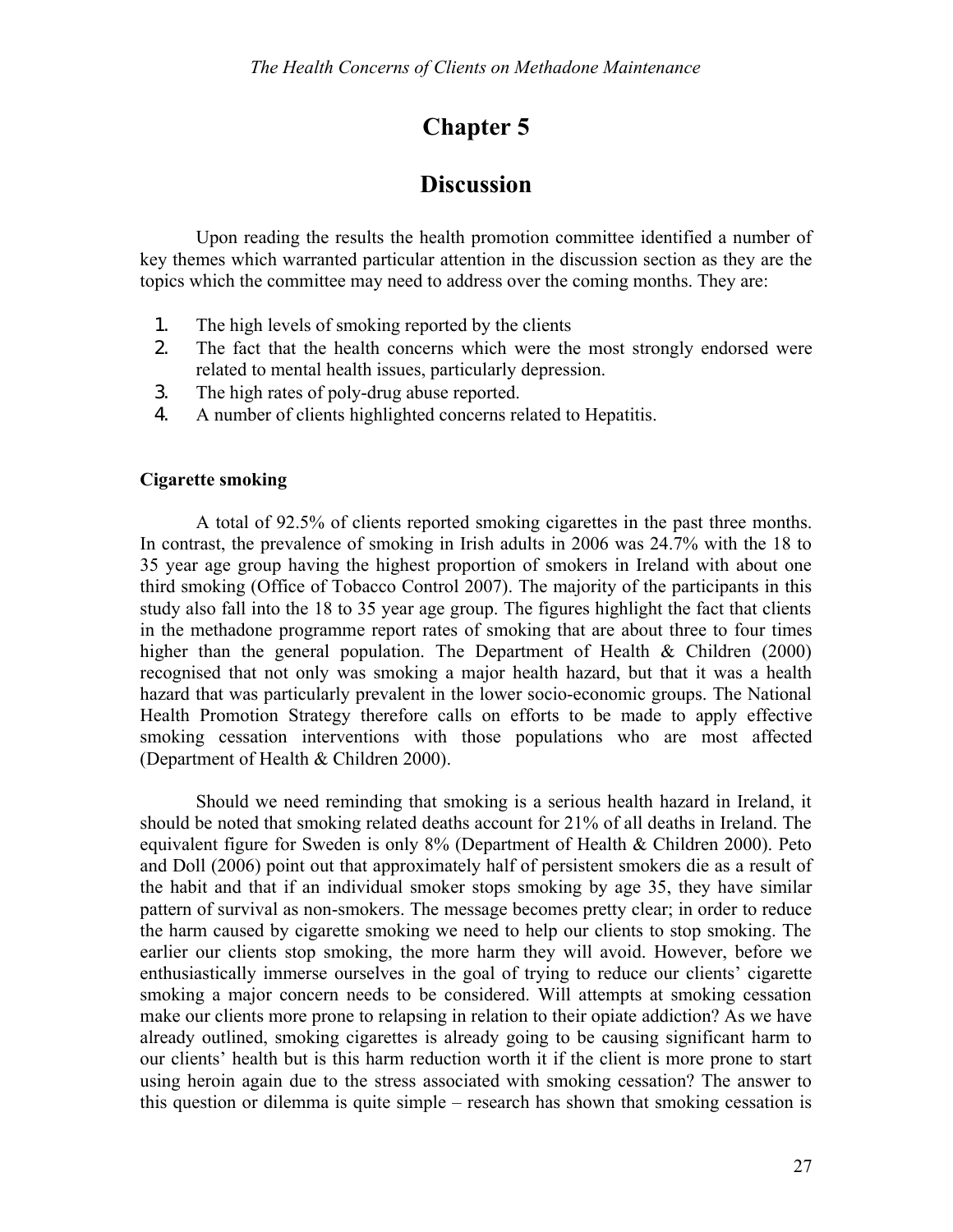#### *The Health Concerns of Clients on Methadone Maintenance*

unlikely to increase the risk of relapse in clients with alcohol problems (Cooney et al. 2003). In fact, research has shown that smoking cessation may have a positive impact on outcome for those seeking assistance with alcohol and drug problems (Kohn, Tsoh  $\&$ Weisner 2003). In clients on methadone maintenance, research has found a correlation between reductions in cigarette smoking and a reduction in illicit drug use (Stoptaw et al. 2002). These results would suggest that smoking cessation is unlikely to cause our clients any harm and may in fact help them with their primary drug addiction.

The Cochrane review of nursing interventions for smoking cessation concluded that nursing interventions in smoking cessation can be effective (Rice & Stead 2004). In particular they recommend that clients be provided with opportunities to discuss their smoking habits and be offered follow up and other treatments. Rice and Stead (2004) further conclude that interventions which require multiple contacts as a part of health promotion or smoking cessation drive are more effective than brief interventions delivered by nurses as part of other nursing duties. It is also important to note that these findings were related to clients receiving interventions in medical services and not in addictions services. El-Guebaly et al. (2002) suggest that the success rate of smoking cessation interventions for those with mental health or addiction problems is similar to those found when the interventions are applied with the general population. Ranney et al. (2006) claim that that self-help strategies alone are unlikely to be effective and so counselling and / or Nicotine Replacement Therapy (NRT) should be used. Other treatments suggested with smokers with other addictions include staff quitting to act as role models, NRT, education and relapse prevention, behavioural programmes (el-Guebaly et al. 2002) and contingency management (Shoptaw et al. 2002). Interestingly, Clarke et al. (2001) found that 68% of clients in a methadone maintenance treatment programme were planning to quit smoking within the next 6 months or had already begun to make changes in relation to their smoking. Similar results can be seen among adolescent substance abusers where 62% of smokers reported having previously tried to quit (Myers & MacPherson 2004). These results suggest that smoking cessation is something our clients may be interested in and so all clients who smoke should be offered some form of support or treatment in this area. The Contemplation Ladder has been demonstrated in the literature as a useful tool in measuring smokers thinking in relation to quitting and could be used with our client group (Biener & Abrams 1991).

#### **Depression**

The top ten health concerns reported by the respondents of this study can all be closely related to depression and mood. Five of the clients most endorsed health concerns (depressed, less interest in things, poor sleep, feeling guilty and memory problems) relate closely to five of the nine symptoms of depression listed in the Diagnostic and Statistic Manual IV (DSM-IV) (American Psychiatric Association 2000). However, many of the five remaining health concerns are also commonly found in individuals with mood or depression problems, for example worry about health, troubled by the past, hard to trust anyone and dwelling on problems.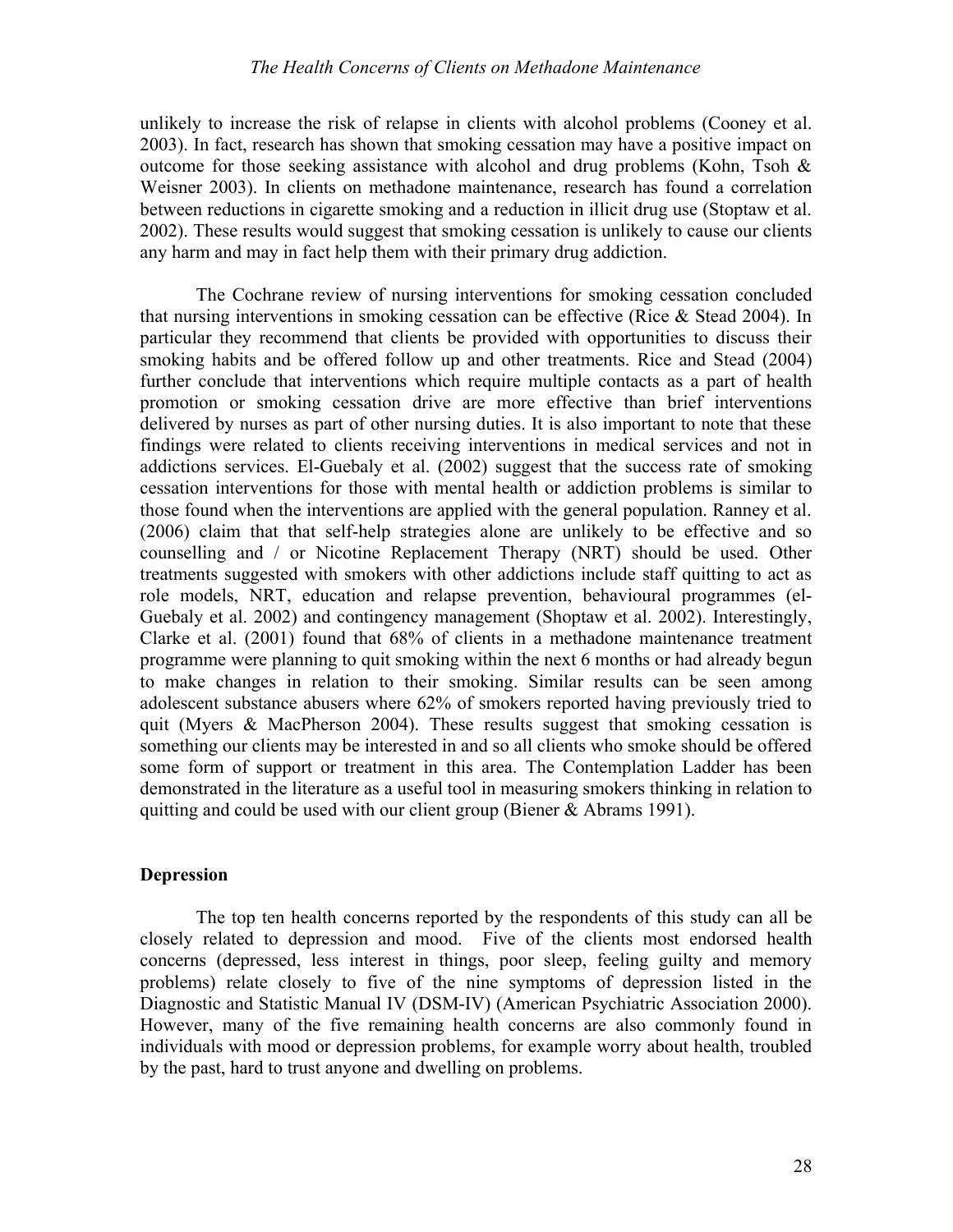Unfortunately this study did not set out to measure levels of depression, but only to identify the health concerns of clients on a methadone maintenance programme. Therefore the HCQ-3 questionnaire does not measure depression directly but Dush et al. (1999) compared the HCQ-3 scores of patients with chronic pain to the Beck's Depression Inventory. The respondents in Dush et al's study reported a mean Total Distress Score (TDS) of 55.32 whereas the respondents in this study scored a mean TDS of 83.62 indicating a considerably higher rate of health concerns among the participants of this study. While the clients on methadone maintenance scored significantly higher on both the psychosocial and somatic symptoms indexes the differences on the psychosocial index appeared to account for most of the variance. The clients with chronic pain in Dush et al's study reported that 58.48% of their TDS was accounted for by somatic symptoms while only 43.54% of scores by the clients on methadone maintenance were related to somatic concerns. In addition, the methadone maintenance clients scored considerably higher than the chronic pain clients on the anxiety, depression and anger subscales of the HCQ-3. However, these three subscales were developed after the initial questionnaire was developed and have not been extensively tested to check their validity and reliability. Dush et al. (1999) state that in their study, all patients who had a score on the Beck Depression Inventory (BDI) indicating severe depression scored 40 or higher on the psychosocial symptom index on the HCQ-3. However, the HCQ-3 was not particularly sensitive at identifying those with depression as many people scored over 40 on the psychosocial symptom index but did not score highly on the BDI. It is also worth noting that scoring information was not available for the HCQ-3. Dush et al. (1999) point out that 31 items related to somatic concerns and 35 related to emotional or psychological concerns were identified to develop the somatic and psychosocial indexes respectively, based upon the majority agreement of seven raters. However, Dush et al. (1999) do not provide information regarding which items belong to each index so the six members of the health promotion committee assigned them to the appropriate index in a manner similar to that described by Dush et al. It is possible that we may have differed slightly in how we categorised some items which may affect our somatic and psychosocial index scores.

However, the idea that many of the clients on methadone maintenance are experiencing some form of depression seems likely when one examines the relevant research. Joe et al. (1991) found that in a sample of 145 intravenous drug users (IVDU), 83% showed some evidence of depressive symptoms with 62% of their sample having depression scores indicating moderate to severe depression using the BDI. A more recent study of 598 IVDUs found that nearly 50% had scores indicating significant depression using the BDI (Johnson et al. 2006). Rooney et al. (2002) compared the quality of life of clients on a methadone maintenance programme and on a harm minimisation programme in Dublin. While they found higher rates of depression among clients on the harm minimisation programme, 31% of clients on the methadone maintenance programme had some depression with 5.1% severe. A more recent Dublin study found high rates of anxiety (56%) and depression (41%) symptoms in a sample of 55 clients on methadone maintenance (MacManus & Fitzpatrick 2007). These results indicate that depressive symptoms are likely to be prevalent among clients on a methadone maintenance programme. MacManus and Fitzpatrick (2007) concluded that clients attending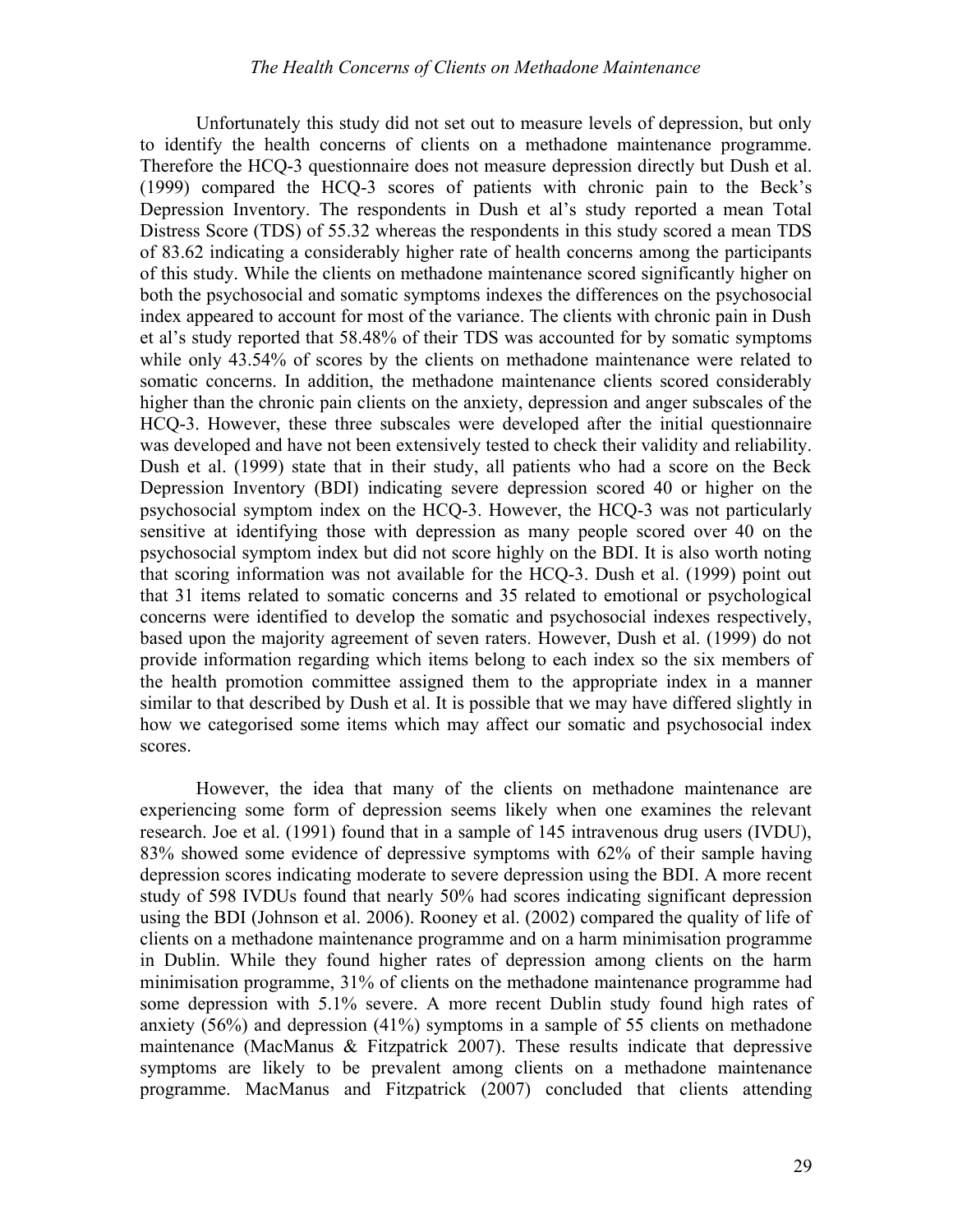methadone maintenance would benefit from routine assessment of their mental health needs and this is echoed by Johnson et al. (2006). Joe et al. (1991) found that depression symptoms were positively correlated with engaging in high risk sexual behaviours, leading to an increased risk of contracting STI's. This highlights the importance of treating depression with this client group. Havard et al. (2006) reported that clients in treatment for heroin addiction who had major depression were more likely to report heavier drug use, more risk-taking behaviours and poorer physical health. Golub et al. (2004) has pointed out that a potential side effect of interferon, one of the commonly used treatments for Hepatitis C, is depression and so any client being considered for interferon should be assessed in relation to their mood prior to starting the treatment. Johnson et al. (1998) found that rates of depression were high among both hepatitis C positive and negative drug users prior to them testing for their viral status. The Hepatitis positive group did score higher for depression than the negative group. These results suggest that depression among those taking interferon may be partially explained by a pre-existing depression which was not identified.

#### **Polydrug Abuse**

As all the participants in the study were on a methadone maintenance programme, they were all trying to cope with an opiate addiction. However, the results indicate that there were also a lot of clients who were using other substances. Cannabis (64.9%) was the most commonly used illicit drug in the previous three months followed by heroin (62.6%) and cocaine (42.5%). Alcohol had been used by 63.8% of clients in the previous three months. The use of other drugs such as ecstasy (12.8%), speed (8.1%) and acid (6.8%) was not as prevalent. There appeared to be little gender difference in clients' drug use in the previous three months with heroin use showing the greatest gender difference – 59.6% of males compared to 65.6% of females. Clients were not asked the amount or frequency of drug use in this study and so we have no means of assessing how much of a problem the usage reported here is likely to be.

Cannabis use was reported by almost 65% of clients in the previous three months, making it more widely used than alcohol which was used by 63.8% of clients in the previous three months. In comparison, recent research in Ireland has shown that the 15- 34 year age group has the highest prevalence of cannabis use with 24% of individuals reporting having used cannabis in their lifetime (NACD 2005). The much higher level of cannabis among clients in the addiction service is of concern for a number of reasons including the increased damage to the clients' physical health, the contribution of cannabis intoxication to accidents as well as the increased risk of developing schizophrenia and other mental illnesses (Joint Committee on Arts, Sport, Tourism, Community, Rural and Gealtacht Affairs 2006). However, Degenhardt et al. (2003) have demonstrated the link between cannabis use and depression which may be of particular interest in relation to this research given the fact that mood related issues appear to be of concern to many of our clients. Campbell (1999) discussed the debate regarding cannabis causing cognitive impairment and notes that there is little conclusive evidence on the topic. However he does mention that memory loss, reduced motivation and volition, and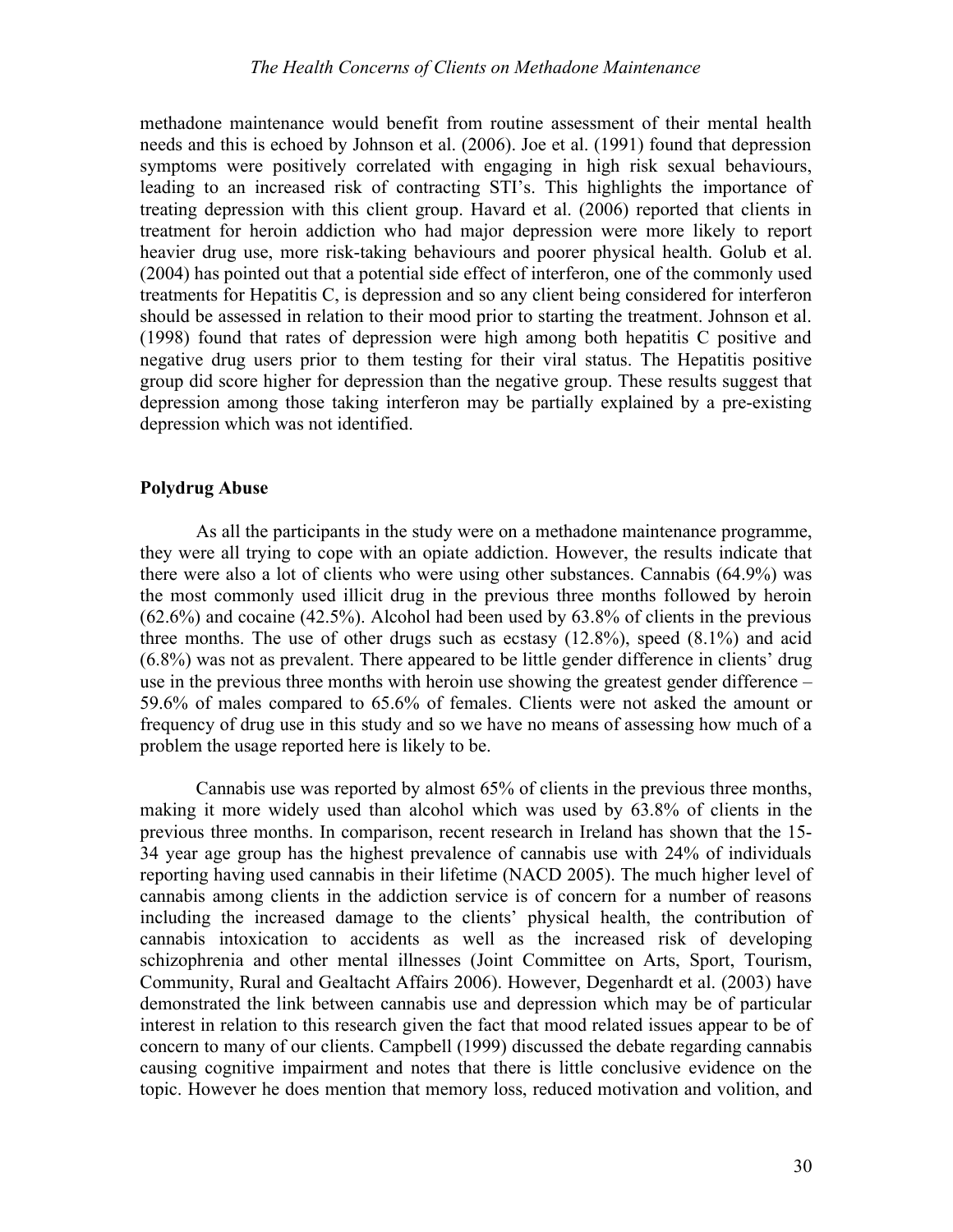#### *The Health Concerns of Clients on Methadone Maintenance*

ability to focus ones attention have all being linked to cannabis use in addition to the increased risk of developing psychosis, depression and anxiety (Campbell 1999). Whether these potential effects are permanent or dissipate upon stopping cannabis use is questionable, however, either way these emotional and cognitive effects are likely to be holding back our clients in their everyday functioning. In particular, motivation is a key concept for clients in dealing with their addiction and cannabis use is likely to make this more difficult.

As mentioned above, 63.6% of clients reported using alcohol in the previous three months. These results are similar to those of a separate study with the same client group which reported that 56% of their sample had drank alcohol in the previous thirty days (MacManus & Fitzpatrick 2007). Unfortunately our study has not attempted to measure the amount of alcohol used by our clients during the three month period but MacManus & Fitzpatrick (2007) found that their sample had a mean daily alcohol intake of six units. Alcohol intake at six units per day would amount to forty-two units per week which is twice the recommended maximum weekly intake for men (21 units) and three times that limit recommended for women (14 units) (Garvey & Keenan 2002). MacManus & Fitzpatrick (2007) suggested that there are high levels of alcohol dependence among the methadone maintenance clients in Ireland and suggest that this may be the result of their substituting one drug (alcohol) for their previous drug of choice (heroin). The effects of excessive alcohol intake can have considerable negative neurological, psychological, physical, emotional and social effects on an individual such as Korsakoff syndrome, gastrointestinal problems and depression (Garvey & Keenan 2002). Due to the potential harm alcohol presents, it is important that clients have their alcohol use assessed and appropriate treatment and advice offered when indicated.

A significant amount of cocaine use was also reported with 41.5% of clients stating they had taken it in the past three months. Again, the amount and frequency of cocaine use was not recorded. However, the consensus from international research is that many clients using heroin or on treatment programmes for heroin addiction also use cocaine (Leri et al. 2003). What is not clear is why they are using cocaine and so various theories to explain the phenomenon have been proffered such as simply switching addictions, using cocaine to make it easier to come off heroin or to increase the euphoric effect from heroin i.e. "speedballing" (Leri et al. 2003). As none of these theories on their own seem to account for all the use it would appear that a pragmatic view is required whereby clients tend to use cocaine for various reasons. Cocaine use is on the increase within the Irish general population and many drug treatment services and their clients view its use as untreatable, possibly due to the fact that there is no medical substitute which can be prescribed (NACD 2007). It has been suggested that traditional drug treatment services will need to adapt their programmes and structures to provide cognitive-behavioural therapy and other treatments which have been shown to be successful with cocaine users (NACD 2007).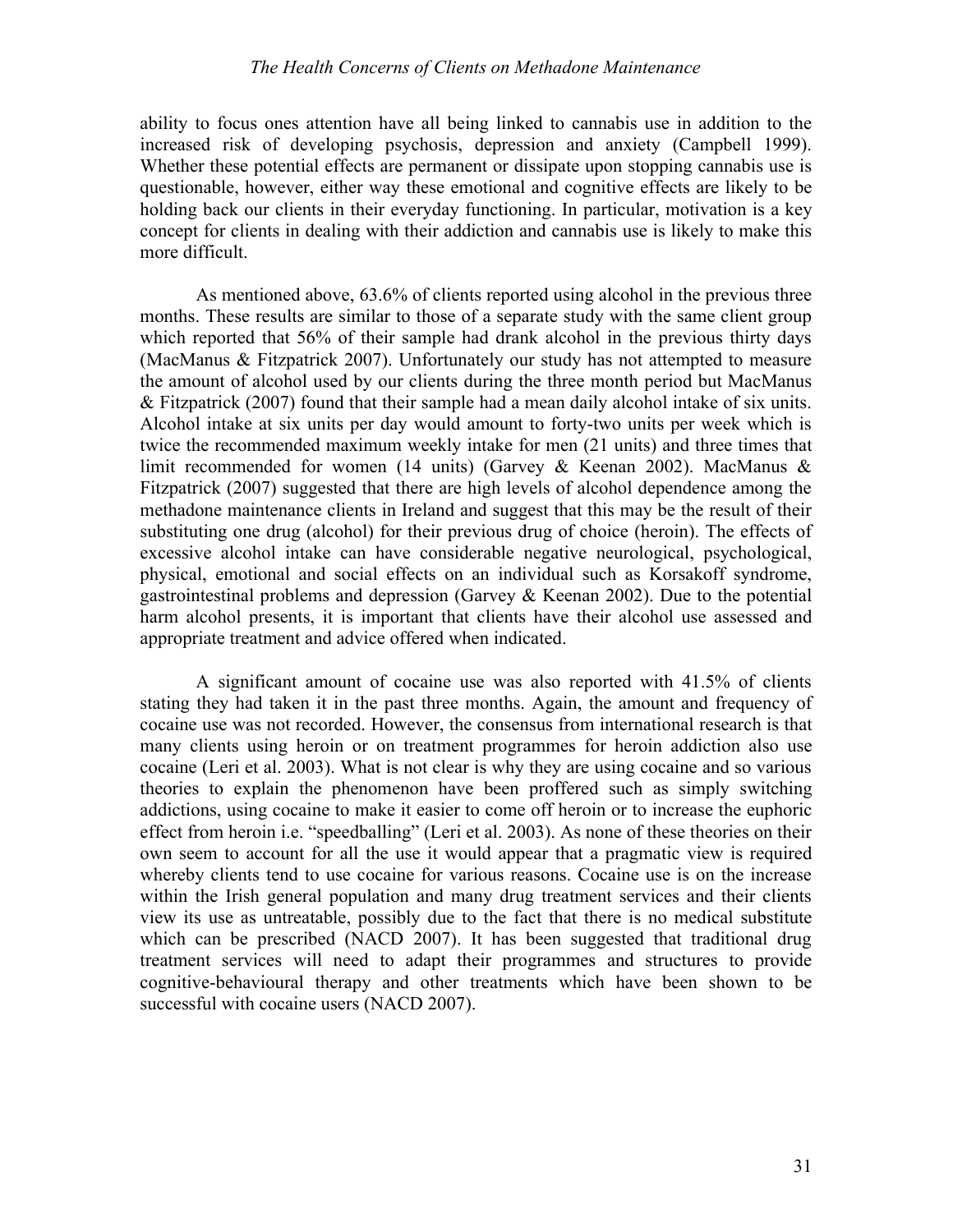#### **Hepatitis**

*"I am very worried about my hep C and how it will affect me in the future and will I die before my children grow up?......" (Q235)*

Injecting drug users are at a high risk of acquiring hepatitis C virus (HCV) (Bolumar et al. 1990) and Human Immunodeficiency virus (HIV) (Madden 1997). Since 1992 the Irish Government have pursued a policy of harm reduction by providing methadone maintenance, needle exchange and education through outreach programmes. Despite the increasing availability of harm reduction interventions recent studies have estimated that between 52% and 80% of injecting opiate users are infected with hepatitis C. (Smyth et al. 1998). With the introduction of careful screening of blood products, the incidence of hepatitis C has reduced among certain cohorts. However, in line with European estimates, the injecting drug use community are now the largest at risk cohort in Ireland. Given its high incidence and prevalence, the complications of chronic hepatitis C will impact on the morbidity and mortality of this at-risk population in the developed world for the foreseeable future.

Hepatitis C in the injecting drug user (IVDU) population is a major medical concern. Cooper and Mills (2006) outlined that concurrent substance abuse, co-morbid mental health conditions, poor socio-economic status and a complex treatment protocol that is often incompatible with the life style of an IVDU, continue to account for a poor uptake and completion of hepatitis C treatment. Poor understanding of the implications of testing positive for hepatitis have also been highlighted as a barrier to accessing treatment. A recently published report concluded that one of the biggest factors leading to unsuccessful treatment outcomes is lack of baseline education (Fried & Corbett 2007).

The impact of social behaviours on HCV disease progression need to be outlined to the client as each have an effect on disease progression. Alcohol has been shown to increase the disease progression of hepatitis C (Freeman et al. 2001). A study by El-Zayadi (2006) found that smokers have lower response rates to interferon-based therapy when compared with non-smokers. He also noted that smoking can foster the development of fibrosis. A study by Herzode et al. (2005) showed that daily cannabis smoking was an independent predictor of fibrosis progression in patients with chronic hepatitis C. Fried and Corbett (2007) recommend that clinicians encourage patients to stop smoking and encourage services to provide smoking cessation services such as smoking cessation classes or nicotine replacement therapy. It is increasingly clear that obesity and associated metabolic disorders play a role in the progression of liver disease and poor response to hepatitis C treatment (Leandro et al. 2006). Depression also needs to be considered as it is known to be one of the symptoms of hepatitis C (Cooper & Mills 2006) and is also a side effect of Hepatitis C treatment. However, research has highlighted the importance of recognising psychiatric disorders at baseline, as studies show that patients with psychiatric disorders can successfully complete treatment when managed with proper medications and close monitoring (Schaefer & Schmidt 2003).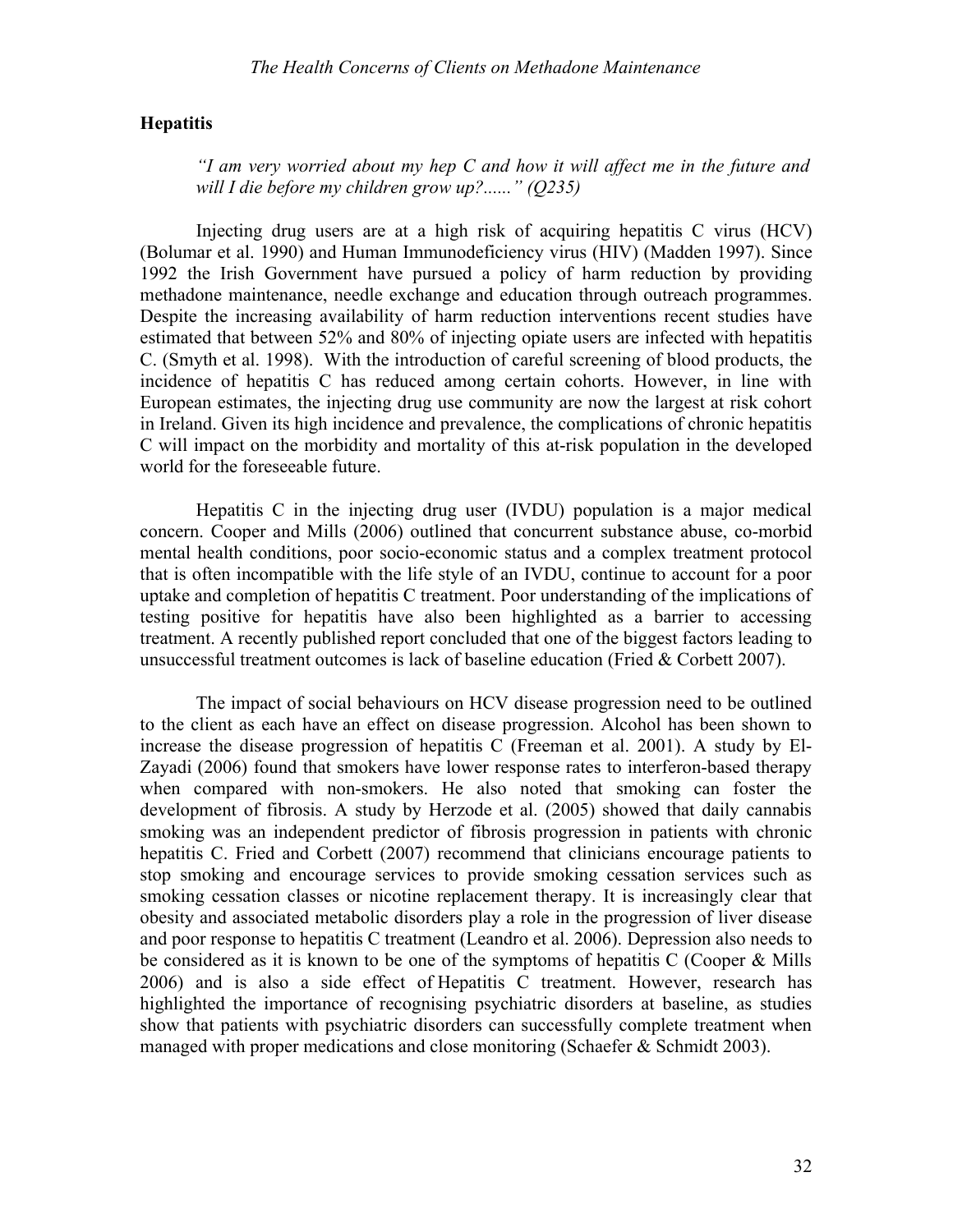The management of clients with hepatitis C (HCV) can be complex and challenging because of the potential adverse effects of therapy and common comorbidities often found among the drug using population. Client management can be time consuming and require commitment from multiple clinical staff and specialists. Studies have shown that a team based approach can improve treatment in a cost effective manner (Druss 2001). Fried & Corbett (2007) concluded that it is essential to build relationships and avenues for communication before the need arises. When questions or challenges arise, a network of experts can facilitate recommendations and quickly solve problems for effective patient care. The impact of social behaviours on HCV, such as smoking, drinking alcohol, or injecting drug use also need to be included in education. Clients may choose not to change their behaviours, but this education will provide valuable information to assist them in making informed decisions.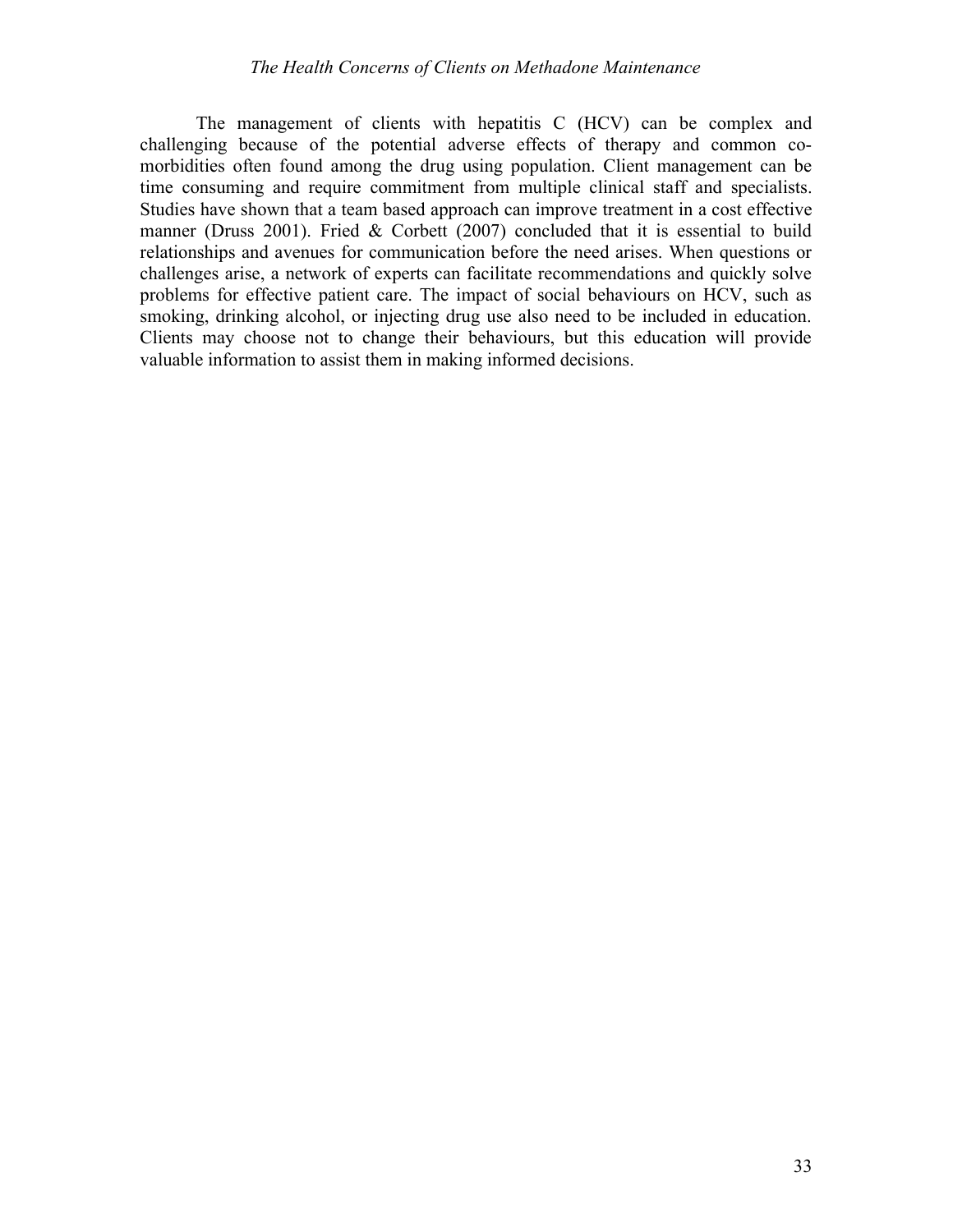## **Chapter 6**

## **Conclusions & Recommendations**

In answer to the research question: *what are the health concerns of the clients attending the addiction services*? this paper has highlighted four main areas of concern for this client group.

#### **Smoking:**

Almost all clients in our service reported that they smoke cigarettes. This is an issue that demands our attention and action, particularly when you consider the health implications of smoking. International research has shown that a high number of clients who smoke within methadone treatment services were contemplating stopping smoking. Two broad recommendations can be made:

- 1. An assessment of clients' motivation regarding smoking cessation and their interest in participating in various smoking cessation treatments would provide useful information regarding how best to address this issue.
- 2. Some form of treatment or support is needed in order to help our clients to deal with their nicotine addiction, bearing in mind that research has shown that specific smoking cessation interventions, rather than interventions added in as part of other nursing or counseling duties have proven to be more effective. The assessment of clients' motivation is likely to guide the interventions chosen.

#### **Depression:**

As mentioned previously, this research did not aim to measure depression. However, our findings suggest that many of the health concerns affecting our clients are related to mood and are not physical concerns; for example troubled by the past. This is in keeping with previous research with this client group. Based on this information the following recommendation can be made:

1. The service should examine the possibility of introducing a formal mood measurement tool. This would assist in identifying those clients affected by mood problems and enable them to receive the necessary interventions such as counselling or antidepressant medication.

#### **Polydrug use:**

A high proportion of clients who responded reported using a variety of substances during the previous three months, particularly cannabis and alcohol. This research did not quantify the amount or frequency of the actual drug use within the three month period. The following recommendations are made:

1. Further research is needed to quantify in greater detail the extent of polydrug use within our client group.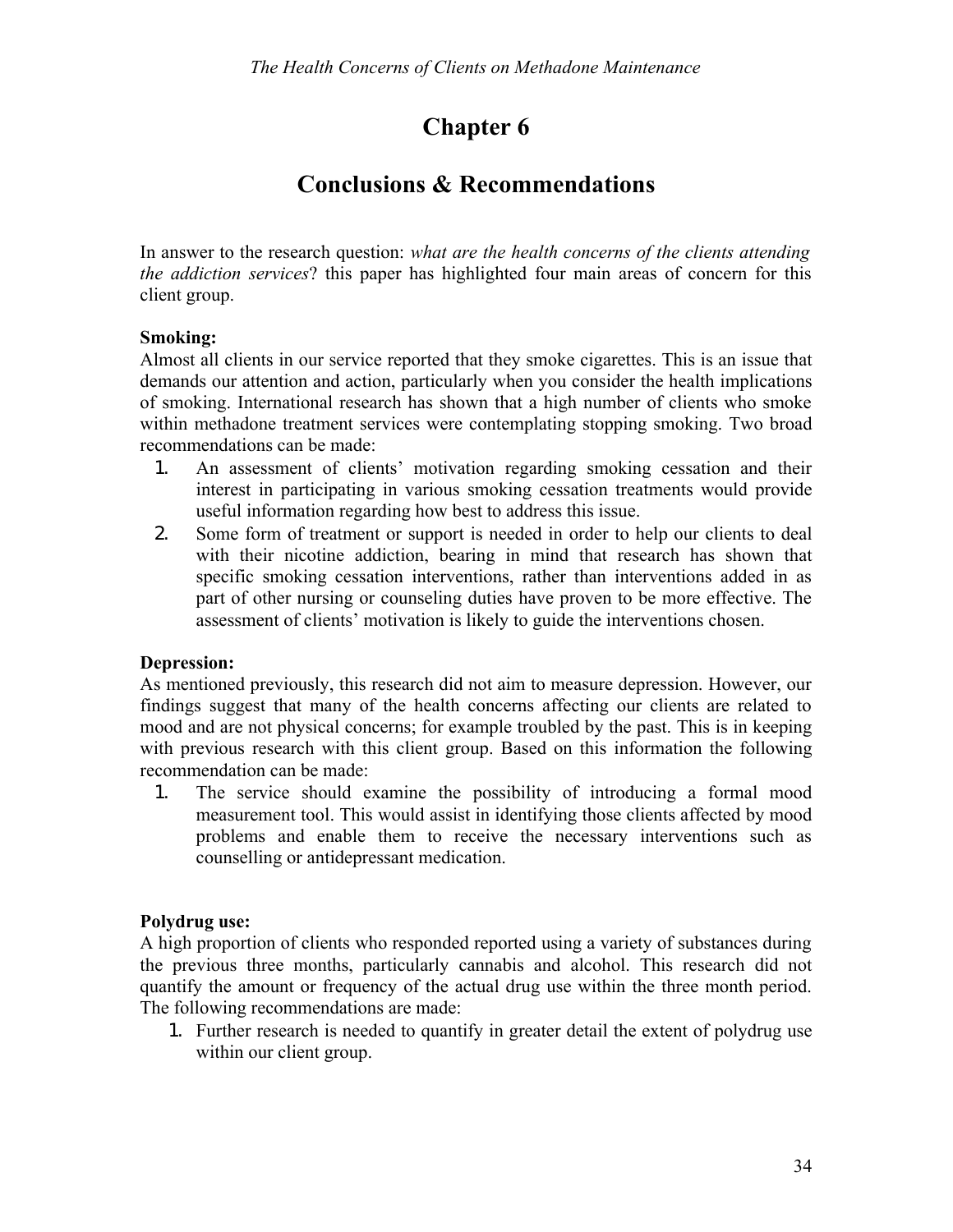2. The use of different drugs carries unique health and social risks. The approach the service takes to dealing with non-opiate substance misuse should be examined in line with best practice.

#### **Hepatitis**

Injecting drug users are the most "at risk" cohort for hepatitis C in Ireland. Given its high incidence and prevalence the complications of hepatitis C will have far reaching health and social implications. This research has highlighted the fact that many of the clients on methadone maintenance are worried about various aspects of Hepatitis. They want more information and education in relation to this issue. The authors make two recommendations:

- 1. The service needs to develop systems which ensure clients who are diagnosed with Hepatitis are followed up and provided with adequate treatment, support and education. Such clients need to be aware of the impact of social behaviours such as alcohol, smoking and diet on hepatitis C disease progression. This works toward giving the client tools for informed decision making in regard to their lifestyle choices.
- 2. Due to the high risk of contracting hepatitis faced by injecting drug users all clients attending the clinics who have not tested positive for Hepatitis require high quality and up to date information. In addition they will require access to screening and advice from adequately trained health professionals.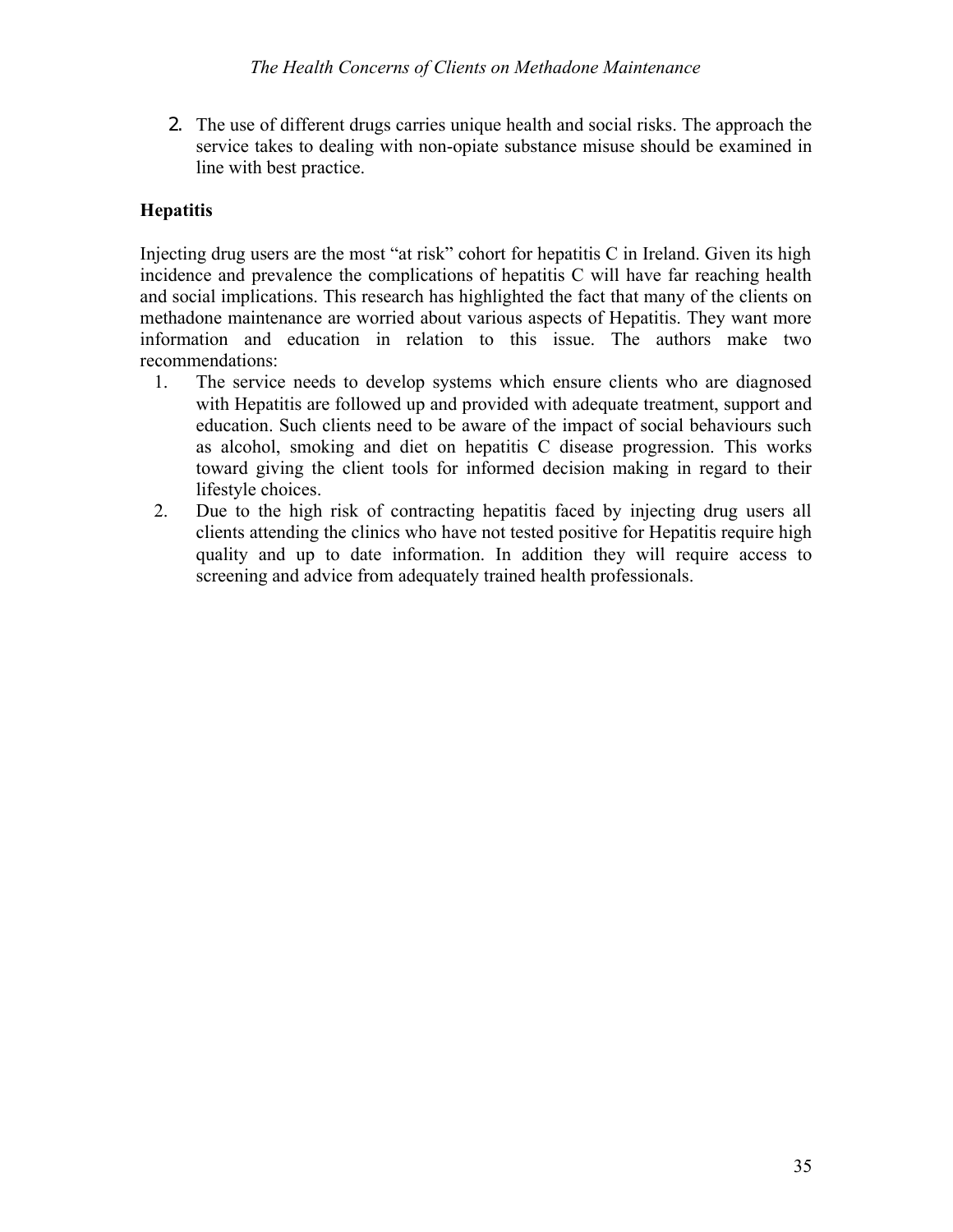## **References**

American Psychiatric Association (2000) *Diagnostic and Statistics Manual of Mental Disorders (Fourth Edition): Test Revision.* American Psychiatric Association. Washington D.C.

Barker, P., & Buchanan-Barker, P. (2005) *The Tidal Model: a guide for mental health professionals.* Brunner-Routledge. London.

Biener, L. & Abrams, D.B. (1991) The Contemplation Ladder: validation of a measure of readiness to consider smoking cessation. *Health Psychology.* 10(5) pp. 360-365.

Bolumar, F.Henanndez-Aguado I. & Ferrer L. (1996) Prevalence of Antibodies to Hepatitis C in a Population of Intravenous Drug Users in Valencia Spain 1990-1992. *International Journal of Epidemiology.* 25 pp. 2004-2009.

Campbell, J. (1999) Cannabis: the evidence. *Nursing Standard.* 13(44) pp. 45-47.

Clarke, J.G., Stein, M.D., McGarry, K.A. & Gogineni, A. (2001) Interest in smoking cessation among injection drug users. *The American Journal of Addictions.* 10 pp. 159- 166.

Cooney, J.L., Cooney, N.L., Pilkey, D.T., Kranzler, H.R. & Onclen, C.A. (2003) Effects of nicotine deprivation on urges to drink and smoke in alcoholic smokers. *Addiction.* 98 pp. 913-921.

Cooper, C.L. & Mills., E.J. (2006) Therapeutic Challenges in hepatitis C infection in injecting drug using patients. *Harm Reduction Journal*. 3 (31).

Degenhardt, L., Hall, W. & Lynskey, M. (2003) Exploring the association between cannabis use and depression. *Addiction.* 98(11) pp. 1493-1504.

Department of Community, Rural, and Gealtacht Affairs (2007) *National Drugs Strategy 2001-2008 – Rehabilitation. A Report of the working groups on Drugs Rehabilitation.* Department of Community, Rural, and Gealtacht Affairs, Dublin.

Department of Health & Children (2000) *The National Health Promotion Strategy,* 2000- 2005. Department of Health & Children, Dublin.

Department of Tourism, Sport & Recreation (2001) *National Drug Strategy 2001-2008: Building on experience.* The Stationery Office, Dublin.

Dush, D.M. & Spoth, R.L. (1995) Use of the Health Concerns Questionnaire with chronic pain patients. *American Journal of Pain Management.* 5(1) pp. 12-18.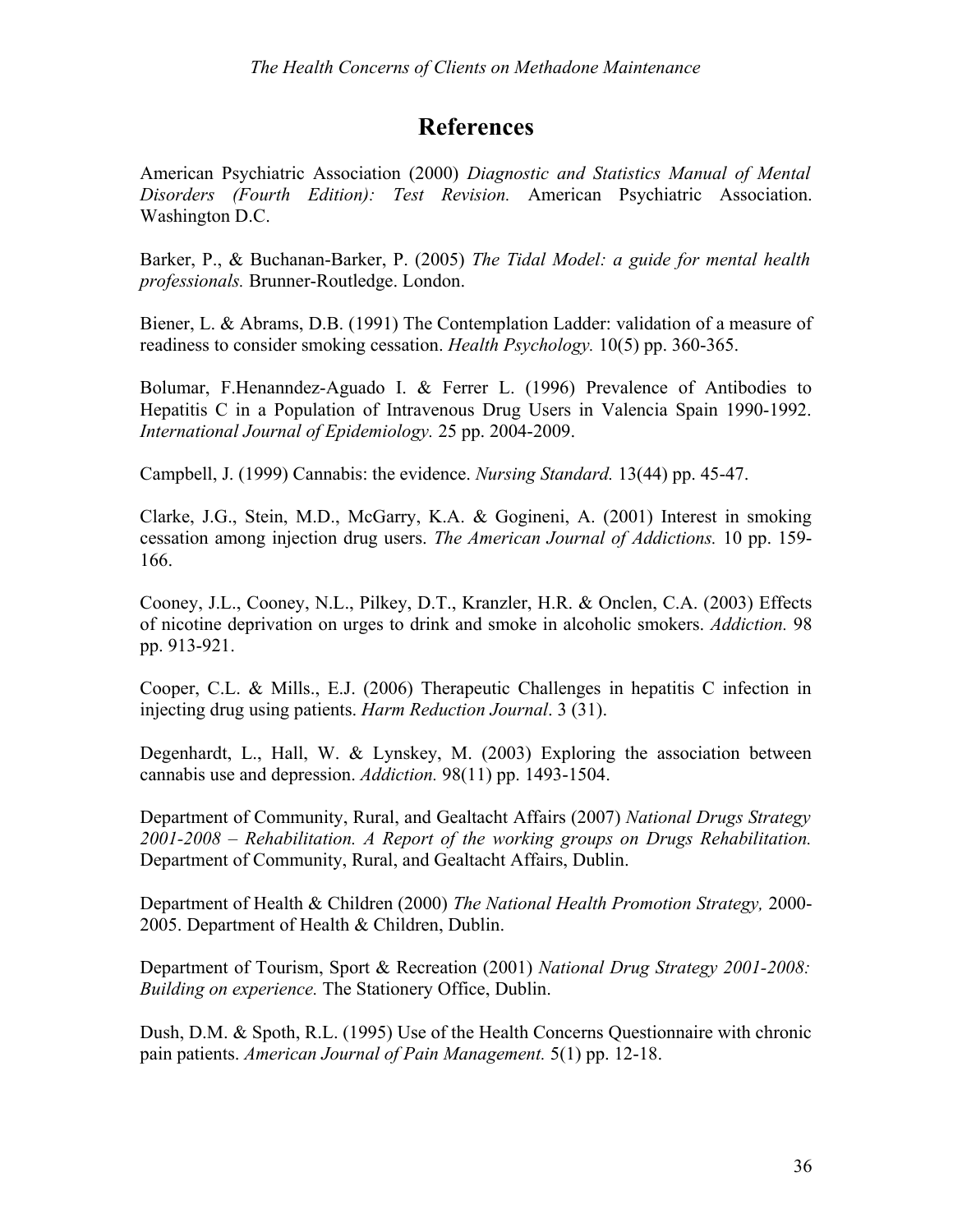Dush, D.M., Banerjee, S.P., Dreer, L.E., Kren, D.W. & Spoth, R.L. (1999) A revised symptom checklist for use with chronic pain patients. *American Journal of Pain Management.* 9(4) pp. 144-150.

Dush, D. & Pytlak, K. (2002) Identifying patterns of Somatization on a Brief Symptom Checklist. Downloaded from on 13/07/06 [http://www.napcrg.org/2002handouts/ps78.ppt#279,2](file:///J:/ytlak, K. (2002) Identifying patterns of Somatization on a Brief Symptom Checklist. Downloaded from on 13/07/06%00rink and smoke in alcoholic smokers. he client tools for informed decision making in regard to their lifestyle choices.ct that many of the clients on methadone maintenance are worried about various aspects of Hepatitis. They want more information and education in relation to this issue.information to assist them in making informed decisions.sential to build relationships and avenues fo)

Druss, B.G., Rohrbaugh, R.M., Levinson, C.M. Rosenhack, R.A. (2001) Intigrated medical care for patients with serious psychiatric illness; a randomized trial. Archives of General Psdychiatry. 58 pp. 861-868.

Edelmann, R.J. (1996) Attitude Measurement, chapter in Cormack D.F.S. (ed) *The Research Process in Nursing – third edition.* Blackhall Sciences Ltd., London.

El-Guebaly, N., Cathcart, J., Currie, S., Brown, D. & Gloster, S. (2002) Smoking cessation approaches for persons with mental illness or addictive disorders. *Psychiatric Services.* 53(9) pp. 1066-1070.

El-Zayadi, A.R. (2006) Heavy Smoking and Liver. *World Journal of Gastroenterology.* 12(38) pp. 6098-6101.

Freeman, A.J., Dore, G.J., Law, M.G., Thorpe, M., Von Overbeck, J., Lloyd, A.R., Marnos G. & Kaldor J.M. (2001) Estimating Progression to Cirrhosis in Chronic Hepatitis C. *Hepatology,* 34 pp. 809-816.

Fried M.W. & Corbett, R.J. (2007) Overcoming Barriers to Success in HCV Therapy. *Post Graduate Institute for Medicine, Clinical Care Options, Hepatitis*. Roche.

Garvey, N. & Keenan, E. (2002) Excessive Drinking: How much is too much? *Modern Medicine.* 32(11) pp. 35-43.

Golub, E.T., Latka, M., Hagan, H., Havens, J.R., Hudson, S.M., Kapadia, F., Campbell, J.V., Garfein, R.S., Thomas, D.L. & Strathdee, S.A. (2004) Screening for depressive symptoms among HCV-infected injection srug users: Examination of the CES-D and the Beck Depression Inventory. *Journal of Urban Health.* 81(2) pp. 278-290.

Havard, A, Teesson, M., Darke, S. & Ross, J. (2006) Depression among heroin users: 12 month outcomes from the Australian treatment Outcome Study (ATOS). *Journal of Substance Abuse Treatment.* 30 pp. 355-362.

Herzode, C., Roudot-Thoroval, F., & Nguyen, S. (2005) Daily Cannabis Smoking as a Risk Factor for Progression of Fibrosis in Chronic Hepatitis C. *Hepatology.* 42 pp. 63-71.

Joe, G.W., Knezek, L., Watson, D. & Simpson, D.D. (1991) Depression and decisionmaking among intravenous drug users. *Psychological Reports.* 68(1) pp. 339-347.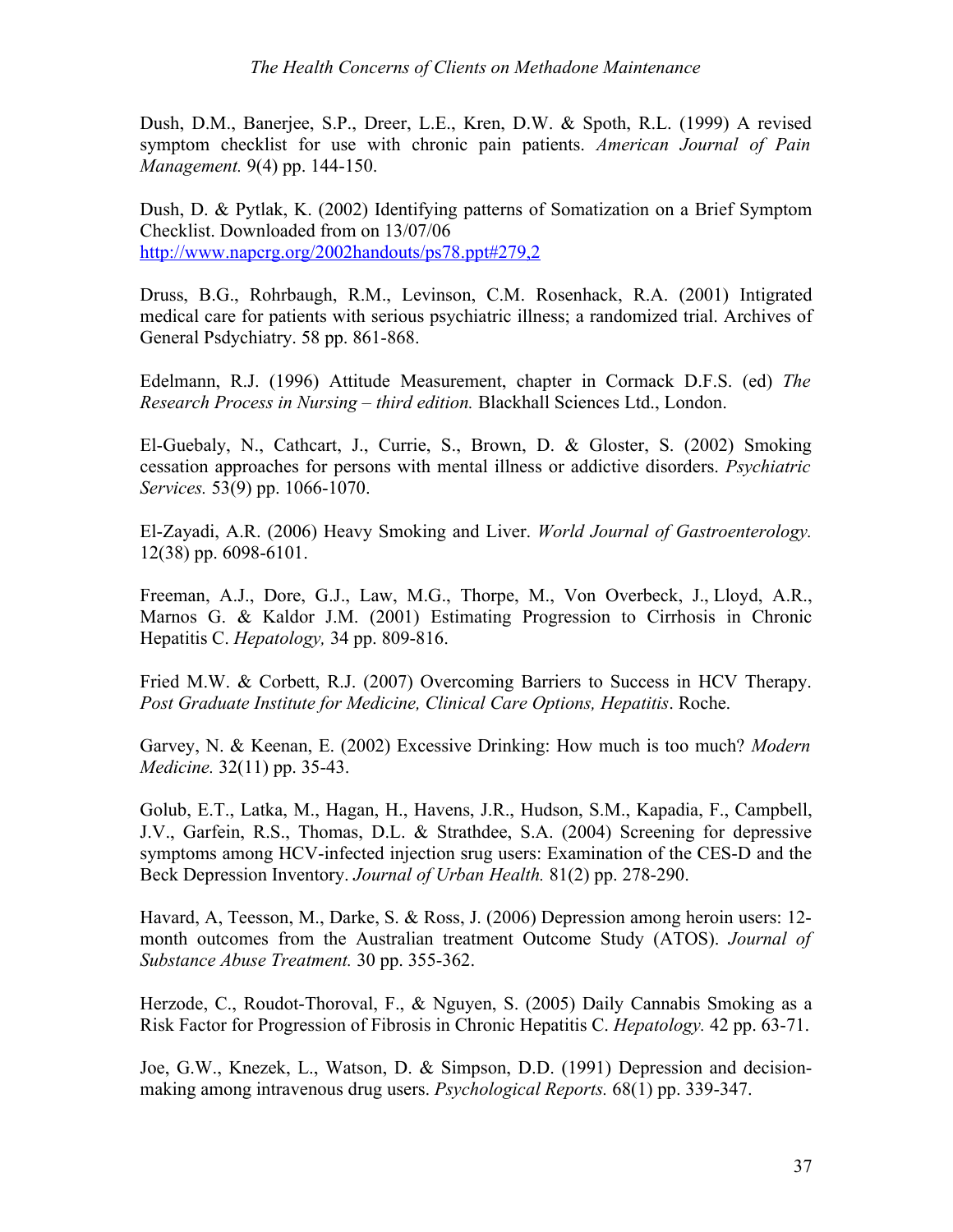Johnson, M.E., Neal, D.B., Brems, C. & Dennis, G. (2006) Depression as measured by the Beck Depression Inventory-II among injecting drug users. *Assessment.* 13(2) pp. 168- 177.

Johnson, M.E., Fisher, D.G., Fenaughty, A. & Theno, S.A. (1998) Hepatitis C virus and depression in drug users. *The American Journal of Gastroenterology.* 93(5) pp. 785-789.

Joint Committee on Arts, Sport, Tourism, Community, Rural and Gealtacht Affairs (2006) *What everyone should know about cannabis.* Houses of the Oireachtas, Dublin.

Kohn, C.S., Tsoh, J.Y. & Weisner, C.M. (2003) Changes in smoking status among substance abusers: baseline characteristics and abstinence from alcohol and drugs at 12 month follow-up. *Drug and Alcohol Dependence.* 69 pp. 61-71.

Leandro, G., Mangia, J. & Hui, J. (2006) Relationship between steatosis inflammation and fibrosis in chronic hepatitis C: A meta-analysis of individual patient data. *Gastroenterology.* 130(6) pp. 1636-1642.

Leri, F., Bruneau, J. & Stewart, J. (2003) Understanding polydrug use: review of heroin and cocaine co-use. *Addiction.* 98(1) pp. 7-22.

Lundgren, L.M., Amodeo, M., & Chassler, D. (2005) Mental health status, drug treatment use, and needle sharing among injecting drug users. *AIDS Education and Prevention.* 17(6) pp. 525-539.

MacManus, E. & Fitzpatrick, C. (2007) Alcohol dependence and mood state in a population receiving methadone maintenance treatment. *Irish Journal of Psychological Medicine.* 24(1) pp. 19-22.

Madden,P.B., Lamagni,T. & Hope,V. (1997) The HIV epidemic in Drug Users. *Community Disease Reports.* 7 pp. 443-451.

Milson, P.E., Challacombe, L., Villeneuve, P.J., Fischer, B., Strike, C.J., Myers, T., Shore, R., Hopkins, S., Raftis, S., & Pearson, M. (2004) Self-perceived health among Canadian opiate users: a comparison to the general population and to other disease populations. *Canadian Journal of Public Health.* 95(2) pp. 99-103.

Myers, M.G. & MacPherson, L. (2004) Smoking cessation efforts among substance abusing adolescents. *Drug and Alcohol Dependence.* 73 pp. 209-213.

NACD (2005) *Drug use in Ireland and Northern Ireland: Cannabis results. Bulletin 3.* Dublin: National Advisory Committee on Drugs.

NACD (2007) *An overview of cocaine use in Ireland: 2.* A joint report of the National Advisory Committee on Drugs (NACD) and the National Drugs Strategy Team (NDST). Dublin.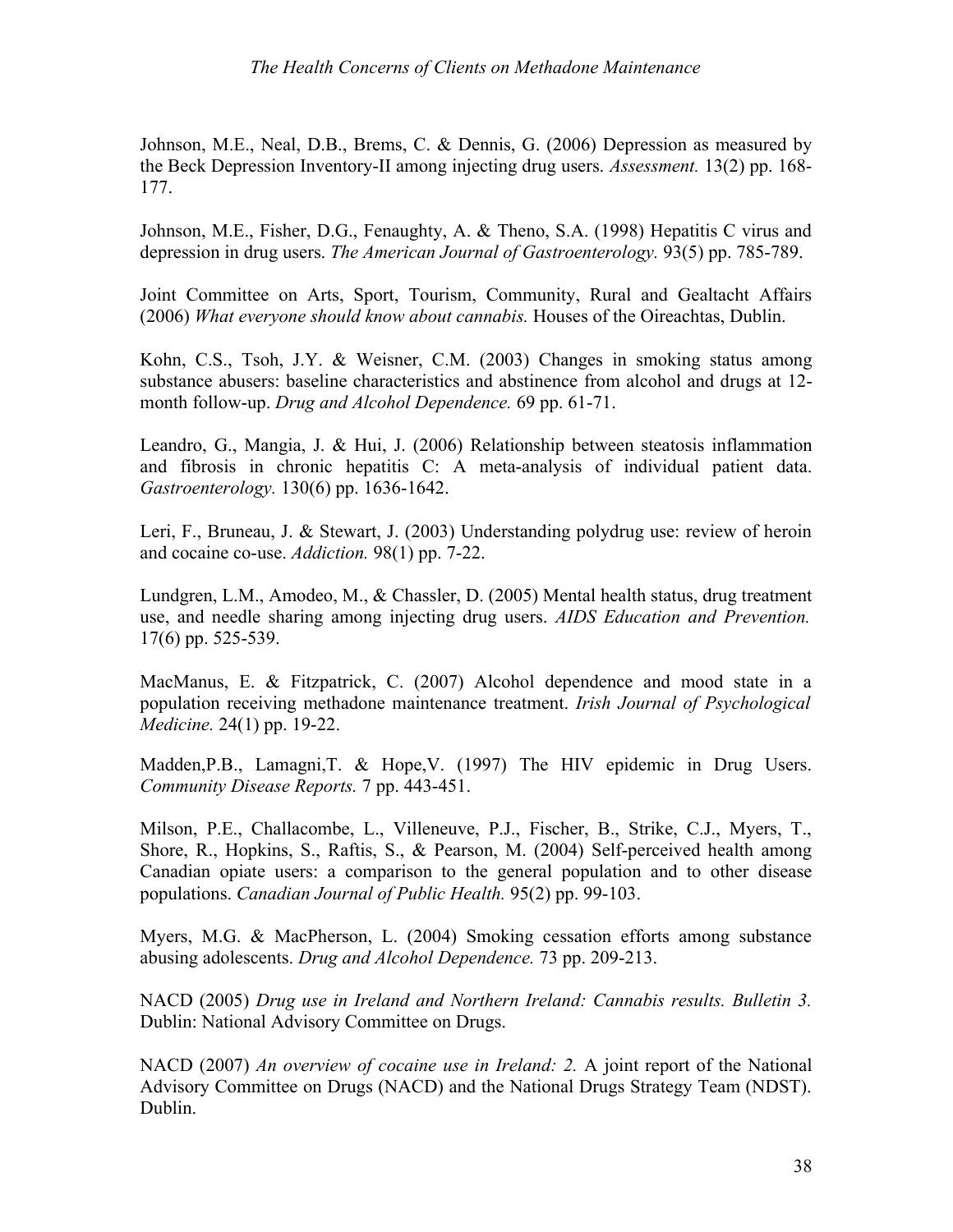Neale, J. (2004) Measuring the health of Scottish Drug users. *Health & Social Care in the Community.* 12(3) 202-211.

Novick, D.M. Haverkos, H.W. & Teller, D.W. (1997) The medically ill substance abuser. Chapter in Lowinson, J.H., Ruiz, P., Millman, R.B. & Langrod, J.G. (eds) *Substance Abuse; A Comprehensive Textbook (Third Edition).* Williams & Wilkins, Baltimore.

Office of Tobacco Control (2007) *Ireland: current trends in cigarette smoking.* Downloaded from [http://www.otc.ie/research\\_reports.asp](file:///J:/from trends in cigarette smoking.ird Edition).in Lowinson, J.H., Ruiz, P., Millman, R.B. & Langrod, J.G. (eds) .tment. nence from alcohol and drugs at 12-month follow-up. g HCV-infected injection srug users: Examination of the CES-D and the Beck Depression Inventory. one maintenance are worried about various aspects of Hepatitis. They want more information and education in relation to this issue.information to assist them in making informed decisions.sential to build relationships and avenues fo) on 27th of March 2007

Patkar, A.A., Sterling, R.C., Gottheil, E., & Weinstein, S.P. (1999) A comparison of medical symptoms reported by cocaine-, opiate-, and alcohol-dependent patients. *Substance Abuse.* (20(4) pp. 227-235.

Peto, R. & Doll, R. The hazards of smoking and the benefits of stopping. In Novartis Foundation (2006) *Understanding Nicotine and Tobacco Addiction.* John Wiley & Sons Ltd., Chichester.

Polinsky, ML, Hanken, A., Purcell, S. & Hser, Y. (1998) Exploratory cluster analyses of drug users' needs at assessment and follow-up. *Social Work Research.* 22(3) pp. 152-163.

Ralston, E. & Wilson, P. (1996) Methadone Programmes, the costs and benefits to society and the individual. *Pharmaco Economics.* 10(4) 321-326.

Ranney, L., Melvin, C., Lux, L., McClain, E. & Lohr, K. (2006) Systematic Review: smoking cessation intervention strategies for adults and adults in special populations. *Annals of Internal Medicine.* 145(11) pp. 845-856.

Rice, V.H. & Stead L.F. (2004) Nursing interventions for smoking cessation. *Cochrane database of systematic reviews.* Issue 1. Art. No. CD001188, DOI: 10.1002/14651858.CD001188.pub2.

Rooney, S., Freyne, A., Kelly, G. & O'Connor, J. (2002) Differences in the quality of life of two groups of drug users. *Irish Journal of Psychological Medicine.* 19(2) pp. 55-59.

Ryan, C.F., & White, J.M. (1996) Health status at entry to methadone maintenance treatment using the SF-36 health survey questionnaire. *Addiction.* 91(1) pp. 39-45.

Schaefer, M. & Schmidt ,T. (2003) Adherence and Mental side effects during Hepatitis C treatment in psychiatric risk groups. *Hepatology.* 2003; 37 pp. 433-451.

Shoptaw, S., Rotheram-Fuller, E., Yang, X., Frosch, D., Nahom, D., Jarvik, M.E., Rawson, R.A. & Ling, W. (2002) Smoking cessation in methadone maintenance. *Addiction.* 97 pp. 1317-1328.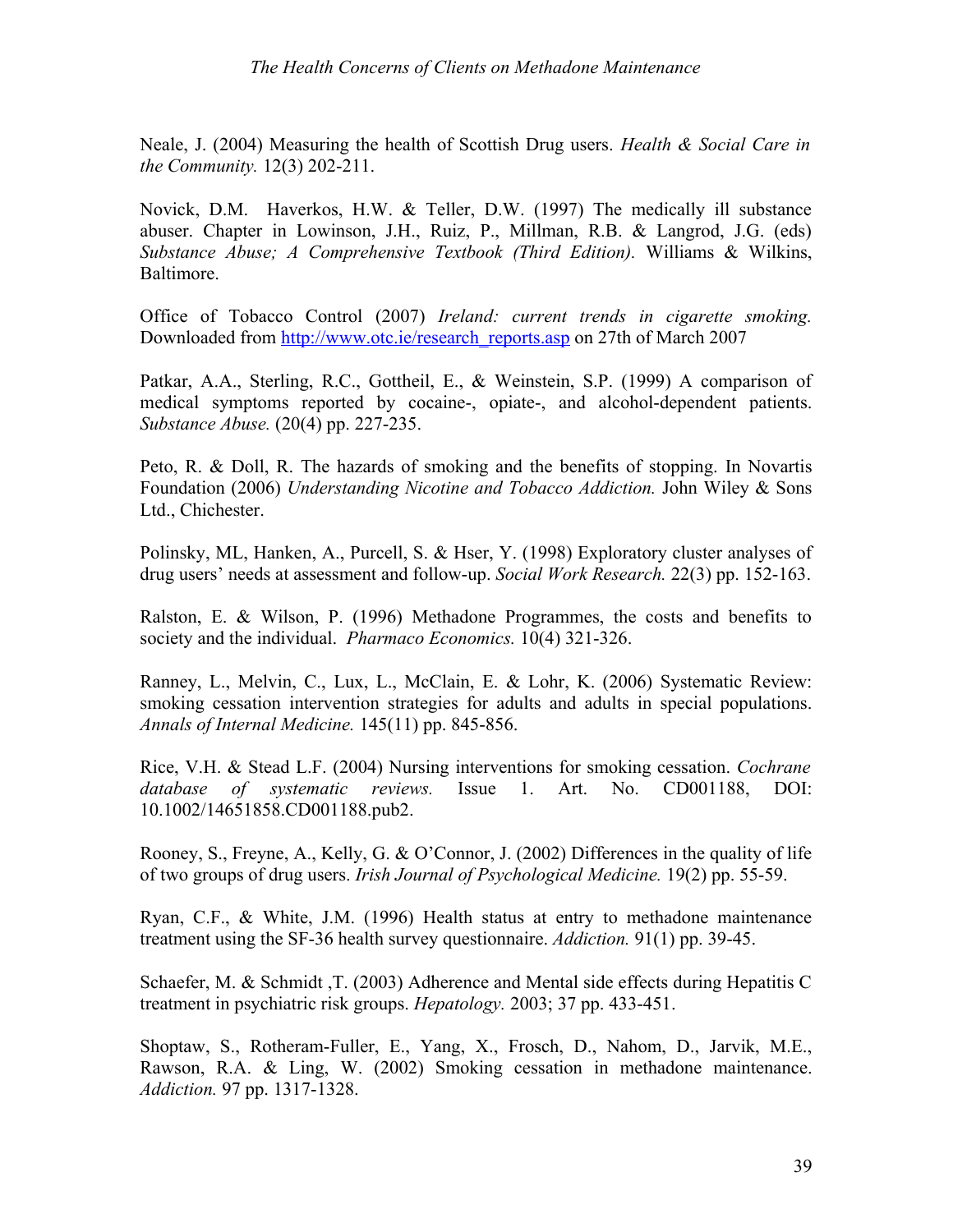Smyth. B.P., Keenan, E., & O'Connor,J.J. (1998) Bloodborne viral infection in Irish injecting drug users. *Addiction.* 93(11) pp. 1649-1656.

Stein, M.D., Mulveym K.P., Plough, A. & Samet, J.H. (1998) The functioning and well being of persons who seek treatment for drug and alcohol use. *Journal of Substance Abuse.* 10(1) pp. 75-84.

World Health Organisation (1986) *Ottawa Charter for Health Promotion.* WHO, Geneva.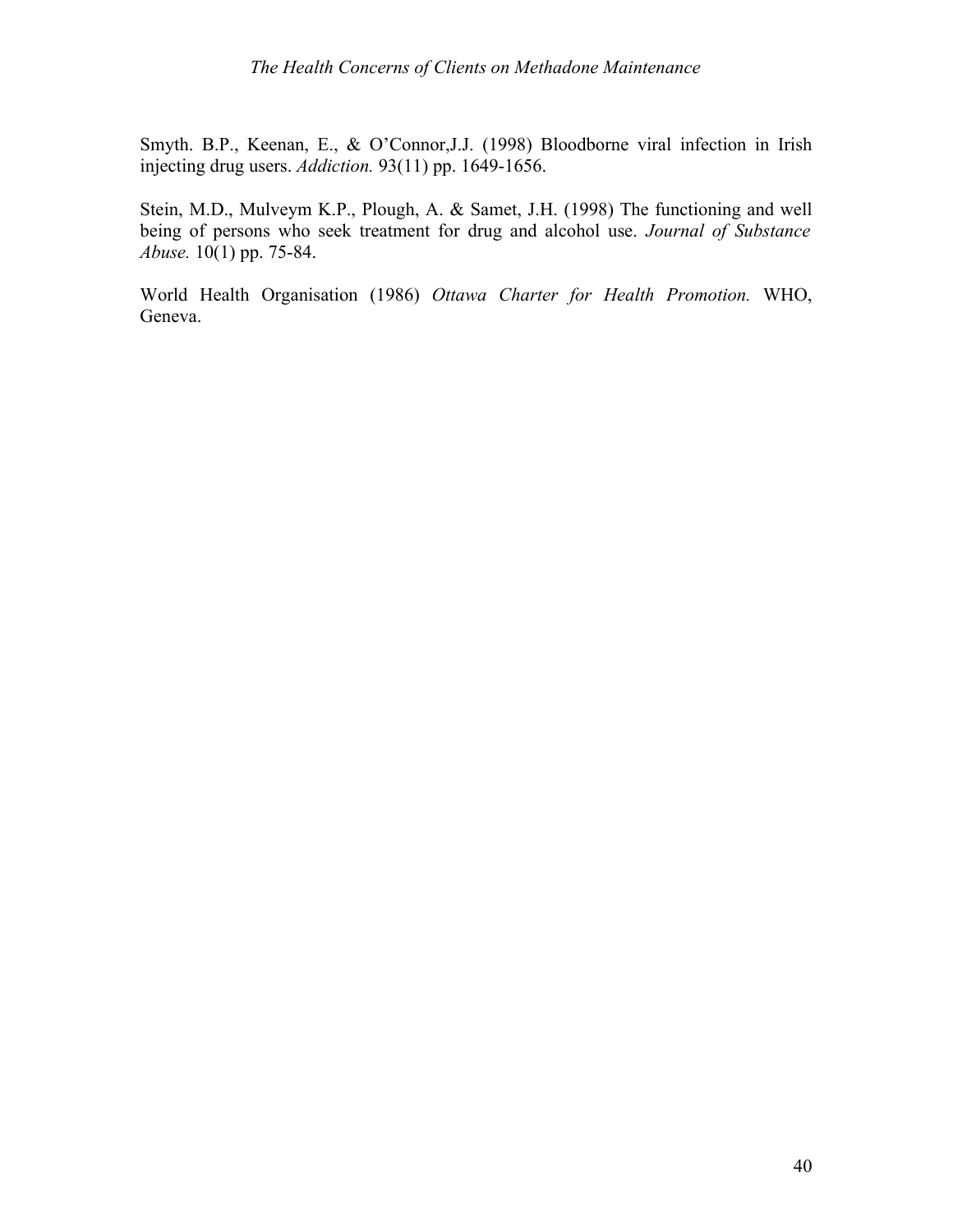## *Appendix A The Health Concerns Questionnaire – 3 (HCQ-3)*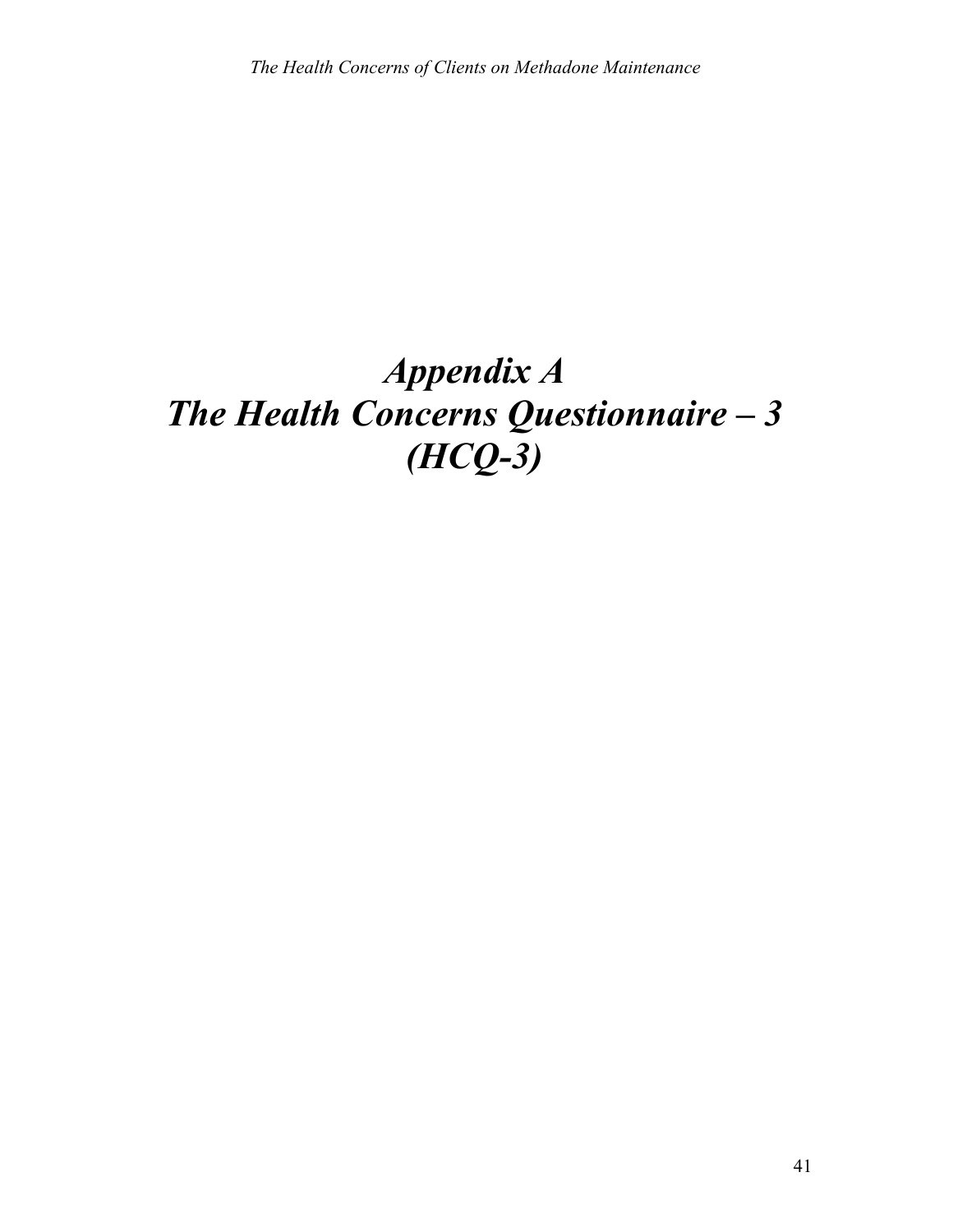| <b>Health Concerns</b>                                                                                                                                                                                                         |                                                     |                      |                                                                                            |
|--------------------------------------------------------------------------------------------------------------------------------------------------------------------------------------------------------------------------------|-----------------------------------------------------|----------------------|--------------------------------------------------------------------------------------------|
| Date the contract of the contract of the contract of the contract of the contract of the contract of the contract of the contract of the contract of the contract of the contract of the contract of the contract of the contr |                                                     |                      |                                                                                            |
|                                                                                                                                                                                                                                |                                                     |                      | Directions: Please mark only those items that are concerns for you, using a 1, 2, 3, or 4: |
| 1 - mild concern                                                                                                                                                                                                               | 2 - serious                                         | 3 - severe           | 4 - very severe concern                                                                    |
|                                                                                                                                                                                                                                | Leave items blank if they are not concerns for you. |                      |                                                                                            |
| swelling                                                                                                                                                                                                                       | feel worthless                                      |                      | memory problems                                                                            |
| sweating                                                                                                                                                                                                                       |                                                     | too much alcohol     | feel confused                                                                              |
| light headed or dizzy                                                                                                                                                                                                          |                                                     | __dwell on problems  | sexual concerns                                                                            |
| loss of weight                                                                                                                                                                                                                 | __too many fears                                    |                      | low energy                                                                                 |
| gain of weight                                                                                                                                                                                                                 | __feel guilty                                       |                      | loss of appetite                                                                           |
| marital stress                                                                                                                                                                                                                 |                                                     | breathing problems   | less interest in things                                                                    |
| other family problems                                                                                                                                                                                                          |                                                     | hot or cold spells   | too many drugs                                                                             |
| conflict with others                                                                                                                                                                                                           | __eating problems                                   |                      | draw away from people                                                                      |
| work/school problems                                                                                                                                                                                                           | _tired or drowsy                                    |                      | negative about future                                                                      |
| _angry                                                                                                                                                                                                                         | ___muscle tightness                                 |                      | depressed                                                                                  |
| too inactive                                                                                                                                                                                                                   |                                                     | __worry about health | vision problems                                                                            |
| physically restricted                                                                                                                                                                                                          | __other worries                                     |                      | stiffness                                                                                  |
| medicine side effects                                                                                                                                                                                                          | nervous                                             |                      | bowel problems                                                                             |
| hearing problems                                                                                                                                                                                                               | feel used                                           |                      | odd skin sensations                                                                        |
| heart palpitations                                                                                                                                                                                                             | _panicky                                            |                      | stomach problems                                                                           |
| nightmares                                                                                                                                                                                                                     | headaches                                           |                      | hard to trust anyone                                                                       |
| losing control                                                                                                                                                                                                                 | __other pain                                        |                      | watched or talked about                                                                    |
| irritable                                                                                                                                                                                                                      |                                                     | excess energy        | think about suicide                                                                        |
| quick mood changes                                                                                                                                                                                                             | poor sleep                                          |                      | financial stress                                                                           |
| restless                                                                                                                                                                                                                       |                                                     | poor concentration   | troubled by the past                                                                       |
| feel detached or dazed                                                                                                                                                                                                         |                                                     | muscle weakness      | other health problems                                                                      |
| troublesome habits                                                                                                                                                                                                             |                                                     | shaky or trembling   | other problems                                                                             |

*HCQ-3: Copyright 1999, Richard Spoth, PhD, & David Dush, PhD, 3625-555 W Wackerly, Midland, MI, 48642*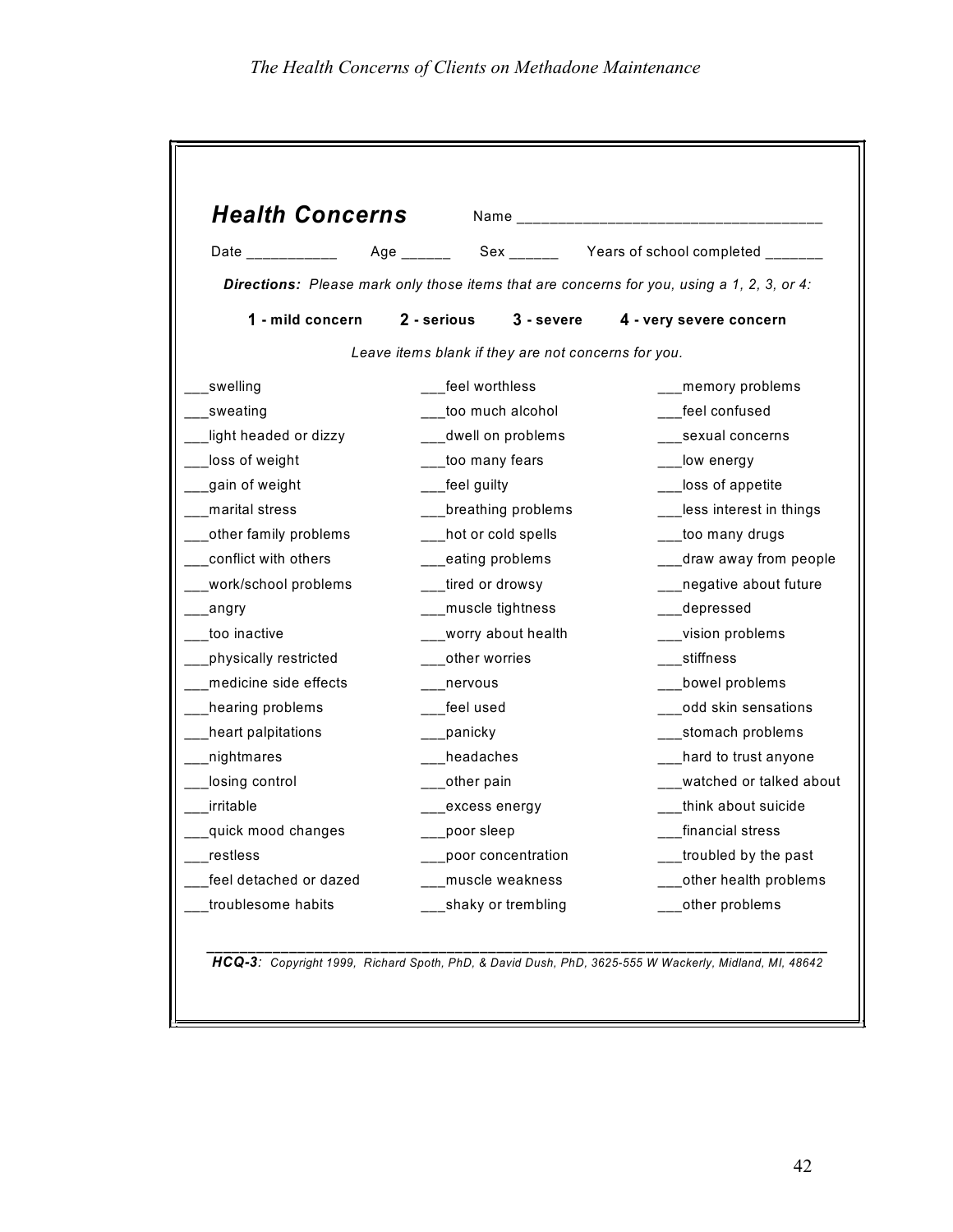## *Appendix B Demographic Questionnaire for Clients*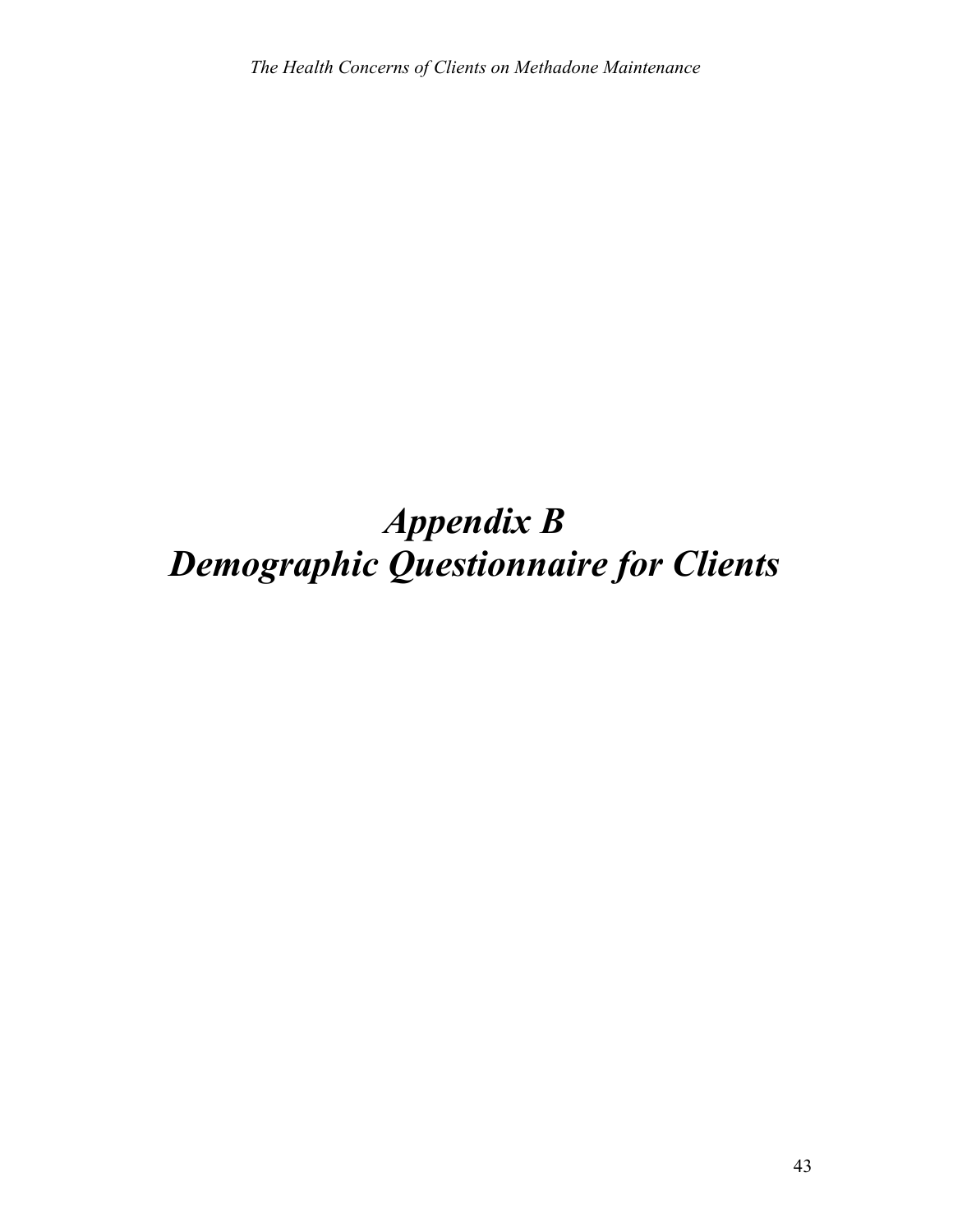**Instructions:** please complete each section of the questionnaire to the best of your ability. On this page we would like you to provide some basic information about yourself. On the back a copy of the Health Concerns Questionnaire is printed. Remember, do not fill your name in on the questionnaire, it is not needed. If you have any additional comments or concerns you would like to mention please use the space at the bottom of this page.

| Age:                                                          | Sex (please circle): | M | F |
|---------------------------------------------------------------|----------------------|---|---|
| What age were you when you left full-time education?          |                      |   |   |
| Do you have children? (please circle):                        |                      | Y | N |
| Are you married or have a long-term partner? (please circle): |                      | Y | N |
| What age did you first use heroin at?                         |                      |   |   |
| Have you ever injected heroin? (please circle)                |                      | Y | N |
| What is your current methadone dose?                          |                      |   |   |
| How many years are you in drug treatment?                     |                      |   |   |
| How many nights' take-away did you get in the last week?      |                      |   |   |

Have you used any of the following drugs in the past 3 months? If you have never used a particular drug please tick the "never used" box.

|                      | Yes | N <sub>0</sub> | <b>Never</b> used |
|----------------------|-----|----------------|-------------------|
| Heroin               |     |                |                   |
| Cocaine              |     |                |                   |
| Ecstasy              |     |                |                   |
| Alcohol              |     |                |                   |
| Cannabis             |     |                |                   |
| Amphetamines (Speed) |     |                |                   |
| Acid                 |     |                |                   |
| Solvents             |     |                |                   |
| Cigarettes / tobacco |     |                |                   |

 $\mathcal{L}_\mathcal{L} = \mathcal{L}_\mathcal{L} = \mathcal{L}_\mathcal{L} = \mathcal{L}_\mathcal{L} = \mathcal{L}_\mathcal{L} = \mathcal{L}_\mathcal{L} = \mathcal{L}_\mathcal{L} = \mathcal{L}_\mathcal{L} = \mathcal{L}_\mathcal{L} = \mathcal{L}_\mathcal{L} = \mathcal{L}_\mathcal{L} = \mathcal{L}_\mathcal{L} = \mathcal{L}_\mathcal{L} = \mathcal{L}_\mathcal{L} = \mathcal{L}_\mathcal{L} = \mathcal{L}_\mathcal{L} = \mathcal{L}_\mathcal{L}$ 

 $\mathcal{L}_\mathcal{L} = \mathcal{L}_\mathcal{L} = \mathcal{L}_\mathcal{L} = \mathcal{L}_\mathcal{L} = \mathcal{L}_\mathcal{L} = \mathcal{L}_\mathcal{L} = \mathcal{L}_\mathcal{L} = \mathcal{L}_\mathcal{L} = \mathcal{L}_\mathcal{L} = \mathcal{L}_\mathcal{L} = \mathcal{L}_\mathcal{L} = \mathcal{L}_\mathcal{L} = \mathcal{L}_\mathcal{L} = \mathcal{L}_\mathcal{L} = \mathcal{L}_\mathcal{L} = \mathcal{L}_\mathcal{L} = \mathcal{L}_\mathcal{L}$ 

 $\mathcal{L}_\mathcal{L} = \mathcal{L}_\mathcal{L} = \mathcal{L}_\mathcal{L} = \mathcal{L}_\mathcal{L} = \mathcal{L}_\mathcal{L} = \mathcal{L}_\mathcal{L} = \mathcal{L}_\mathcal{L} = \mathcal{L}_\mathcal{L} = \mathcal{L}_\mathcal{L} = \mathcal{L}_\mathcal{L} = \mathcal{L}_\mathcal{L} = \mathcal{L}_\mathcal{L} = \mathcal{L}_\mathcal{L} = \mathcal{L}_\mathcal{L} = \mathcal{L}_\mathcal{L} = \mathcal{L}_\mathcal{L} = \mathcal{L}_\mathcal{L}$ 

Any additional health concerns or comments?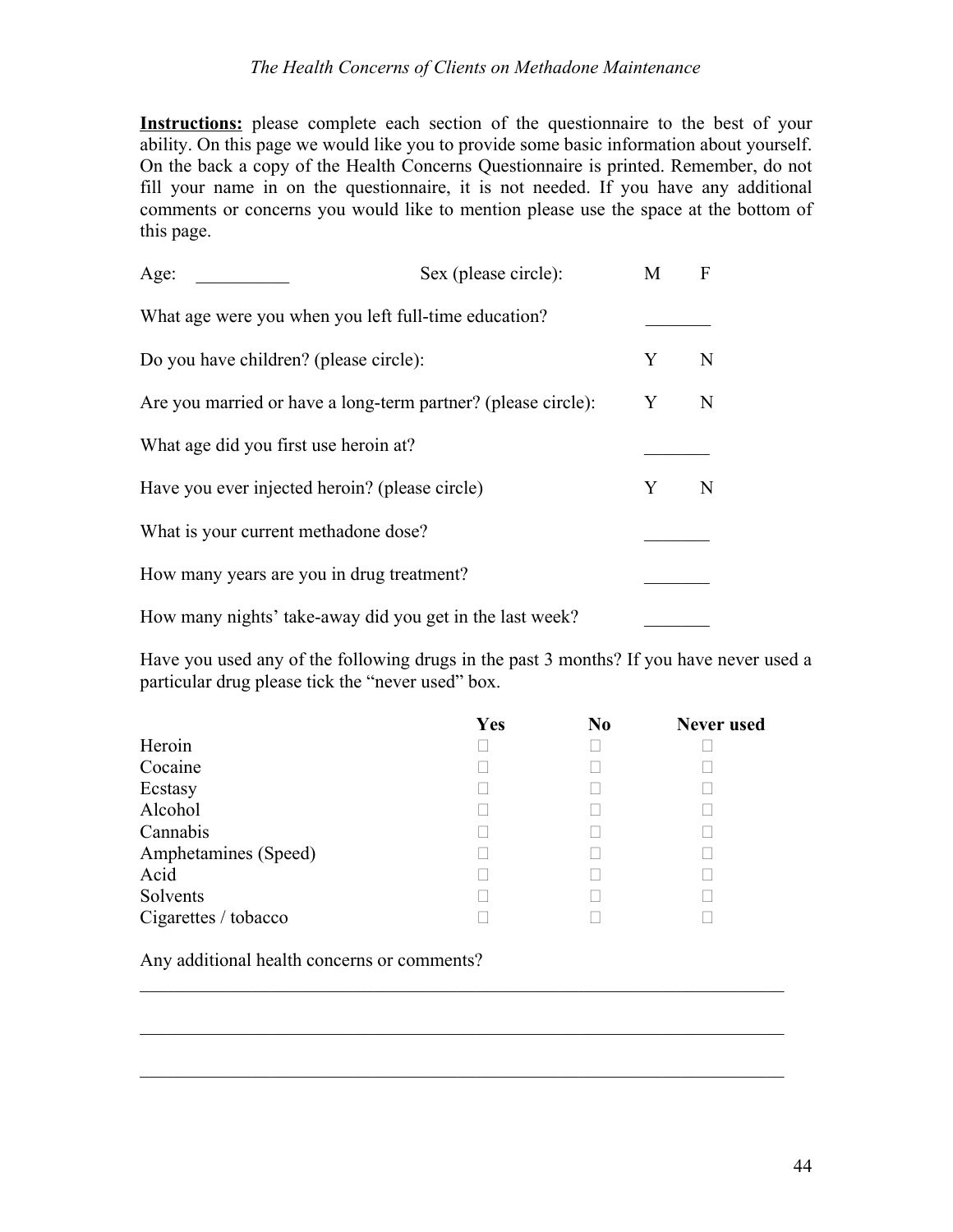## *Appendix C Information sheet for clients explaining the study*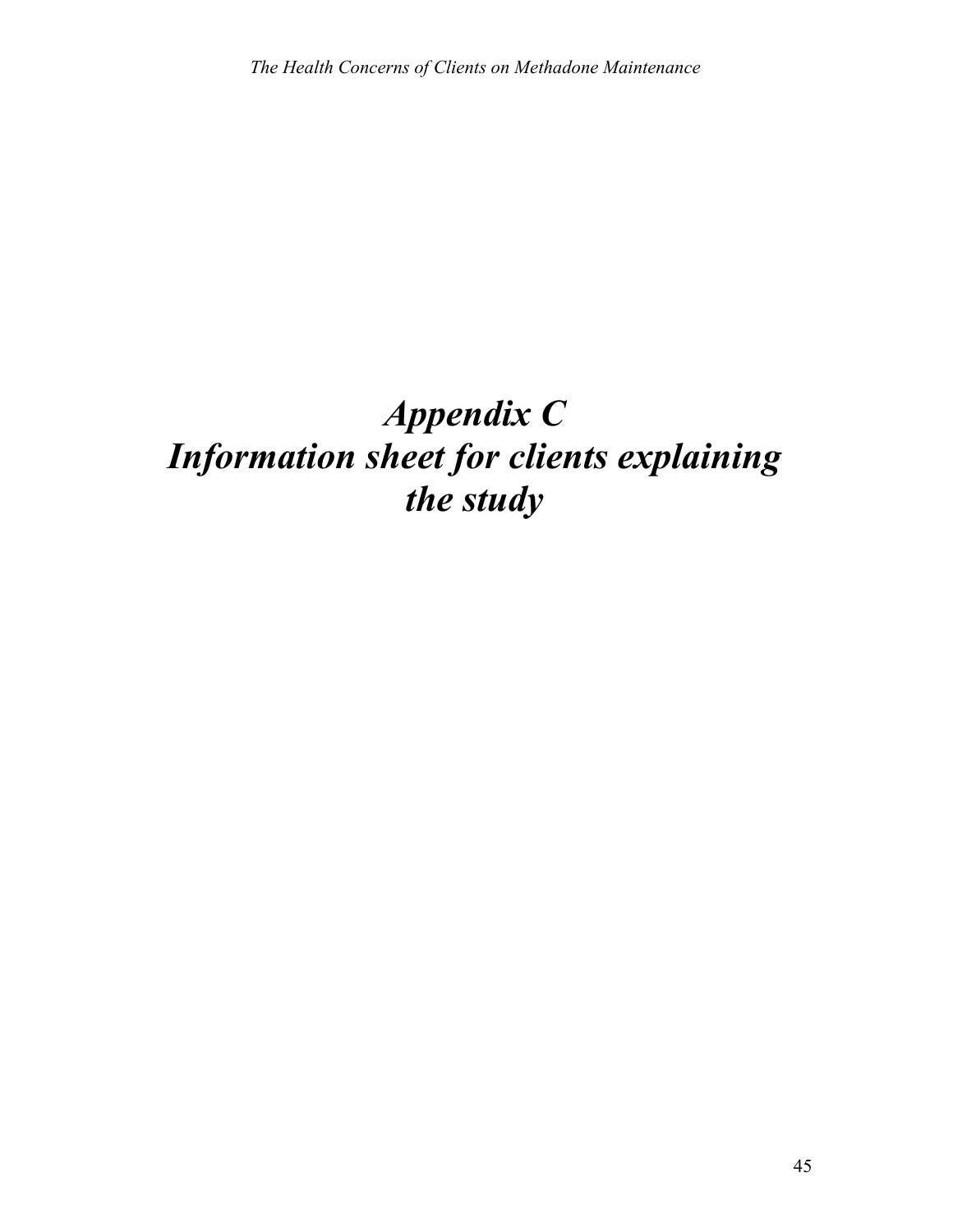### **INFORMATION SHEET**

**You are being invited to take part in a questionnaire on the health concerns of clients on a methadone maintenance programme. We also plan to compare clients' health concerns with staffs' perception of their health concerns.** Before you agree to be involved, it is important that you understand why the research is being done and what it will involve. Please read the following information carefully and feel free to ask questions if you are unsure. Thank you for reading this.

#### **Who is conducting the study?**

The nurses on the health promotion committee are carrying out the study. They are: Noreen Geoghegan, Assistant Director of Nursing, Philip James, Anita Connor, Andrea Kelly, Gail Hawthorn and David Spiro. They are all nurses working in the South-West Dublin Addiction Services.

#### **What is the purpose of the study?**

- To gain an understanding of the health concerns of our clients in order to focus our health education more effectively.
- To assess whether staff are aware of the health concerns of clients.

#### **Why have you been chosen?**

All persons who are in receipt of methadone maintenance treatment in the HSE Addiction Services in Dublin South-West are being asked to participate.

#### **Do you have to take part?**

Nobody has to take part in the study. Your involvement is entirely voluntary and you are free to simply not complete the attached questionnaire. If you do decide to complete the questionnaire and send it to us you will then be unable to change your mind as we will be unable to identify your questionnaire and will be therefore unable to remove it.

#### **What does the study involve?**

You are asked to complete the attached questionnaire which should take you about twenty minutes. Firstly, we would like to get some basic information about you and your treatment, such as your age, sex and dose of methadone. Secondly, you will be asked to rate your level of concern regarding 66 potential health concerns using a 4 point rating scale (mild concerns, serious, severe, very severe concern). If you are not concerned about an item simply skip it and leave it blank. In addition we would like you to tell us if you have any other health concerns that you have that is not covered in the questionnaire.

#### **Is the research confidential?**

Your involvement in this study will be completely confidential. Everything you say will be made totally anonymous and your views will be put with those of others so that your identity is hidden. You can complete the questionnaire on your own and return it to reception sealed in the envelope provided. This will ensure that even the researchers will not know who made the comments. As we will not know who made the comments you are guaranteed that nothing you say can be reported back to any member of staff. Any information collected from you will only be seen by members of the research team.